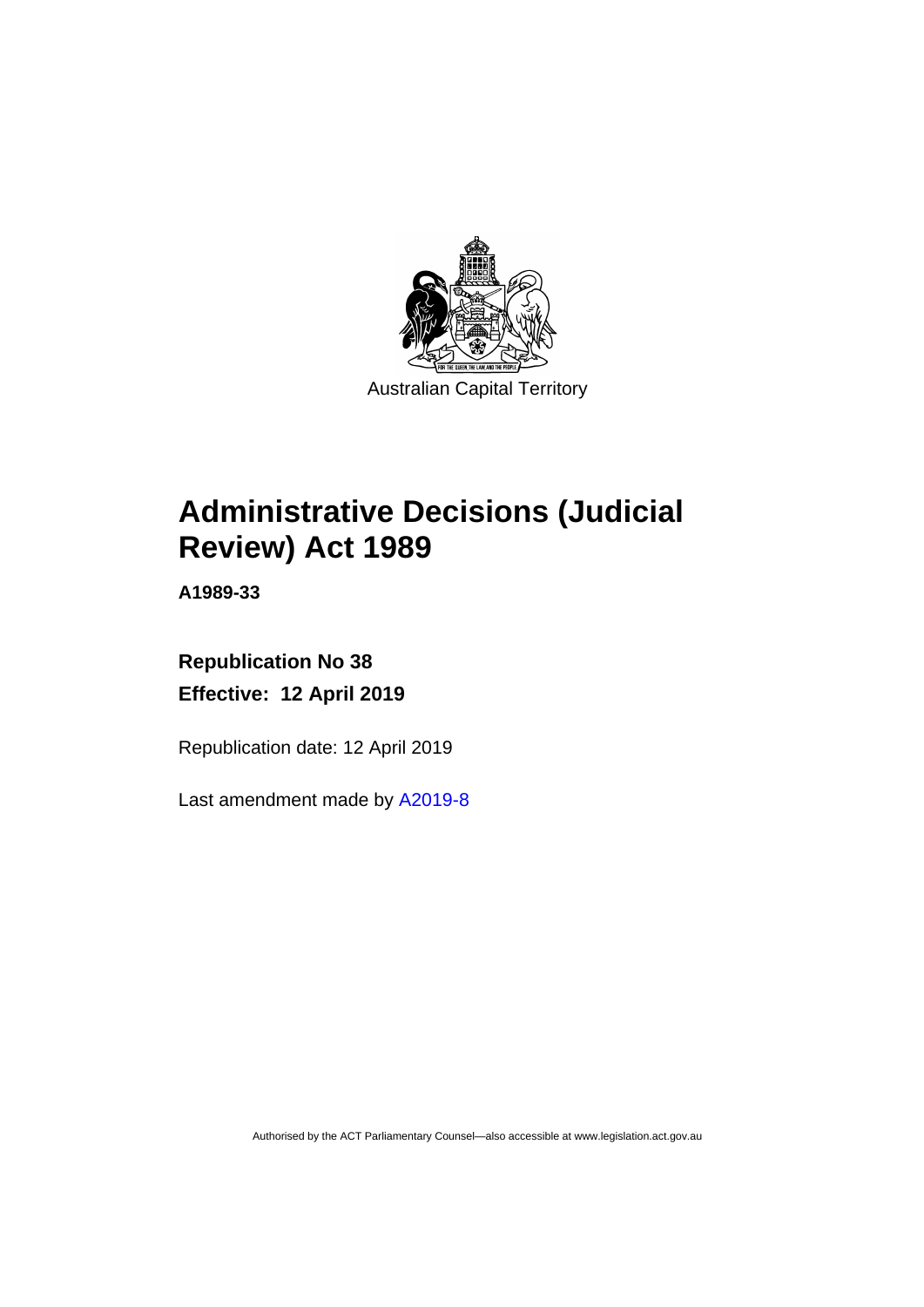# **About this republication**

#### **The republished law**

This is a republication of the *Administrative Decisions (Judicial Review) Act 1989* (including any amendment made under the *[Legislation Act 2001](http://www.legislation.act.gov.au/a/2001-14)*, part 11.3 (Editorial changes)) as in force on 12 April 2019*.* It also includes any commencement, amendment, repeal or expiry affecting this republished law to 12 April 2019.

The legislation history and amendment history of the republished law are set out in endnotes 3 and 4.

#### **Kinds of republications**

The Parliamentary Counsel's Office prepares 2 kinds of republications of ACT laws (see the ACT legislation register at [www.legislation.act.gov.au\)](http://www.legislation.act.gov.au/):

- authorised republications to which the *[Legislation Act 2001](http://www.legislation.act.gov.au/a/2001-14)* applies
- unauthorised republications.

The status of this republication appears on the bottom of each page.

#### **Editorial changes**

The *[Legislation Act 2001](http://www.legislation.act.gov.au/a/2001-14)*, part 11.3 authorises the Parliamentary Counsel to make editorial amendments and other changes of a formal nature when preparing a law for republication. Editorial changes do not change the effect of the law, but have effect as if they had been made by an Act commencing on the republication date (see *[Legislation Act 2001](http://www.legislation.act.gov.au/a/2001-14)*, s 115 and s 117). The changes are made if the Parliamentary Counsel considers they are desirable to bring the law into line, or more closely into line, with current legislative drafting practice.

This republication includes amendments made under part 11.3 (see endnote 1).

#### **Uncommenced provisions and amendments**

If a provision of the republished law has not commenced, the symbol  $\mathbf{U}$  appears immediately before the provision heading. Any uncommenced amendments that affect this republished law are accessible on the ACT legislation register [\(www.legislation.act.gov.au\)](http://www.legislation.act.gov.au/). For more information, see the home page for this law on the register.

#### **Modifications**

If a provision of the republished law is affected by a current modification, the symbol  $\mathbf{M}$  appears immediately before the provision heading. The text of the modifying provision appears in the endnotes. For the legal status of modifications, see the *[Legislation](http://www.legislation.act.gov.au/a/2001-14)  Act [2001](http://www.legislation.act.gov.au/a/2001-14)*, section 95.

#### **Penalties**

At the republication date, the value of a penalty unit for an offence against this law is \$160 for an individual and \$810 for a corporation (see *[Legislation Act 2001](http://www.legislation.act.gov.au/a/2001-14)*, s 133).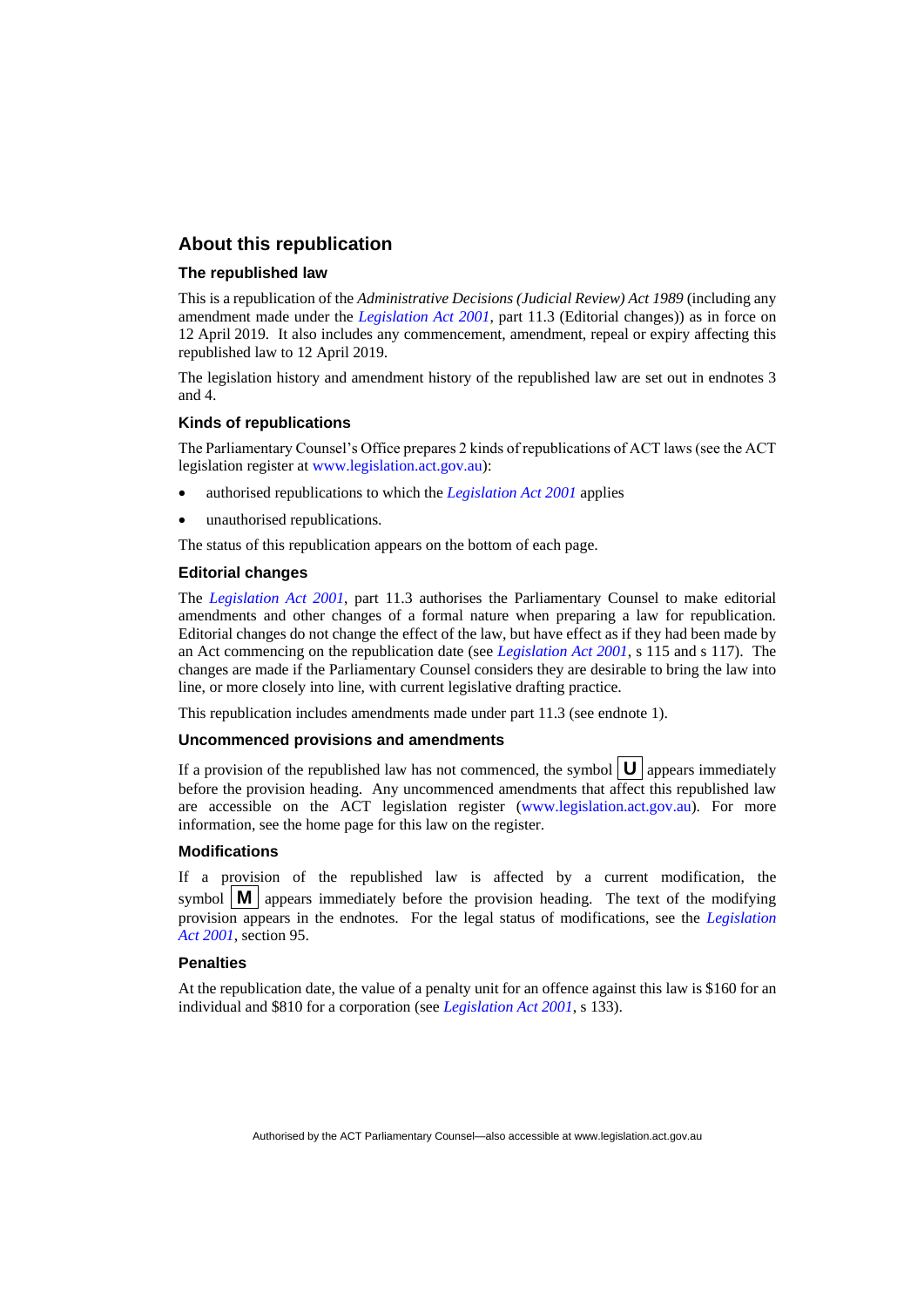

# **Administrative Decisions (Judicial Review) Act 1989**

# **Contents**

|                        |                                                                            | Page       |
|------------------------|----------------------------------------------------------------------------|------------|
| 1                      | Name of Act                                                                | 2          |
| 2                      | Dictionary                                                                 | 2          |
| 3                      | <b>Notes</b>                                                               | 2          |
| 3A                     | Meaning of <i>making</i> and <i>failure to make</i> a decision             | 2          |
| 3C                     | Meaning of <i>conduct engaged in</i> for purpose of making decision        | 3          |
| 4                      | Act to operate despite anything in existing laws                           | 3          |
| 4A                     | Who may make an application under this Act                                 | 4          |
| 5                      | Applications for review of decisions                                       | 5          |
| 6                      | Applications for review of conduct related to making of decisions          | 7          |
| 7                      | Applications for failures to make decisions                                | 9          |
| 8                      | Effect of Act on other rights                                              | 10         |
| 9                      | Applications for order of review must set out grounds                      | 11         |
| 10                     | Period in which application for order of review must be made               | 12         |
| 11                     | Application for order of review not limited to grounds in application      | 14         |
| <b>R38</b><br>12/04/19 | Administrative Decisions (Judicial Review) Act 1989<br>Effective: 12/04/19 | contents 1 |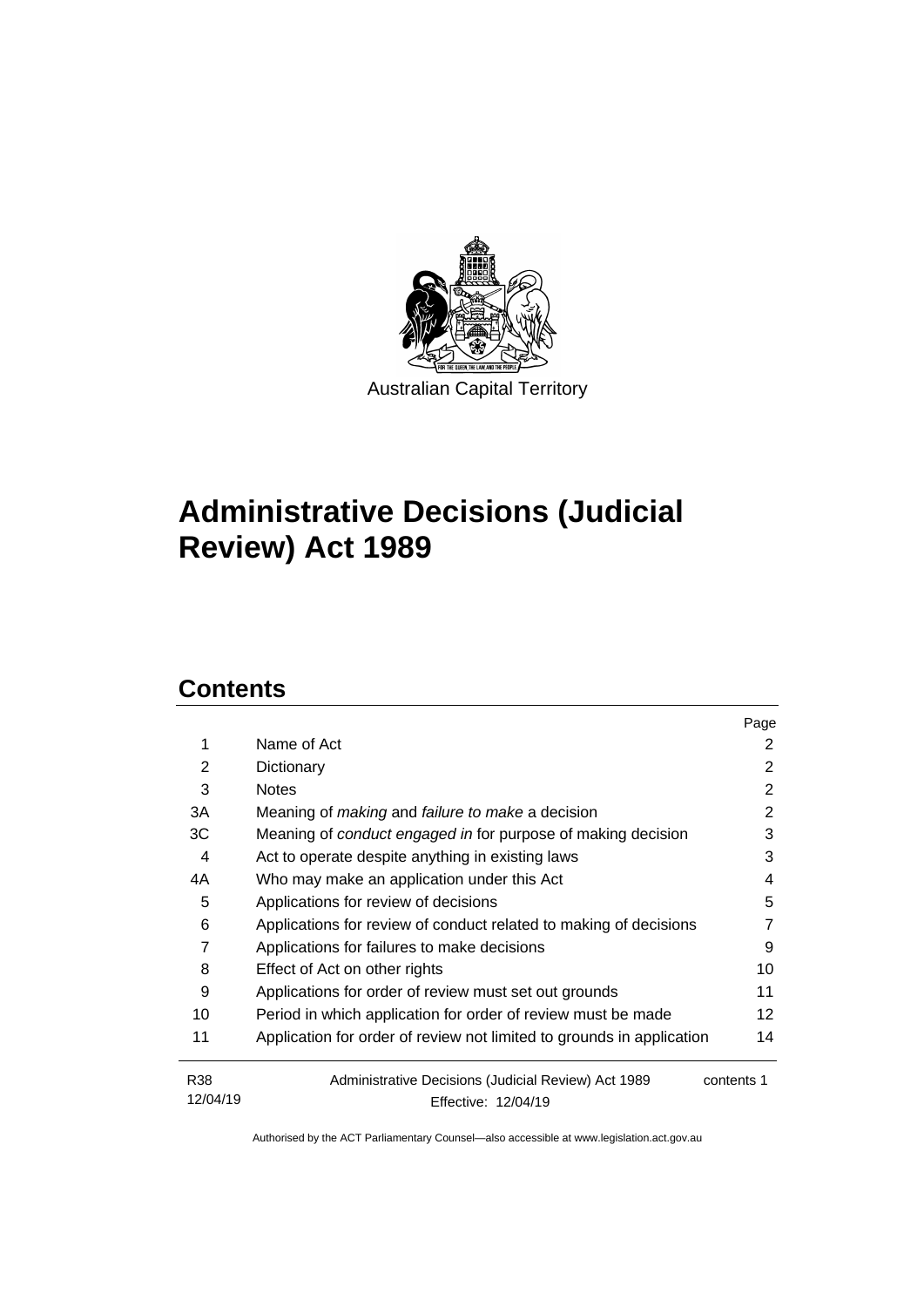|     |                                                                         | Page |
|-----|-------------------------------------------------------------------------|------|
| 12  | Application to be made a party to a proceeding                          | 14   |
| 13  | Reasons for decision may be obtained                                    | 14   |
| 14  | Certain information not required to be disclosed                        | 17   |
| 15  | Ministerial certificate about disclosure of information                 | 19   |
| 16  | Stay of proceedings                                                     | 20   |
| 17  | Powers of Supreme Court in relation to applications for order of review | 20   |
| 18  | Change in person holding, or performing the duties of, an office        | 21   |
| 19  | <b>Intervention by Minister</b>                                         | 22   |
| 19A | Intervention by other people                                            | 22   |
| 20  | Act not to apply to certain decisions                                   | 23   |
| 21  | Regulation-making power                                                 | 23   |
|     |                                                                         |      |
|     |                                                                         |      |

# **Schedule 1 [Decisions to which this Act does not apply](#page-27-0)** 24

| <b>Schedule 2</b> | Decisions to which s 13 does not apply                           | 29 |
|-------------------|------------------------------------------------------------------|----|
| 2.1               | Administration of criminal justice                               | 29 |
| 2.2               | Civil proceedings                                                | 29 |
| 2.3               | Decisions relating to territory finance                          | 30 |
| 2.4               | Decisions relating to administration of the public service       | 31 |
| 2.5               | Certain other appointment decisions                              | 31 |
| 2.6               | Certain decisions under the Crimes (Sentence Administration) Act | 32 |
| 27                | Decisions of the ACAT                                            | 32 |

# **[Dictionary](#page-36-0)** 33

| <b>Endnotes</b> |                        |    |
|-----------------|------------------------|----|
|                 | About the endnotes     | 35 |
| 2               | Abbreviation key       | 35 |
| 3               | Legislation history    | 36 |
| 4               | Amendment history      | 44 |
| 5               | Earlier republications | 47 |

| contents 2 | Administrative Decisions (Judicial Review) Act 1989 | R38      |
|------------|-----------------------------------------------------|----------|
|            | Effective: 12/04/19                                 | 12/04/19 |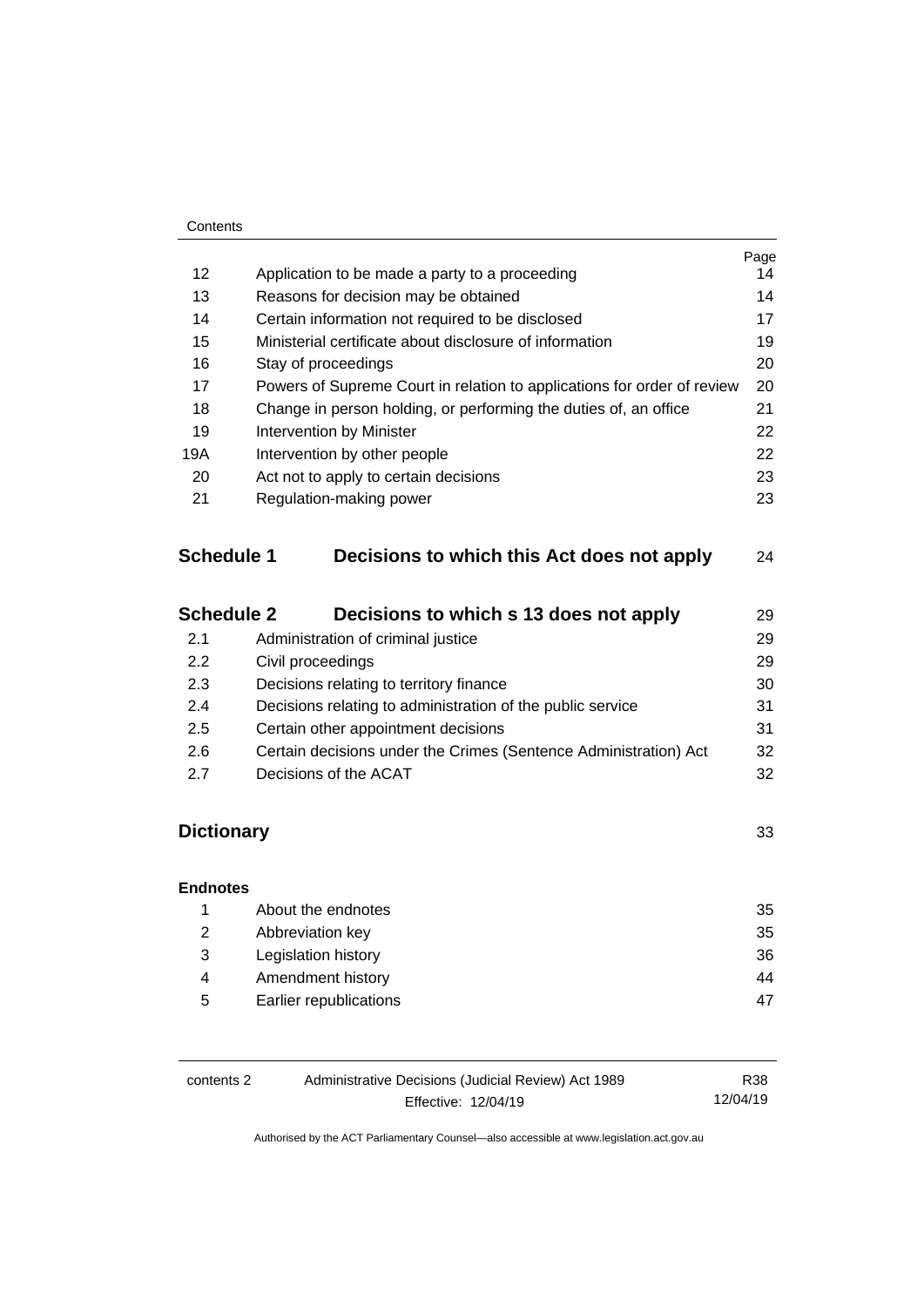

# **Administrative Decisions (Judicial Review) Act 1989**

An Act relating to the review on questions of law of certain administrative decisions

R38 12/04/19

I

page 1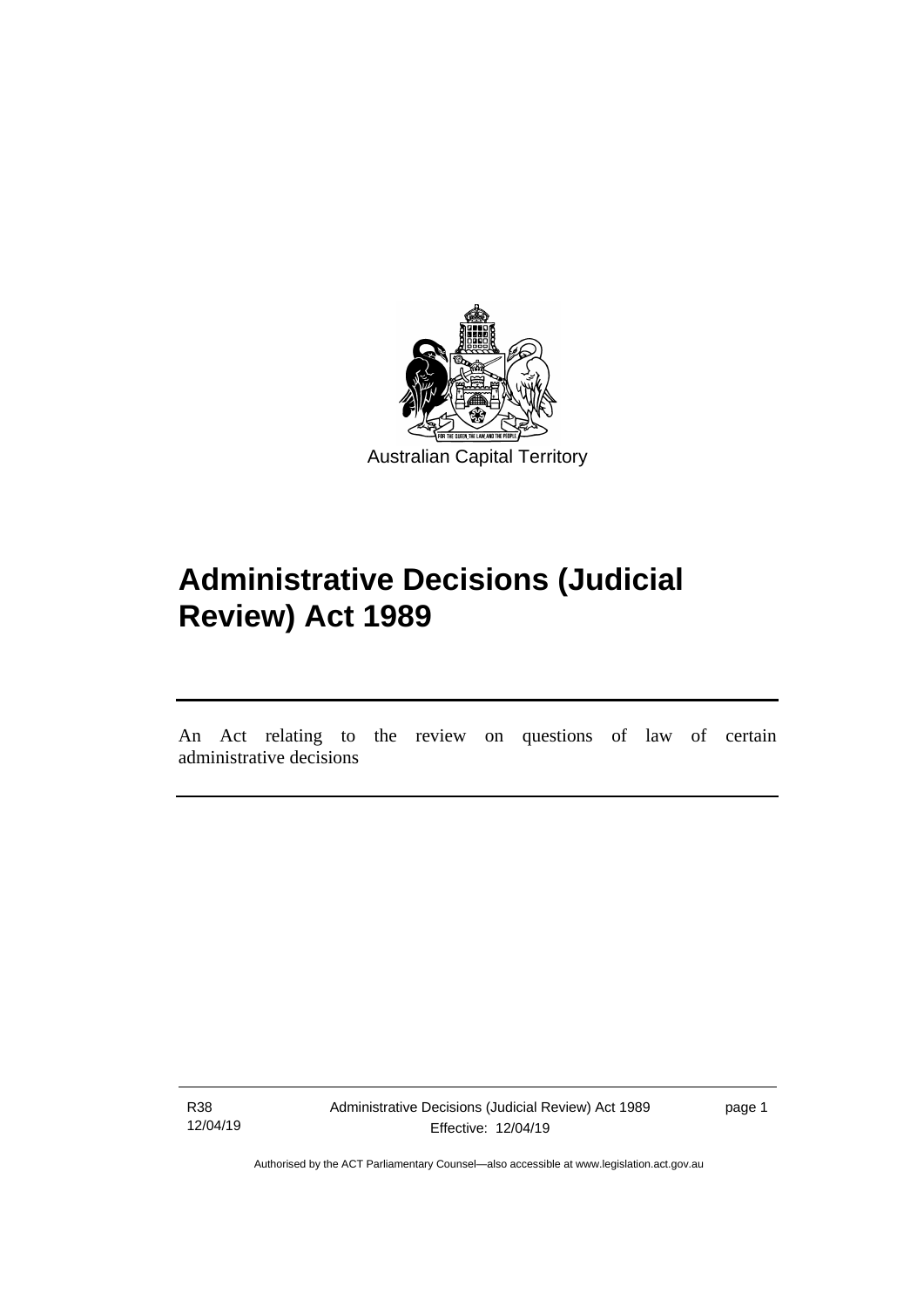# <span id="page-5-0"></span>**1 Name of Act**

This Act is the *Administrative Decisions (Judicial Review) Act 1989*.

# <span id="page-5-1"></span>**2 Dictionary**

The dictionary at the end of this Act is part of this Act.

*Note 1* The dictionary at the end of this Act defines certain terms used in this Act, and includes references (*signpost definitions*) to other terms defined elsewhere.

> For example, the signpost definition '*conduct engaged in* for the purpose of making a decision—see section 3C.' means that the term 'conduct engaged in' is defined in that section.

*Note 2* A definition in the dictionary (including a signpost definition) applies to the entire Act unless the definition, or another provision of the Act, provides otherwise or the contrary intention otherwise appears (see [Legislation Act,](http://www.legislation.act.gov.au/a/2001-14) s  $155$  and s  $156$  (1)).

# <span id="page-5-2"></span>**3 Notes**

A note included in this Act is explanatory and is not part of this Act.

*Note* See the [Legislation Act,](http://www.legislation.act.gov.au/a/2001-14) s 127 (1), (4) and (5) for the legal status of notes.

# <span id="page-5-3"></span>**3A Meaning of** *making* **and** *failure to make* **a decision**

- (1) For this Act, a reference to the *making* of a decision includes a reference to—
	- (a) making, suspending, revoking or refusing to make an order, award or determination; or
	- (b) giving, suspending, revoking or refusing to give a certificate, direction, approval, consent or permission; or
	- (c) issuing, suspending, revoking or refusing to issue a licence, authority or other instrument; or
	- (d) imposing a condition or restriction; or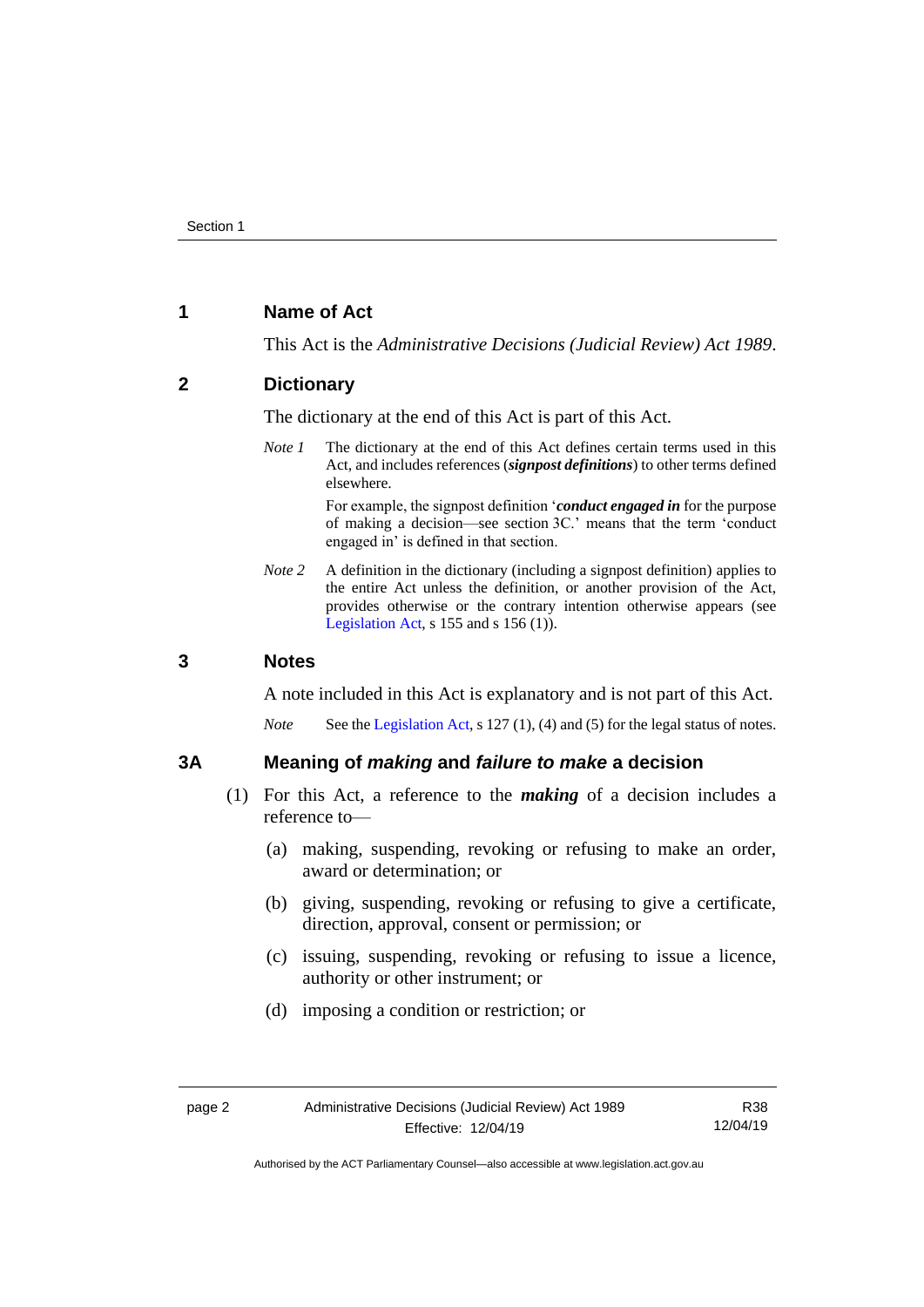- (e) making a declaration, demand or requirement; or
- (f) keeping, or refusing to give up, an article; or
- (g) doing or refusing to do anything else;
- (2) If provision is made by an enactment for the making of a report or recommendation before a decision is made, the making of the report or recommendation is itself taken, for this Act, to be the *making* of a decision.
- (3) A reference to a *failure to make* a decision includes a reference to a failure to make—
	- (a) a decision mentioned in subsection  $(1)$  (a) to  $(g)$ ; or
	- (b) a report or recommendation mentioned in subsection (2).
	- *Note Fail* is defined in the [Legislation Act,](http://www.legislation.act.gov.au/a/2001-14) dict, pt 1, to include refuse.

# <span id="page-6-0"></span>**3C Meaning of** *conduct engaged in* **for purpose of making decision**

For this Act, a reference to *conduct engaged in* for the purpose of making a decision includes a reference to the doing of anything preparatory to the making of the decision, including—

- (a) the taking of evidence; or
- (b) the holding of an inquiry or investigation.

# <span id="page-6-1"></span>**4 Act to operate despite anything in existing laws**

This Act has effect despite anything contained in any enactment in force at the commencement of this Act.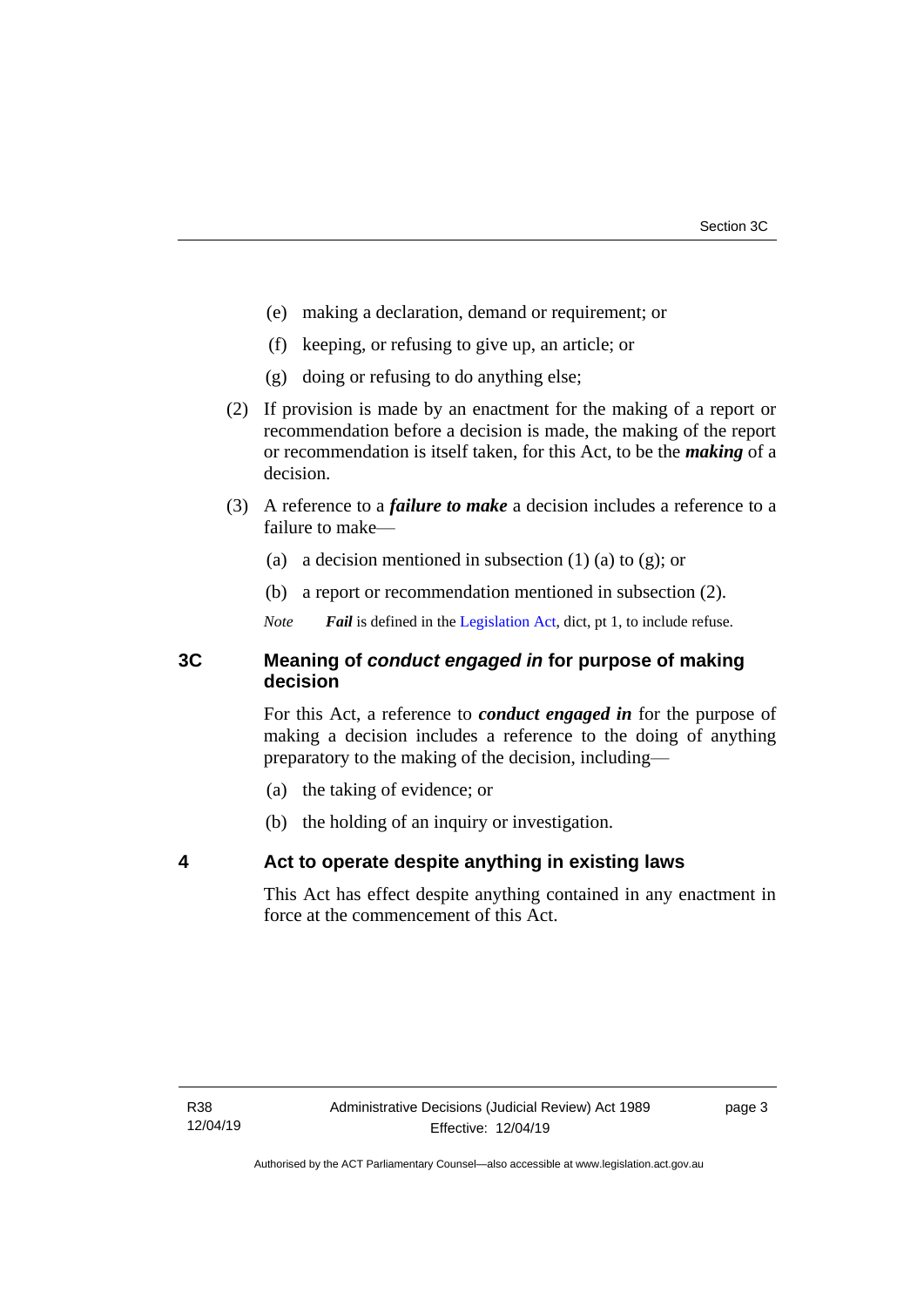# <span id="page-7-0"></span>**4A Who may make an application under this Act**

- (1) An eligible person may make an application under this Act, subject to subsections (2) and (3).
- (2) If the application relates to a category A decision, or conduct engaged in for the purpose of making the decision, the person may make the application only if—
	- (a) the person's interests are, or would be, adversely affected by the decision, failure to make the decision, or conduct engaged in for the purpose of making the decision; or
	- (b) if the decision is of a kind that is proposed in a report or recommendation—the person's interests are, or would be, adversely affected if the decision were, or were not, made in accordance with the report or recommendation.
- (3) If the application relates to a category B decision, or conduct engaged in for the purpose of making the decision, the person may make the application unless—
	- (a) an enactment does not allow the person to make the application; or
	- (b) each of the following apply:
		- (i) the interests of the eligible person are not adversely affected by the decision or conduct;
		- (ii) the application fails to raise a significant issue of public importance.
- (4) The Supreme Court may at any time, on application by a party, refuse to hear the application or dismiss the application if satisfied that the applicant is not an eligible person.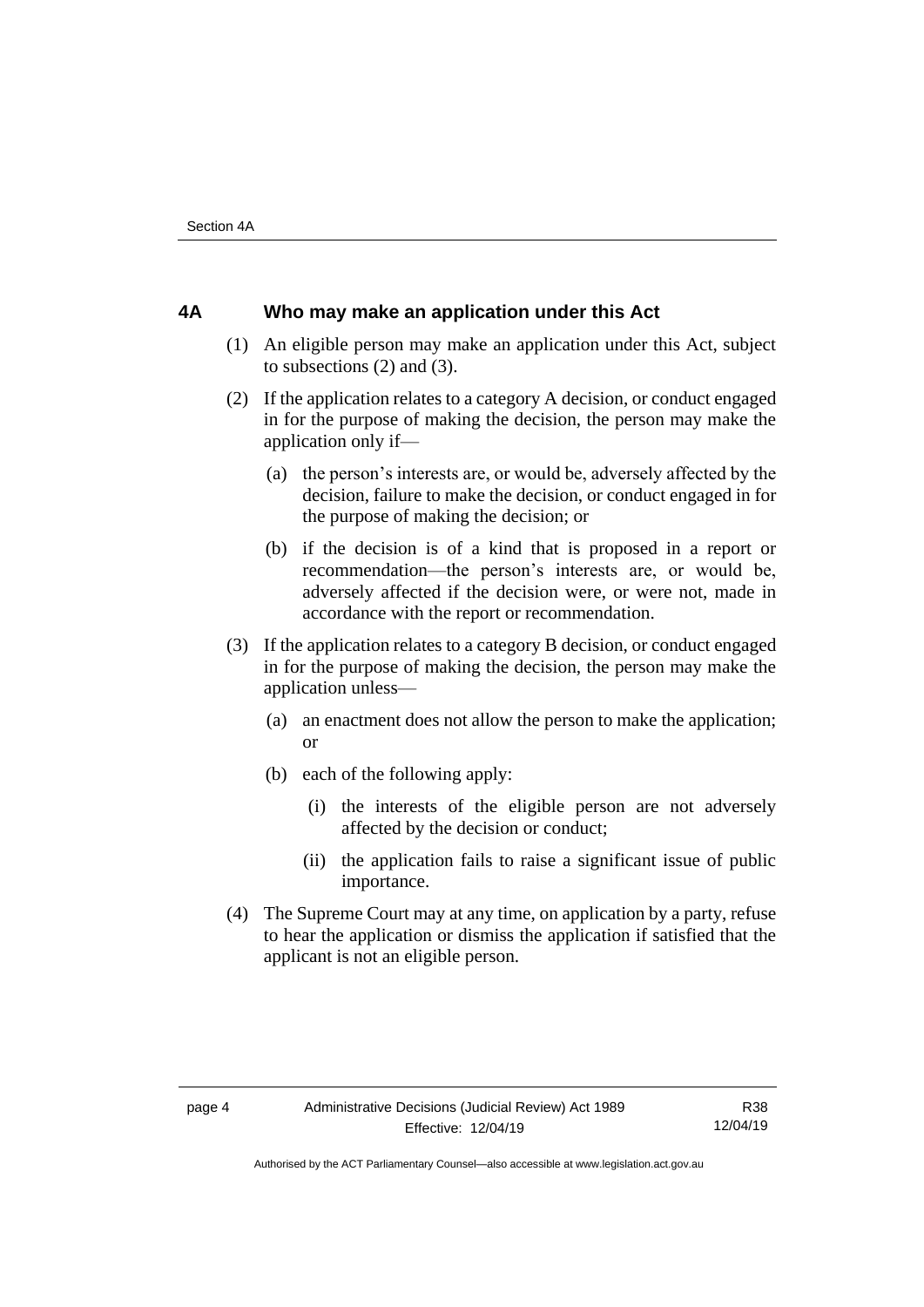(5) In this section:

*category A decision* means a decision of an administrative character made, proposed to be made, or required to be made (whether in the exercise of a discretion or not) under—

- (a) the *[Heritage Act 2004](http://www.legislation.act.gov.au/a/2004-57/default.asp)*; or
- (b) the *[Planning and Development Act 2007](http://www.legislation.act.gov.au/a/2007-24/default.asp)*, other than a decision under that Act mentioned in schedule 1.

*category B decision* means a decision to which this Act applies, other than a category A decision.

# <span id="page-8-0"></span>**5 Applications for review of decisions**

- (1) An eligible person may apply to the Supreme Court for an order of review in relation to a decision to which this Act applies on 1 or more of the following grounds:
	- (a) that a breach of the rules of natural justice happened in relation to the making of the decision;
	- (b) that procedures that were required by law to be observed in relation to the making of the decision were not observed;
	- (c) that the person who purported to make the decision did not have jurisdiction to make the decision;
	- (d) that the decision was not authorised by the enactment under which it was purported to be made;
	- (e) that the making of the decision was an improper exercise of the power given by the enactment under which it was purported to be made;
	- (f) that the decision involved an error of law, whether or not the error appears on the record of the decision;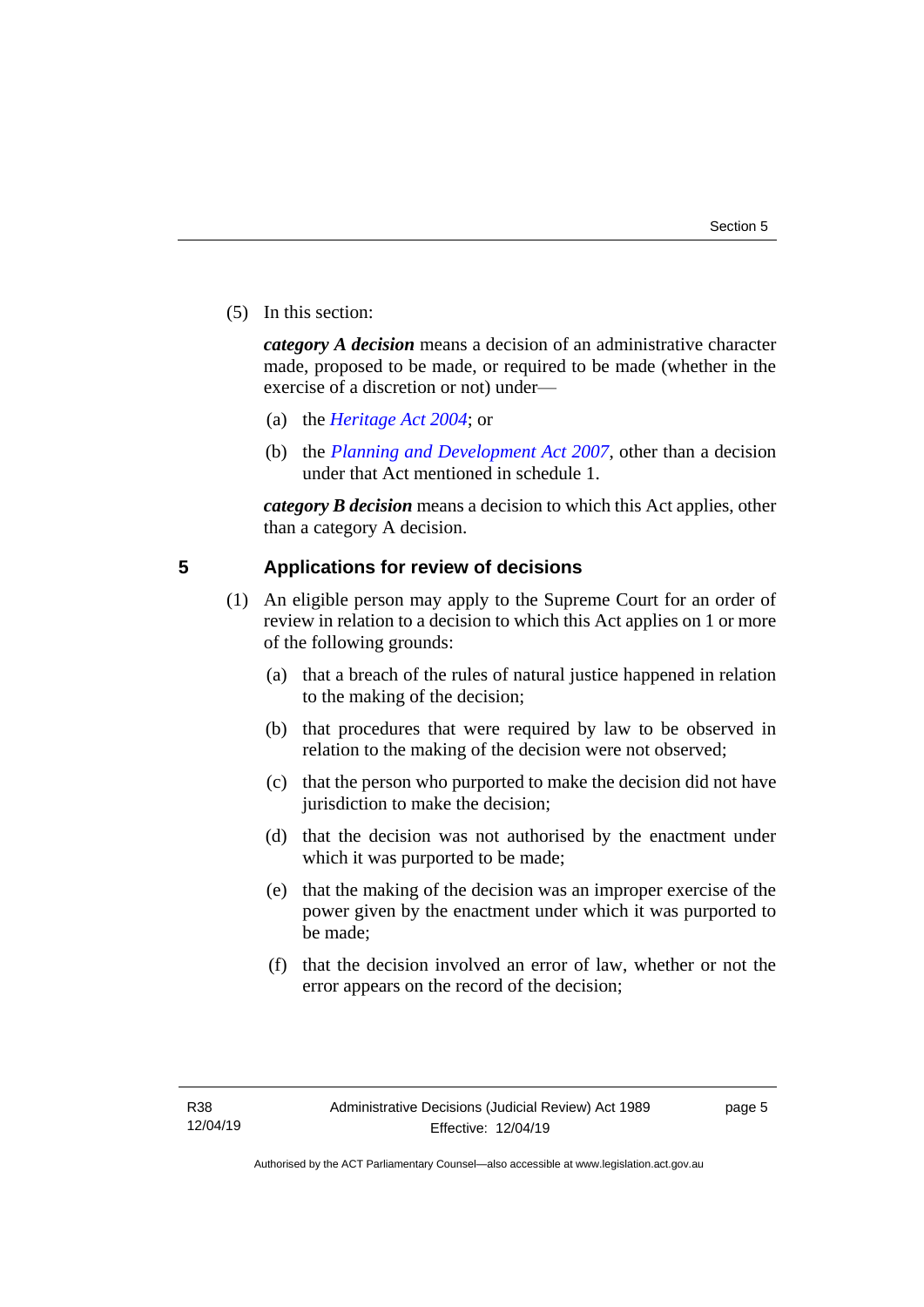- (g) that the decision was induced or affected by fraud;
- (h) that there was no evidence or other material to justify the making of the decision;
- (i) that the decision was otherwise contrary to law.
- *Note* The *[Human Rights Act 2004](http://www.legislation.act.gov.au/a/2004-5)*, s 40B (1) (b) makes it unlawful for a public authority to fail to give proper consideration to a relevant human right when making a decision.
- (2) The reference in subsection (1) (e) to an *improper exercise* of a power includes a reference to—
	- (a) taking an irrelevant consideration into account in the exercise of a power; and
	- (b) failing to take a relevant consideration into account in the exercise of a power; and
	- (c) an exercise of a power for a purpose other than a purpose for which the power is given; and
	- (d) an exercise of a discretionary power in bad faith; and
	- (e) an exercise of a personal discretionary power at the direction or behest of another person; and
	- (f) an exercise of a discretionary power in accordance with a rule or policy without regard to the merits of the particular case; and
	- (g) an exercise of a power that is so unreasonable that no reasonable person could have so exercised the power; and
	- (h) an exercise of a power in such a way that the result of the exercise of the power is uncertain; and
	- (i) any other exercise of a power in a way that is abuse of the power.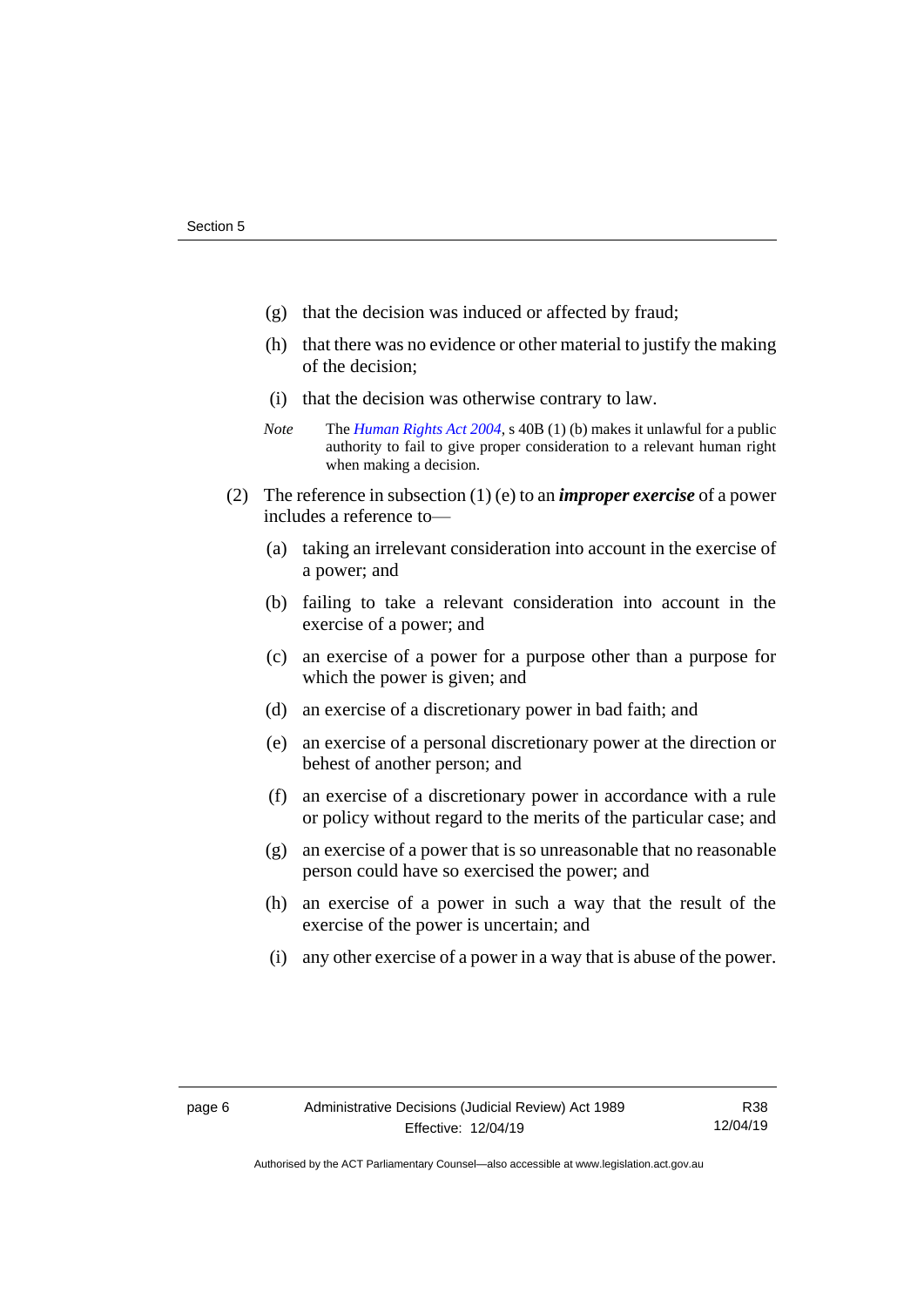- (3) The ground mentioned in subsection (1) (h) is not taken to be made out unless—
	- (a) the person who made the decision was required by law to reach that decision only if a particular matter was established, and there was no evidence or other material (including facts of which the person was entitled to take notice) from which the person could reasonably be satisfied that the matter was established; or
	- (b) the person who made the decision based the decision on the existence of a particular fact, and that fact did not exist.

# <span id="page-10-0"></span>**6 Applications for review of conduct related to making of decisions**

- (1) If a person has engaged, is engaging, or proposes to engage, in conduct for the purpose of making a decision to which this Act applies, an eligible person may apply to the Supreme Court for an order of review in relation to the conduct on any 1 or more of the following grounds:
	- (a) that a breach of the rules of natural justice has happened, is happening, or is likely to happen, in relation to the conduct;
	- (b) that procedures that are required by law to be observed in relation to the conduct have not been, are not being, or are likely not to be, observed;
	- (c) that the person who has engaged, is engaging, or proposes to engage, in the conduct does not have jurisdiction to make the proposed decision;
	- (d) that the enactment under which the decision is proposed to be made does not authorise the making of the proposed decision;
	- (e) that the making of the proposed decision would be an improper exercise of the power given by the enactment under which the decision is proposed to be made;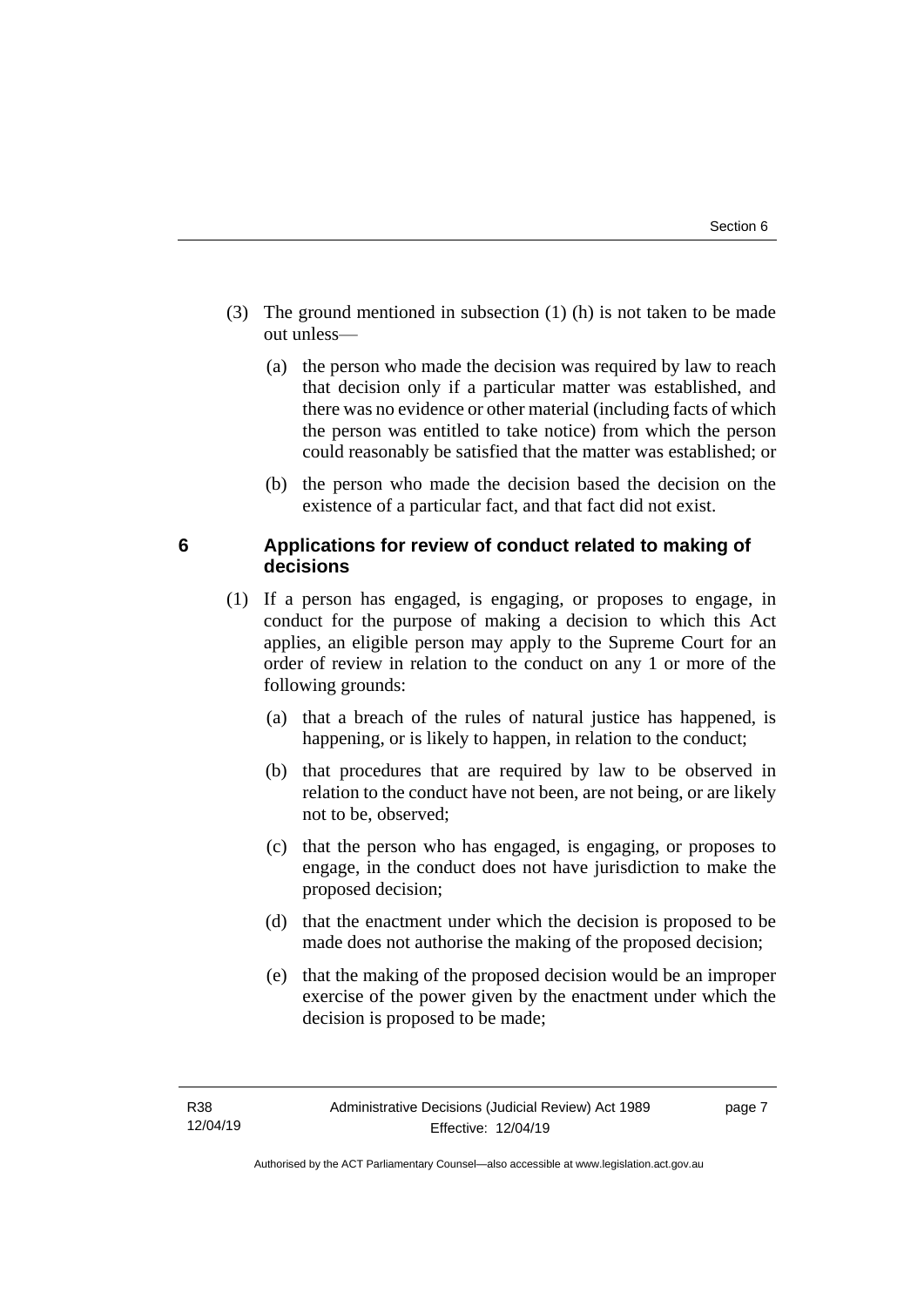- (f) that an error of law—
	- (i) has been, is being, or is likely to be, committed in the course of the conduct in the making of the proposed decision; or
	- (ii) is likely to be committed in the making of the proposed decision.
- (g) that fraud has taken place, is taking place, or is likely to take place, in the course of the conduct;
- (h) that there is no evidence or other material to justify the making of the proposed decision;
- (i) that the making of the proposed decision would be otherwise contrary to law.
- (2) The reference in subsection (1) (e) to an *improper exercise* of a power includes a reference to—
	- (a) taking an irrelevant consideration into account in the exercise of a power; and
	- (b) failing to take a relevant consideration into account in the exercise of a power; and
	- (c) an exercise of a power for a purpose other than a purpose for which the power is given; and
	- (d) an exercise of a discretionary power in bad faith; and
	- (e) an exercise of a personal discretionary power at the direction or behest of another person; and
	- (f) an exercise of a discretionary power in accordance with a rule or policy without regard to the merits of the particular case; and
	- (g) an exercise of a power that is so unreasonable that no reasonable person could have so exercised the power; and

R38 12/04/19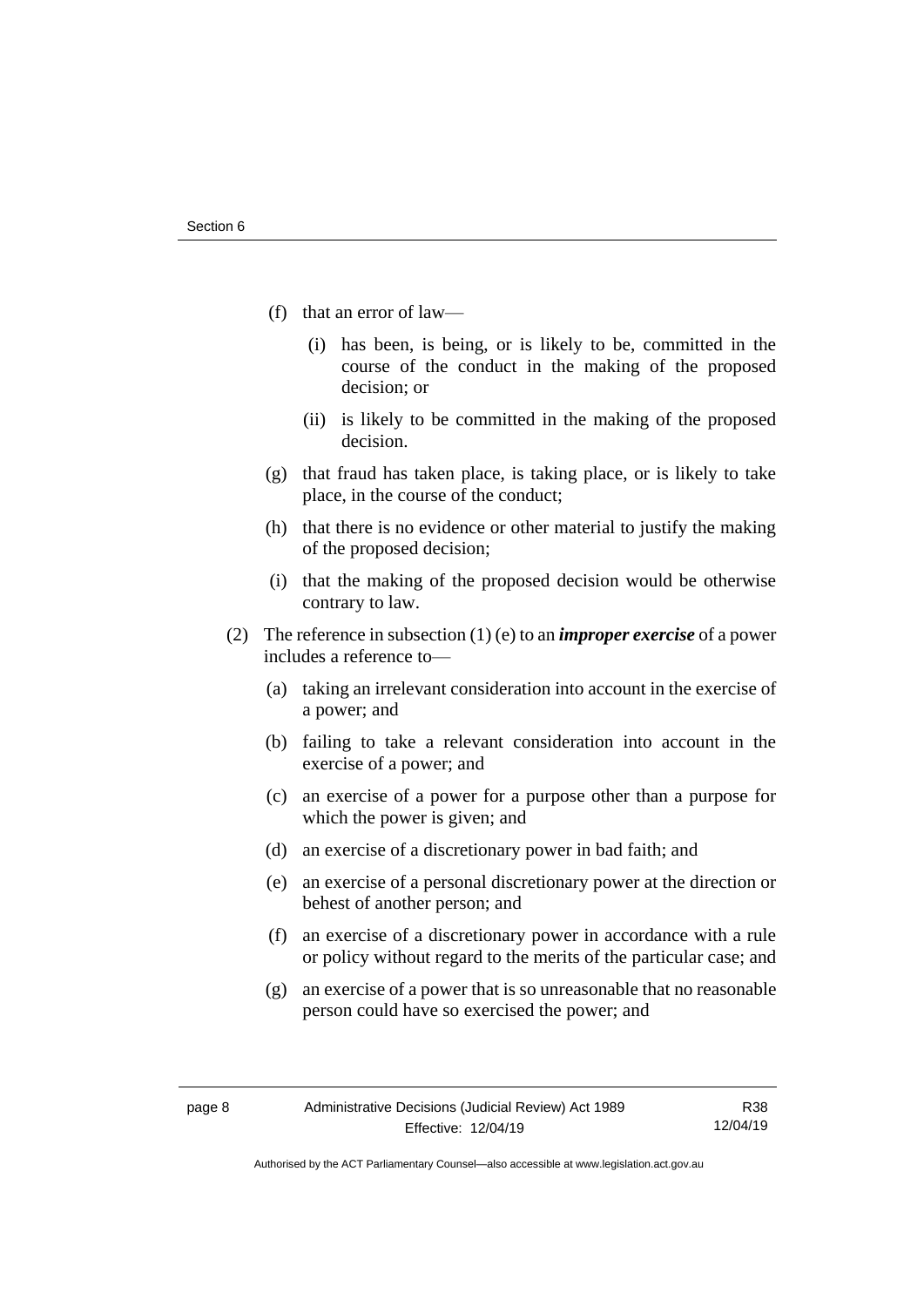- (h) an exercise of a power in such a way that the result of the exercise of the power is uncertain; and
- (i) any other exercise of a power in a way that is abuse of the power.
- (3) The ground mentioned in subsection (1) (h) is not taken to be made out unless—
	- (a) the person who proposes to make the decision is required by law to reach that decision only if a particular matter is established, and there is no evidence or other material (including facts of which the person was entitled to take notice) from which the person can reasonably be satisfied that the matter is established; or
	- (b) the person proposed to make the decision on the basis of the existence of a particular fact, and that fact does not exist.

# <span id="page-12-0"></span>**7 Applications for failures to make decisions**

- $(1)$  If—
	- (a) a person has a duty to make a decision to which this Act applies; and
	- (b) there is no law that prescribes a period within which the person is required to make that decision; and
	- (c) the person has failed to make that decision;

an eligible person may apply to the Supreme Court for an order of review in relation to the failure to make the decision on the ground that there has been unreasonable delay in making the decision.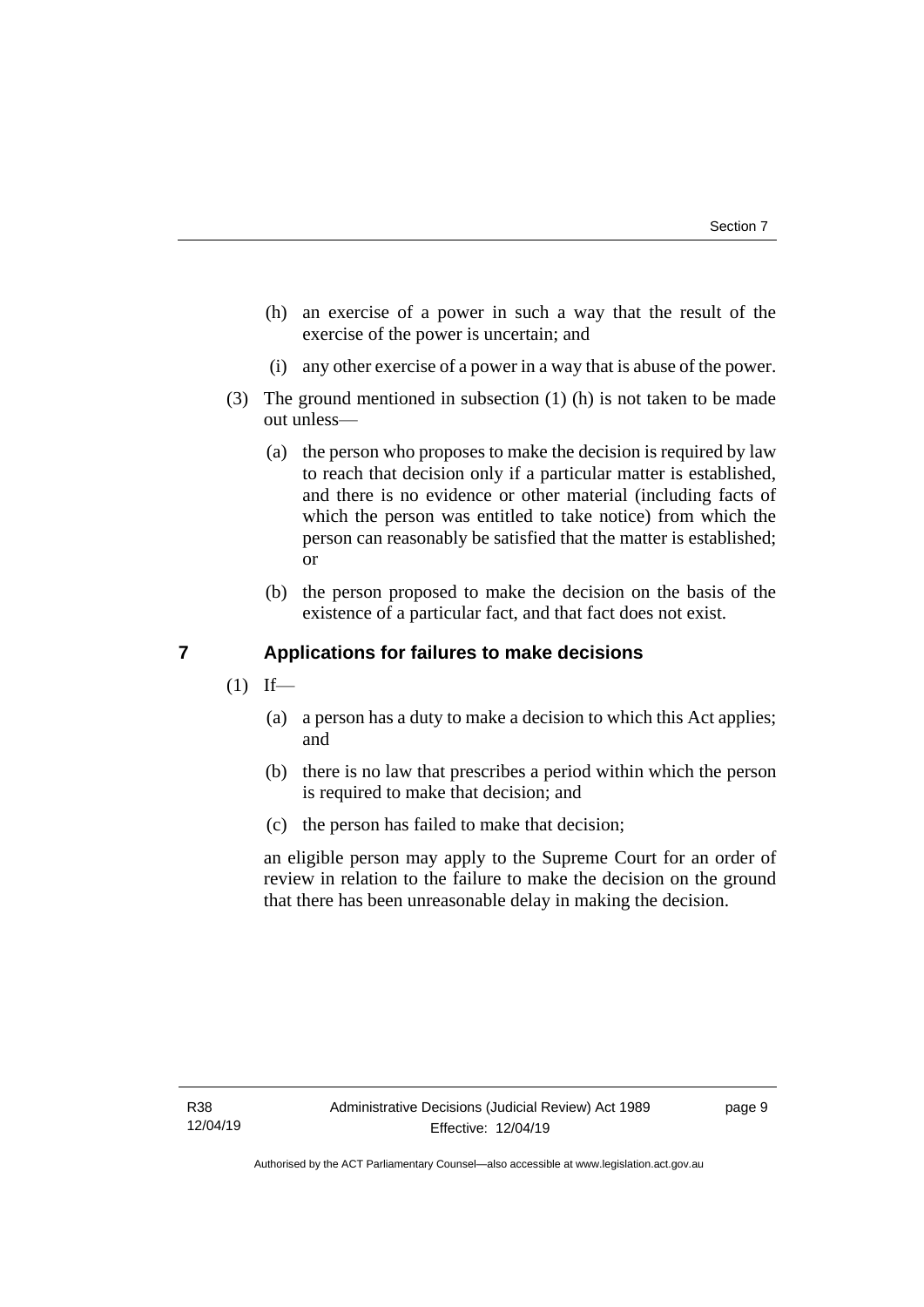- $(2)$  If—
	- (a) a person has a duty to make a decision to which this Act applies; and
	- (b) a law prescribes a period within which the person is required to make that decision; and
	- (c) the person has failed to make that decision before the end of that period;

an eligible person may apply to the Supreme Court for an order of review in relation to the failure to make the decision within that period on the ground that the person has a duty to make the decision even though the period has ended.

# <span id="page-13-0"></span>**8 Effect of Act on other rights**

- (1) The rights given by section 5, section 6 and section 7 to a person to seek an order for review—
	- (a) are additional to the rights of the person to seek a review in another way; and
	- (b) must be disregarded for the *[Ombudsman Act 1989](http://www.legislation.act.gov.au/a/alt_a1989-45co)*, section 6 (6).
- (2) However—
	- (a) the Supreme Court or any other court may, in a proceeding brought otherwise than under this Act, refuse to grant an application for review in relation to a matter if an application for review of that matter has been made to the Supreme Court under section 5, section 6 or section 7; and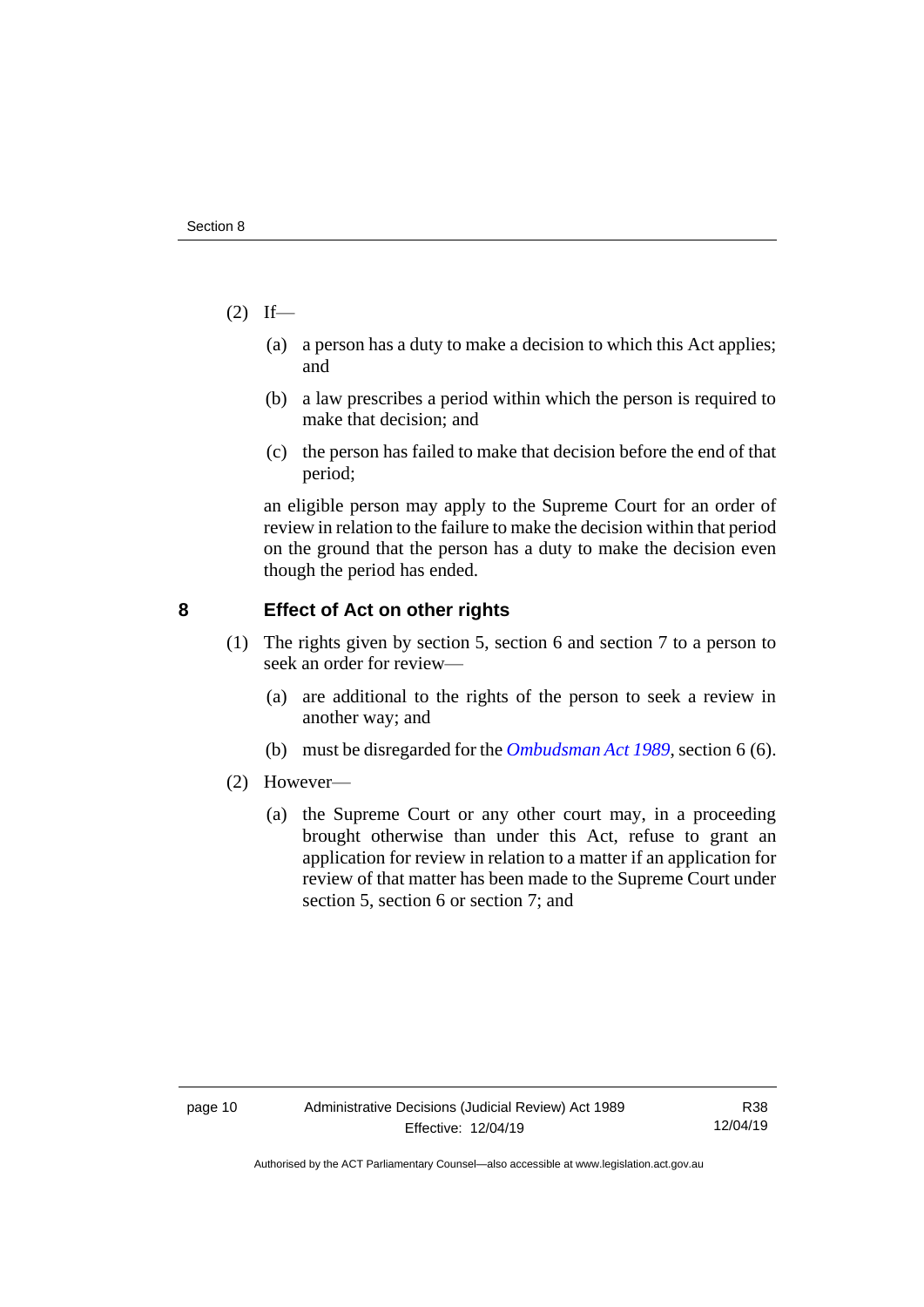- (b) the Supreme Court may, in its discretion, refuse to grant an application for review of a matter under section 5, section 6 or section 7 if—
	- (i) the applicant has sought a review by a court including the Supreme Court of the matter otherwise than under this Act; or
	- (ii) adequate provision is made by a law other than this Act under which the applicant is entitled to seek a review of that matter; or
	- (iii) the matter to which the application relates arises under the *[Planning and Development Act 2007](http://www.legislation.act.gov.au/a/2007-24)* or the *[Heritage](http://www.legislation.act.gov.au/a/2004-57)  Act [2004](http://www.legislation.act.gov.au/a/2004-57)* and is a matter being reviewed, or for which application has been made for review, under a law other than this Act, whether on the application of the person who has made application to the Supreme Court for review of the matter under this Act or anyone else.
- (3) In this section:

*review* includes—

- (a) a review by way of reconsideration, rehearing or appeal; and
- (b) the grant of an injunction; and
- (c) the making of a prerogative order, declaration or other order.

# <span id="page-14-0"></span>**9 Applications for order of review must set out grounds**

An application to the Supreme Court for an order of review must set out the grounds of the application.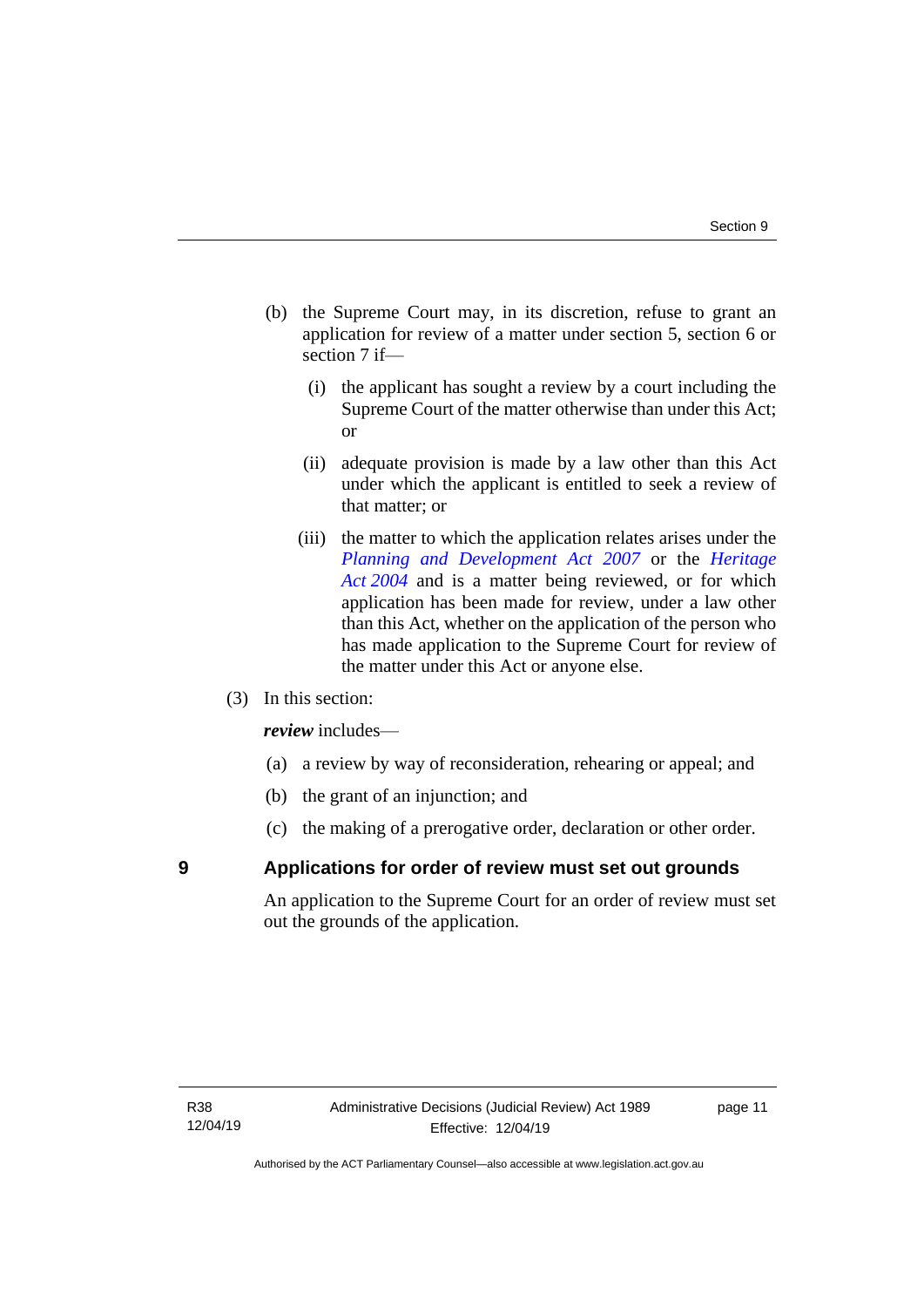# <span id="page-15-0"></span>**10 Period in which application for order of review must be made**

- (1) An application to the Supreme Court for an order of review in relation to a decision that has been made (including a decision made after the end of the period within which it was required to be made) must be made within the period required by subsection (2) (or any further time allowed by the court) if the terms of the decision were—
	- (a) recorded in writing; and
	- (b) set out in a document that was given to the applicant.
	- *Note* The court may allow further time after the end of the period required by s (2) (see [Legislation Act,](http://www.legislation.act.gov.au/a/2001-14) s 151C).
- (2) For subsection (1), the period within which an application for an order of review is required to be made is the period beginning on the day the decision is made and ending 28 days after the relevant day.
- (3) If there is no period prescribed for making an application for an order for review in relation to a particular decision, the Supreme Court may refuse to consider an application for an order for review in relation to the decision if it is of the opinion that the application was not made within a reasonable time after the decision was made.
- (4) If there is no period prescribed for making an application by a particular person for an order for review in relation to a particular decision, the Supreme Court may refuse to consider an application by the person for an order for review in relation to the decision if it is of the opinion that the application was not made within a reasonable time after the decision was made.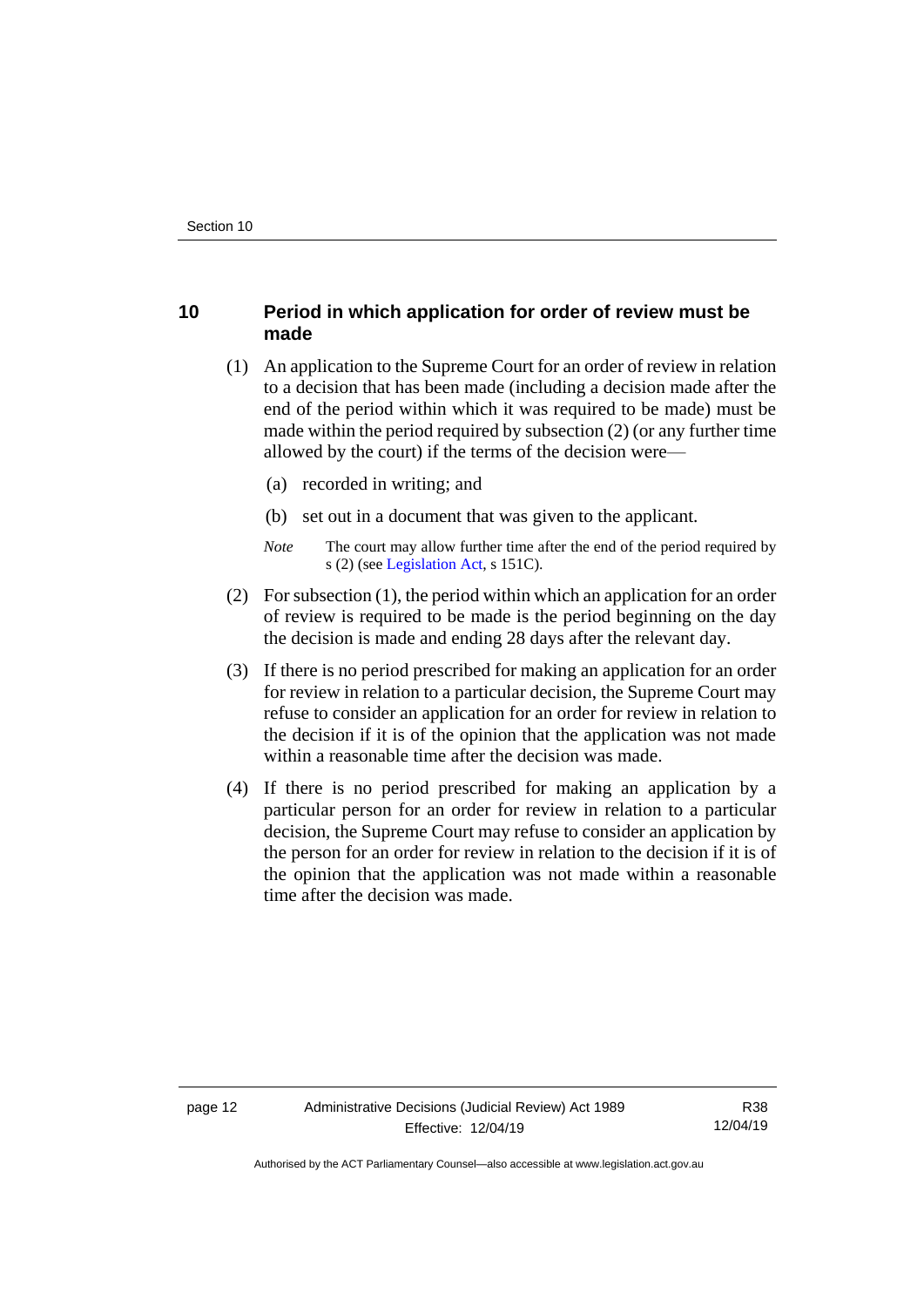- (5) In forming an opinion for subsection (3) or (4), the Supreme Court—
	- (a) must have regard to—
		- (i) the time when the applicant became aware of the decision; and
		- (ii) if subsection (4) applies—the period prescribed for the making of an application by anyone else for an order of review in relation to the decision; and
	- (b) may have regard to anything else it considers relevant.
- (6) In subsection (2):

*relevant day* means—

- (a) if the decision includes, or is accompanied by, a written statement of reasons for the decision—the day a document setting out the terms of the decision is given to the applicant; or
	- *Note* For the meaning of *statement of reasons*, see the dict.
- (b) if paragraph (a) does not apply and a written statement of reasons for the decision is given to the applicant (otherwise than because of a request under section 13 (1)) not later than 28 days after the day a document setting out the terms of the decision is given to the applicant—the day the statement is given to the applicant; or
- (c) if paragraph (a) does not apply and the applicant requests the person who made the decision to give a statement under section  $13(1)$ —
	- (i) the day the statement is given to the applicant; or
	- (ii) the day the applicant is told under section 13 (3) that the applicant was not entitled to make the request; or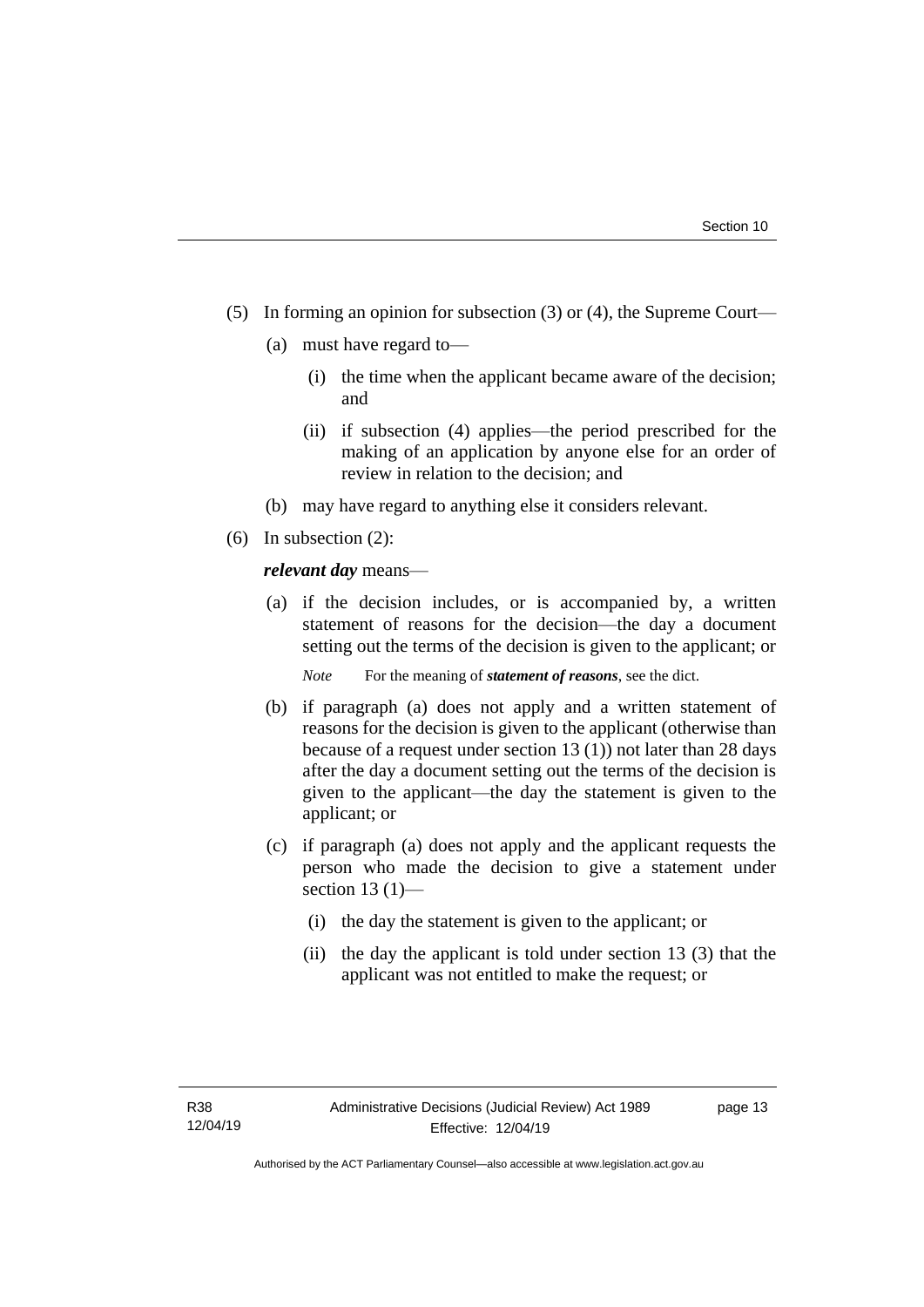- (iii) the day the Supreme Court makes an order under section 13 (6) declaring that the applicant was not entitled to make the request; or
- (iv) the day the applicant is told under section 14 (3) or section 15 (3) that the statement will not be given to the applicant.
- (d) in any other case—the day a document setting out the terms of the decision is given to the applicant.

# <span id="page-17-0"></span>**11 Application for order of review not limited to grounds in application**

The applicant for an order of review is not limited to the grounds set out in the application but, if the applicant wishes to rely on a ground not set out in the application, the Supreme Court may direct the application be amended to state the ground.

# <span id="page-17-1"></span>**12 Application to be made a party to a proceeding**

- (1) An eligible person may apply to the Supreme Court to be made a party to an application made under this Act.
- (2) The Supreme Court may, in its discretion—
	- (a) grant the application either unconditionally or subject to the conditions that it considers appropriate; or
	- (b) refuse the application.

# <span id="page-17-2"></span>**13 Reasons for decision may be obtained**

(1) If a person (the *decision-maker*) makes a decision to which this section applies, a person (the *requester*) who is entitled to make an application to the Supreme Court under section 5 in relation to the decision may, in writing, request the decision-maker to provide a written statement of reasons in relation to the decision.

*Note* For the meaning of *statement of reasons*, see the dict.

| page 14 | Administrative Decisions (Judicial Review) Act 1989 |          |
|---------|-----------------------------------------------------|----------|
|         | Effective: 12/04/19                                 | 12/04/19 |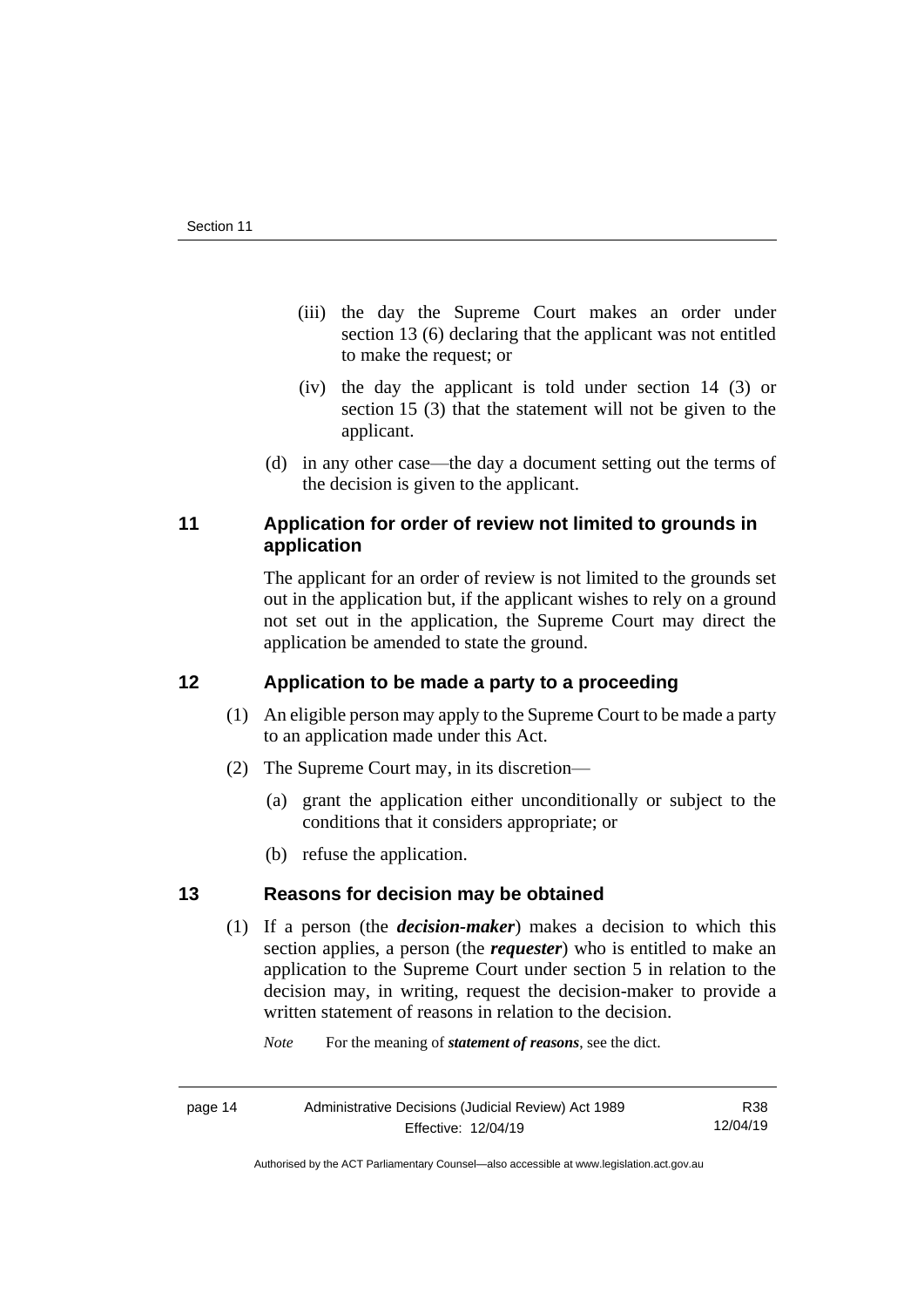- (2) The decision-maker must, as soon as practicable and in any event not later than 28 days after the day the decision-maker receives the request (the *request day*), prepare the statement and give it to the requester.
- (3) If the decision-maker is of the opinion that the requester was not entitled to make the request, the decision-maker may, not later than 28 days after the request day—
	- (a) give to the requester written notice of the decision-maker's opinion; or
	- (b) apply to the Supreme Court under subsection (6) for an order declaring that the requester was not entitled to make the request.
- (4) Despite subsection (2), if the decision-maker gives notice under subsection (3) or applies to the Supreme Court under subsection (6), the decision-maker is not required to comply with the request unless—
	- (a) the court, on an application under subsection (6), orders the decision-maker to give the statement; or
	- (b) the decision-maker has applied to the court under subsection (6) for an order declaring that the requester was not entitled to make the request and the court refuses the application.
- (5) If subsection (4) (a) or (b) applies, the decision-maker must prepare the statement and give it to the requester not later than 28 days after the day of the Supreme Court's decision.
- (6) On the application of either the decision-maker or requester under this subsection, the Supreme Court may make an order declaring that the requester was, or was not, entitled to make the request.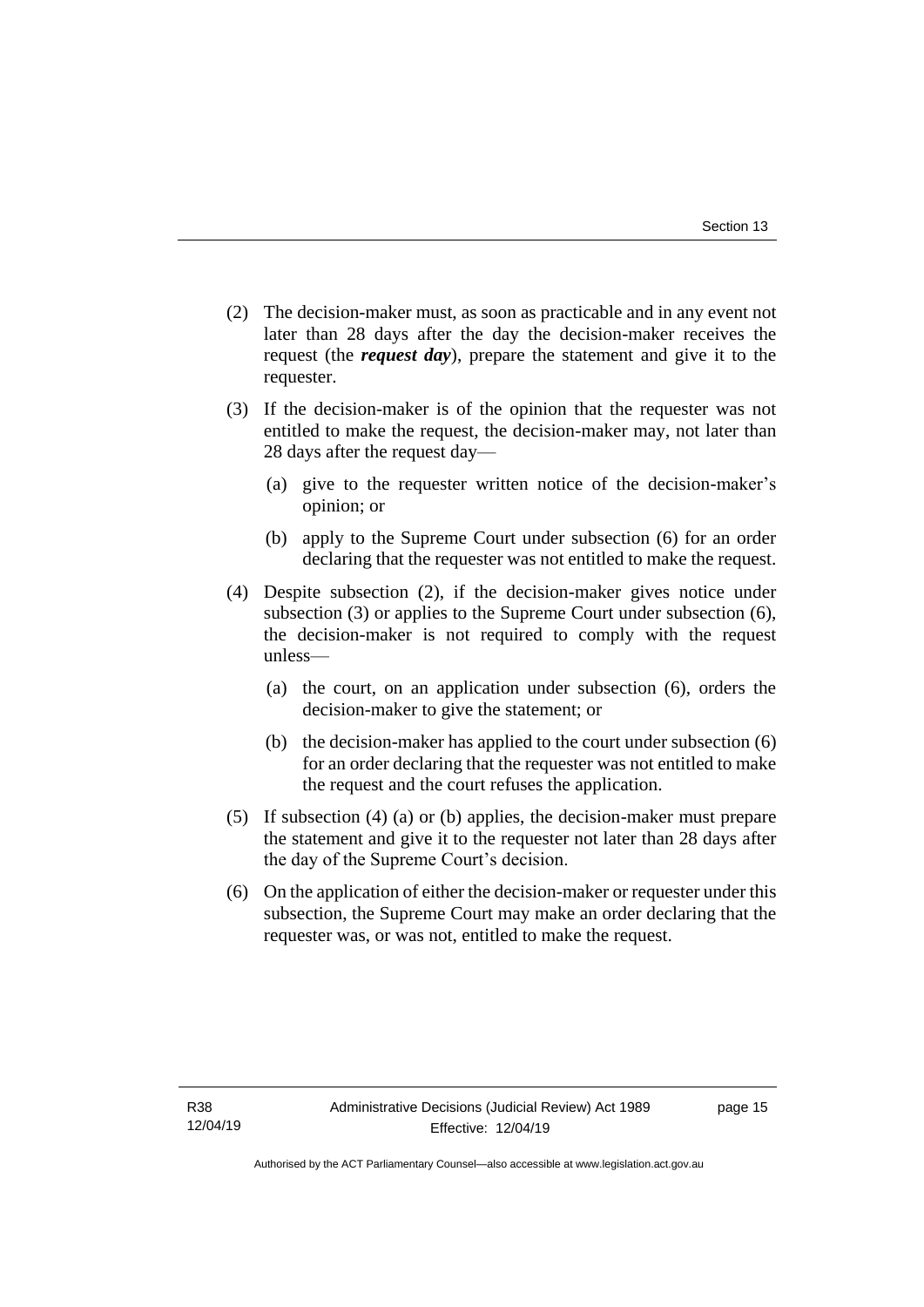- (7) Despite subsection (2), the decision-maker may refuse to prepare and give the statement to the requester if—
	- (a) for a decision the terms of which were recorded in writing and set out in a document that was given to the requester—the request was made later than 28 days after the day the document was given to the requester; or
	- (b) in any other case—the relevant request was not made within a reasonable time after the decision was made.
- (8) If subsection (7) (a) or (b) applies, the decision maker must give to the requester, not later than 14 days after the request day, written notice stating—
	- (a) that the statement will not be given to the requestor; and
	- (b) the reasons why it will not be given.
- (9) For subsection (7) (b), a request for a statement in relation to a decision is taken to have been made within a reasonable time after the decision was made if the Supreme Court, on application by the requester, declares that the request was made within a reasonable time after the decision was made.
- (10) On application by the requester under this subsection, the Supreme Court may order the decision-maker to give the requester, within a stated period, an additional statement containing better particulars in relation to stated matters if the court considers that the statement given to the requester does not contain adequate particulars, in relation to the decision.
- (11) A regulation may declare decisions not to be decisions to which this section applies.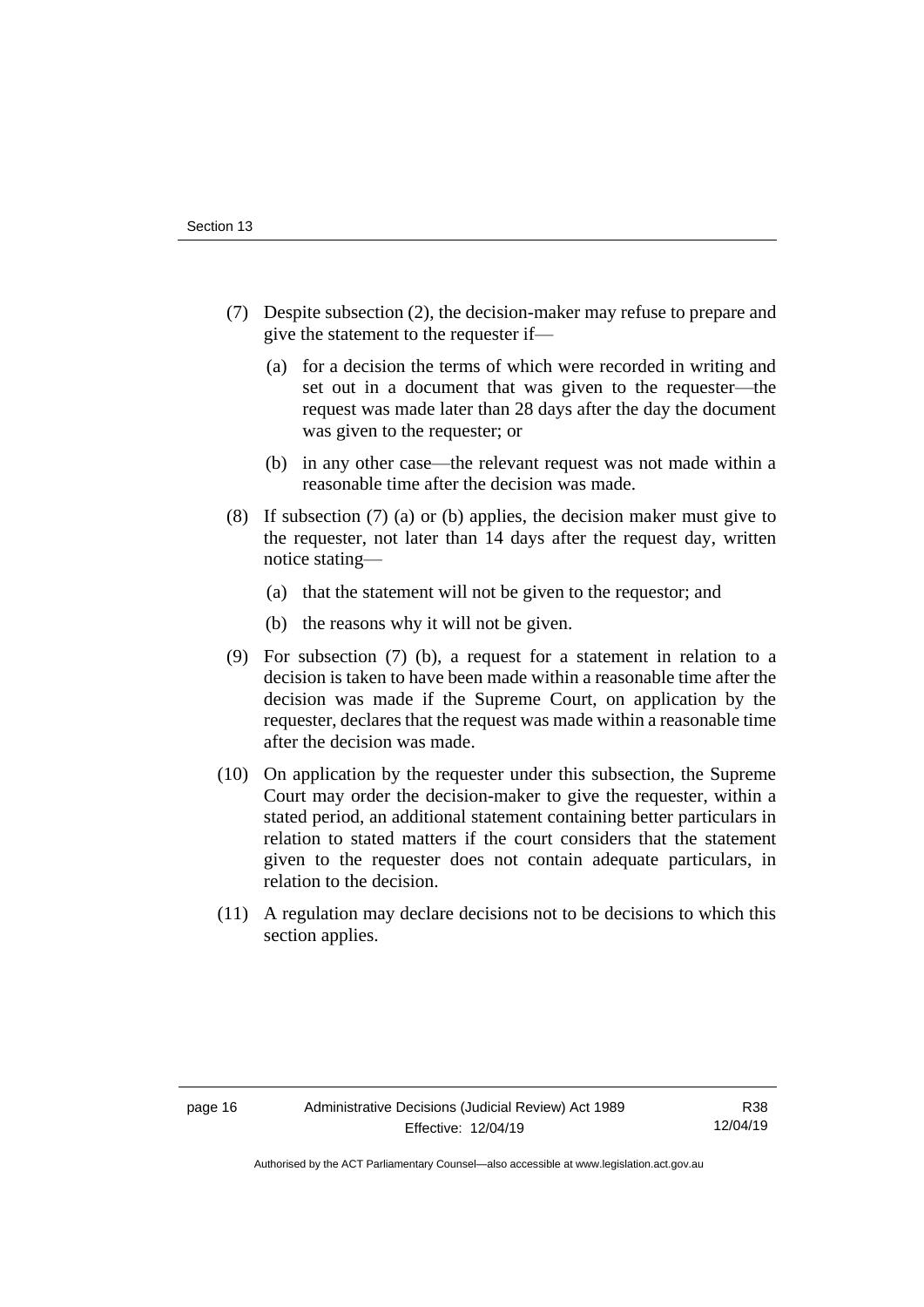- (12) A regulation made under subsection (11) applies only in relation to decisions made after the regulation takes effect.
- (13) In this section:

*decision to which this section applies* means a decision to which this Act applies, other than—

- (a) a decision to which the *[ACT Civil and Administrative Tribunal](http://www.legislation.act.gov.au/a/2008-35)  [Act 2008](http://www.legislation.act.gov.au/a/2008-35)*, section 22B (Requirement to give reasons statement) applies; or
- (b) a decision that includes, or is accompanied by, a statement of reasons; or
- (c) a decision mentioned in schedule 2.

# <span id="page-20-0"></span>**14 Certain information not required to be disclosed**

- (1) This section applies in relation to any information to which a request made to a person under section 13 (1) relates if the information—
	- (a) relates to the personal affairs or business affairs of a person other than the person making the request; and
	- (b) is information—
		- (i) that was supplied in confidence; or
		- (ii) the publication of which would reveal a trade secret; or
		- (iii) that was provided in compliance with a duty imposed by an enactment; or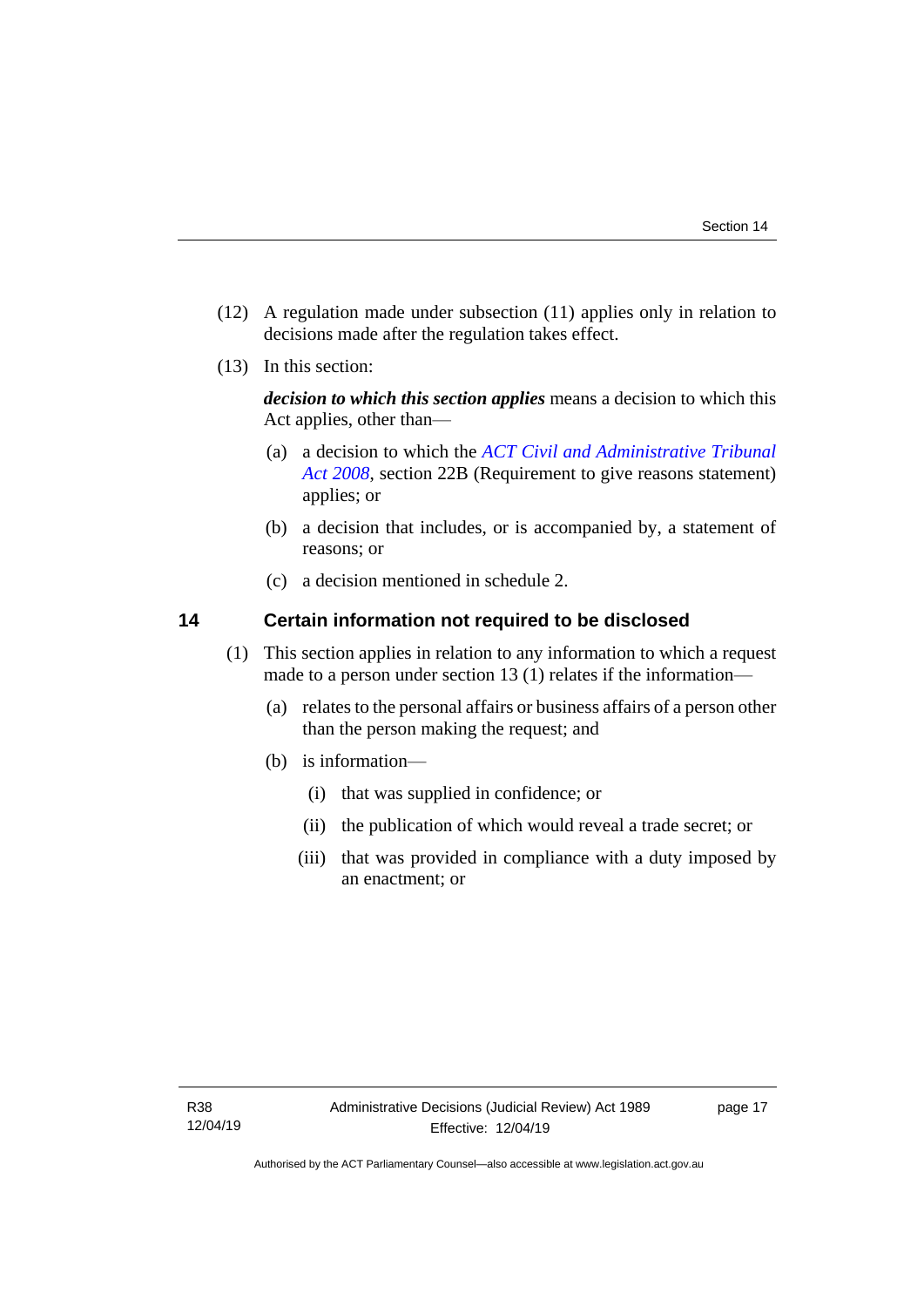- (iv) the giving of which in accordance with the request would be in contravention of an enactment that expressly imposes on the person to whom the request is made a duty not to divulge or communicate information of that kind—
	- (A) to anyone; or
	- (B) to anyone, other than a particular person; or
	- (C) except in particular circumstances.
- (2) If a person has been requested under section 13 (1) to give a statement to a person—
	- (a) the person to whom the request is made is not required to include in the statement any information in relation to which this section applies; and
	- (b) if the statement would be false or misleading if it did not include the information—the person is not required to give the statement.
- (3) If, under subsection (2), information is not included in a statement provided by a person or a statement is not provided by a person, the person must provide written notice to the person who requested the statement—
	- (a) if information is not included in a statement—stating that the information is not so included and giving the reason for not including the information; or
	- (b) if a statement is not provided—stating that the statement will not be provided and giving the reason for not providing the statement.
- (4) This section does not affect the power of the Supreme Court to make an order for the discovery of documents or to require the giving of evidence or the production of documents to the court.

R38 12/04/19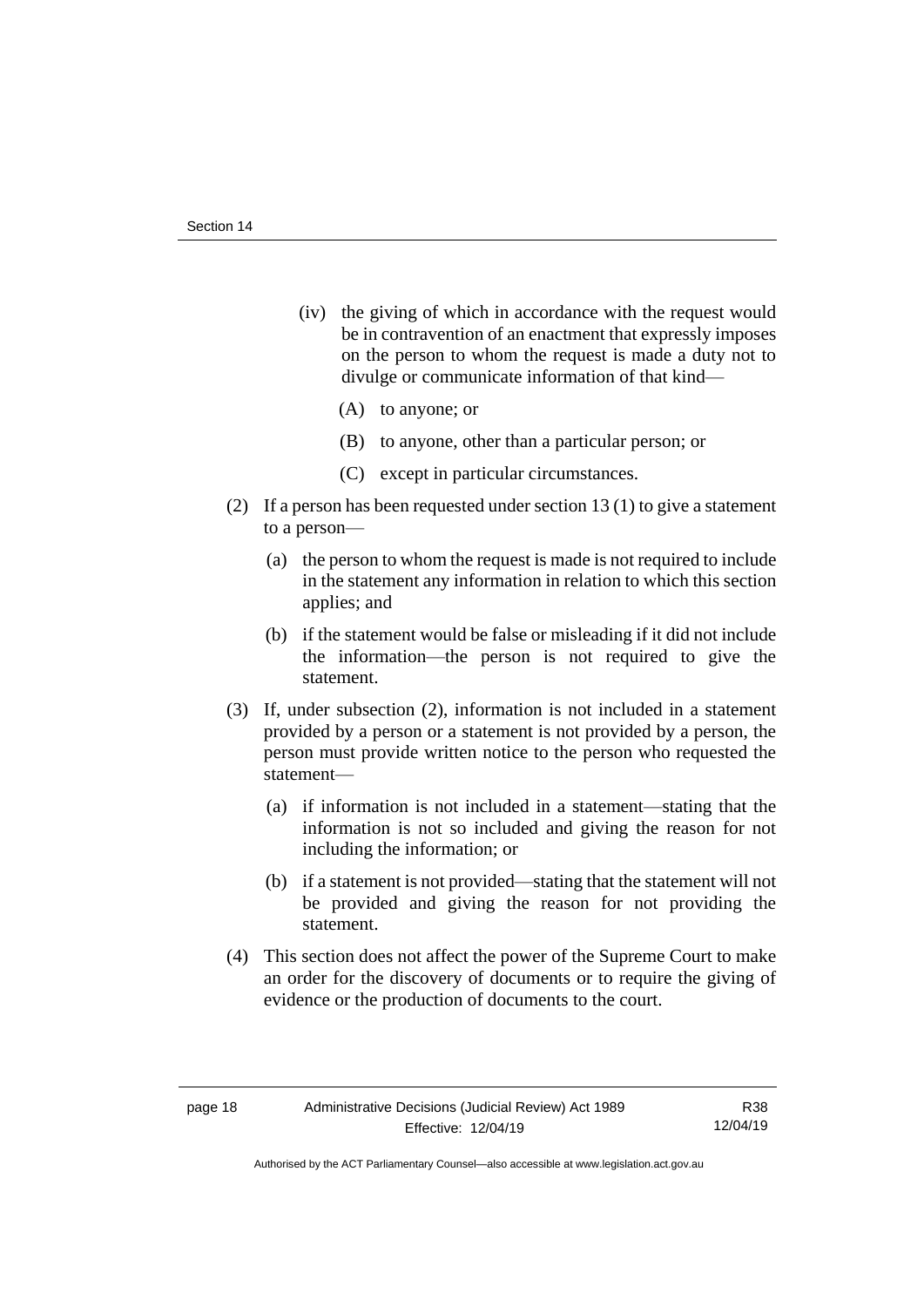# <span id="page-22-0"></span>**15 Ministerial certificate about disclosure of information**

- (1) This section applies to information relating to a matter if the Minister certifies, in writing, that the disclosure of information relating to the matter would be contrary to the public interest—
	- (a) because it would involve the disclosure of deliberations or a decision of the Executive or of a committee of the Executive; or
	- (b) for any other stated reason that could form the basis for a claim in a judicial proceeding that the information should not be disclosed.
- (2) If a person has been requested under section 13 to give a statement to a person—
	- (a) the person to whom the request is made is not required to include in the statement any information in relation to which this section applies; and
	- (b) if the statement would be false or misleading if it did not include the information—the person is not required to give the statement.
- (3) If, under subsection (2), information is not included in a statement provided by a person or a statement is not provided by a person, the person must give a written notice to the person who requested the statement—
	- (a) if information is not included in a statement—stating that the information is not so included and giving the reason for not including the information; or
	- (b) if a statement is not provided—stating that the statement will not be provided and giving the reason for not providing the statement.
- (4) This section does not affect the power of the Supreme Court to make an order for the discovery of documents or to require the giving of evidence or the production of documents to the court.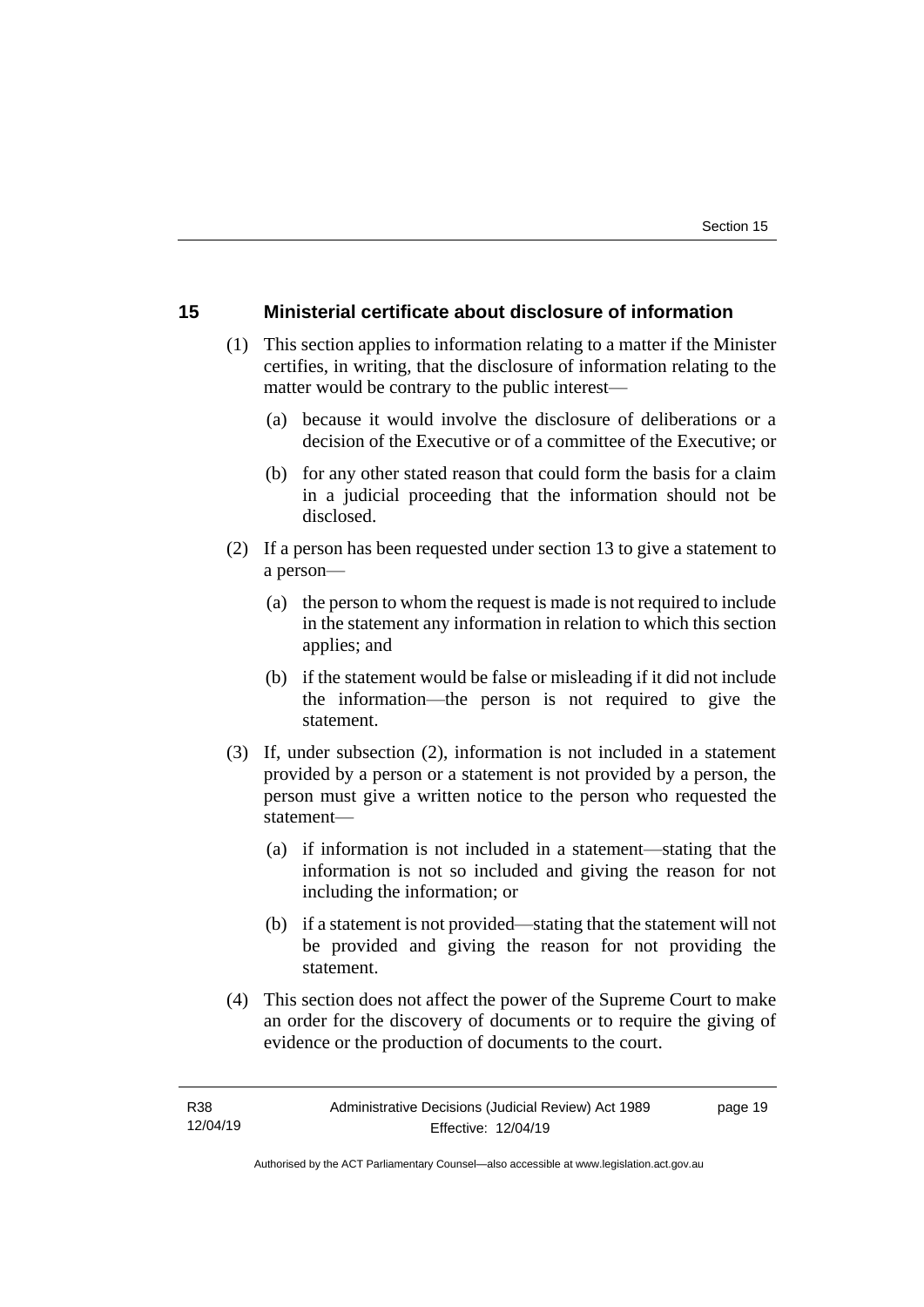# <span id="page-23-0"></span>**16 Stay of proceedings**

- (1) The making of an application to the Supreme Court under section 5 in relation to a decision does not affect the operation of the decision or prevent the implementation of the decision, but—
	- (a) the Supreme Court may, by order, on the conditions (if any) that the court decides, suspend the operation of the decision; and
	- (b) the Supreme Court may order, on the conditions (if any) that the court decides, a stay of all or any proceedings under the decision.
- (2) The Supreme Court may make an order under subsection (1) on its own initiative or on the application of the person who made the application under section 5.

# <span id="page-23-1"></span>**17 Powers of Supreme Court in relation to applications for order of review**

- (1) On an application for an order of review in relation to a decision, the Supreme Court may, in its discretion, make all or any of the following orders:
	- (a) an order quashing or setting aside the decision, or a part of the decision, with effect from the date of the order or from the earlier or later date that the court specifies;
	- (b) an order referring the matter to which the decision relates to the person who made the decision for further consideration, subject to the directions that the court considers appropriate;
	- (c) an order declaring the rights of the parties in relation to any matter to which the decision relates:
	- (d) an order directing any of the parties to do, or to refrain from doing, anything to do justice between the parties.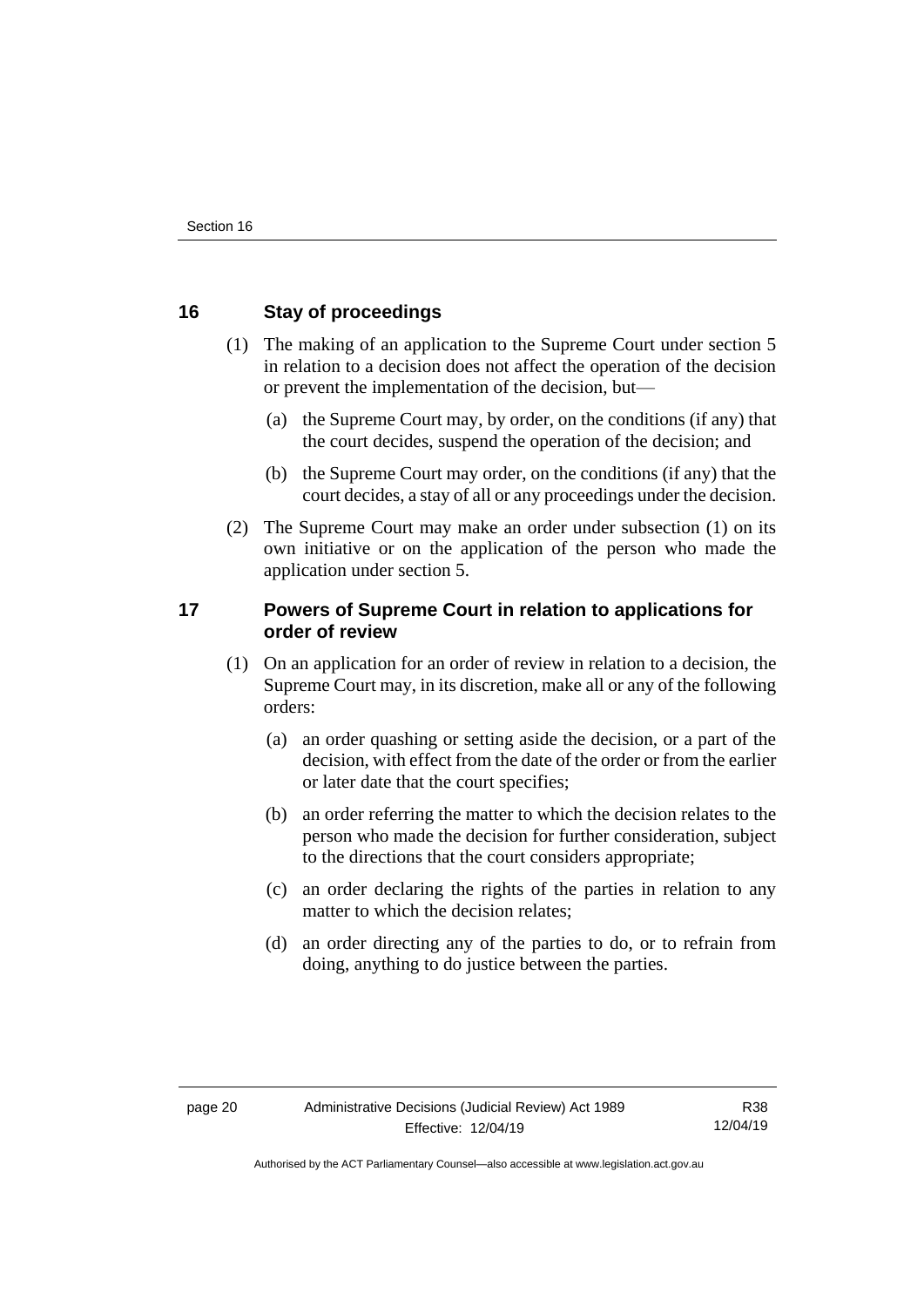- (2) On an application for an order of review in relation to conduct that has been, is being, or is proposed to be, engaged in for the purpose of the making of a decision, the Supreme Court may, in its discretion, make either or both of the following orders:
	- (a) an order declaring the rights of the parties in relation to any matter to which the conduct relates;
	- (b) an order directing any of the parties to do, or to refrain from doing, anything to do justice between the parties.
- (3) On an application for an order of review in relation to a failure to make a decision, or in relation to a failure to make a decision within the period within which the decision was required to be made, the Supreme Court may, in its discretion, make all or any of the following orders:
	- (a) an order directing the making of the decision;
	- (b) an order declaring the rights of the parties in relation to the making of the decision;
	- (c) an order directing any of the parties to do, or to refrain from doing, anything to do justice between the parties.
- (4) The Supreme Court may at any time, on its own initiative or on the application of any party, revoke, vary, or suspend the operation of any order made by it under this section.

# <span id="page-24-0"></span>**18 Change in person holding, or performing the duties of, an office**

- (1) This section applies if—
	- (a) a person has, in the performance of the duties of an office, made a decision in relation to which an application may be made to the Supreme Court under this Act; and
	- (b) the person no longer holds, or, for whatever reason, is not performing the duties of, that office.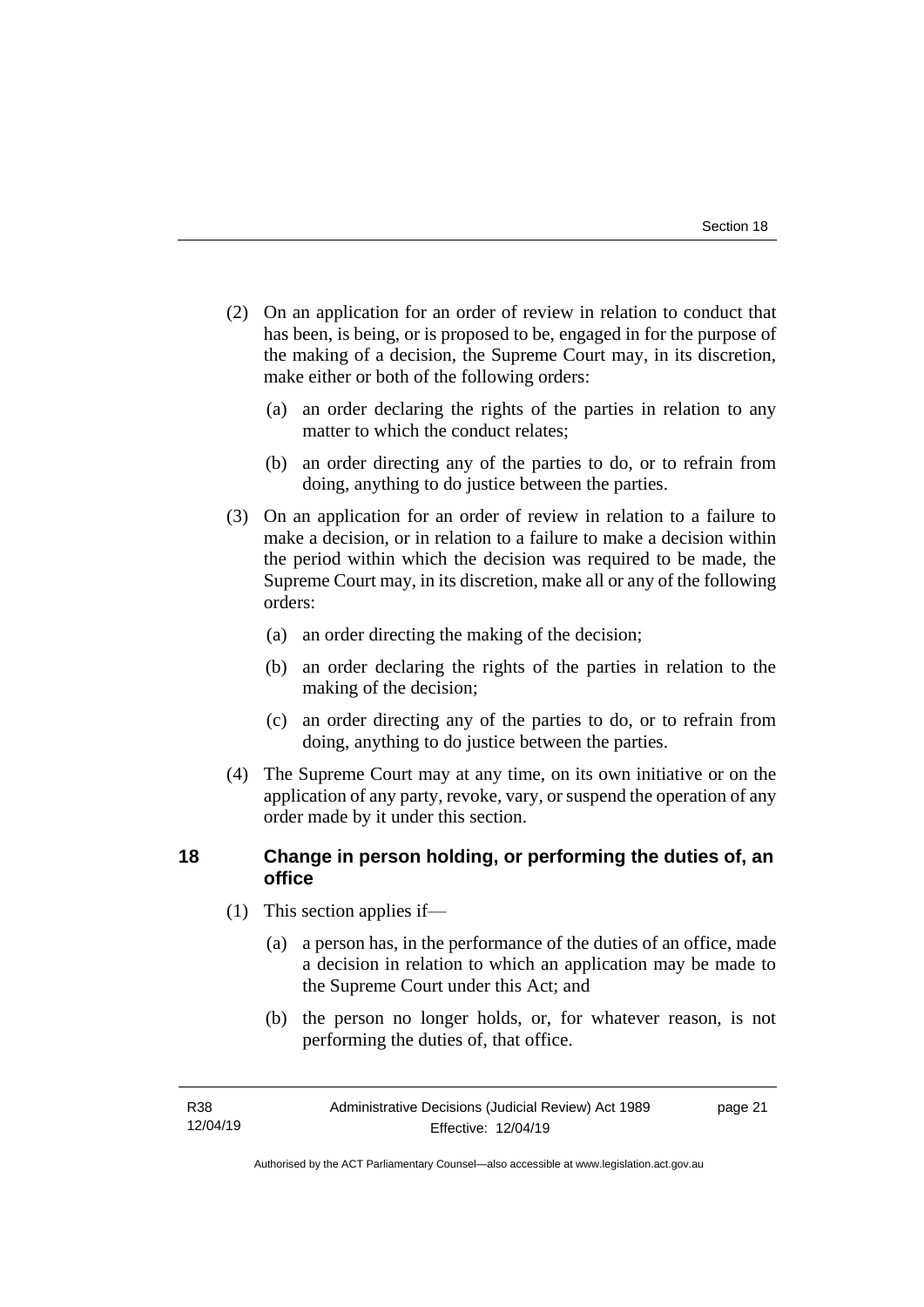- (2) This Act has effect as if the decision had been made by—
	- (a) the person for the time being holding or performing the duties of that office; or
	- (b) if there is no person for the time being holding or performing the duties of that office or that office no longer exists—the person that the Minister administering the enactment under which the decision was made, or a person authorised by that Minister, specifies.

# <span id="page-25-0"></span>**19 Intervention by Minister**

- (1) The Minister may, on behalf of the Territory, intervene in a proceeding before the Supreme Court under this Act.
- (2) If the Minister intervenes in a proceeding—
	- (a) the Minister is taken to be a party to the proceeding; and
	- (b) the Supreme Court may, in the proceeding, make orders about costs against the Territory that the court considers appropriate.

# <span id="page-25-1"></span>**19A Intervention by other people**

- (1) The Supreme Court may, on application by a party or its own initiative, give leave to a person (an *intervener*) to intervene in a proceeding under this Act.
- (2) In considering whether to give leave, the Supreme Court—
	- (a) must have regard to the following:
		- (i) whether the intervener's contribution is different from the contribution of the parties to the proceeding;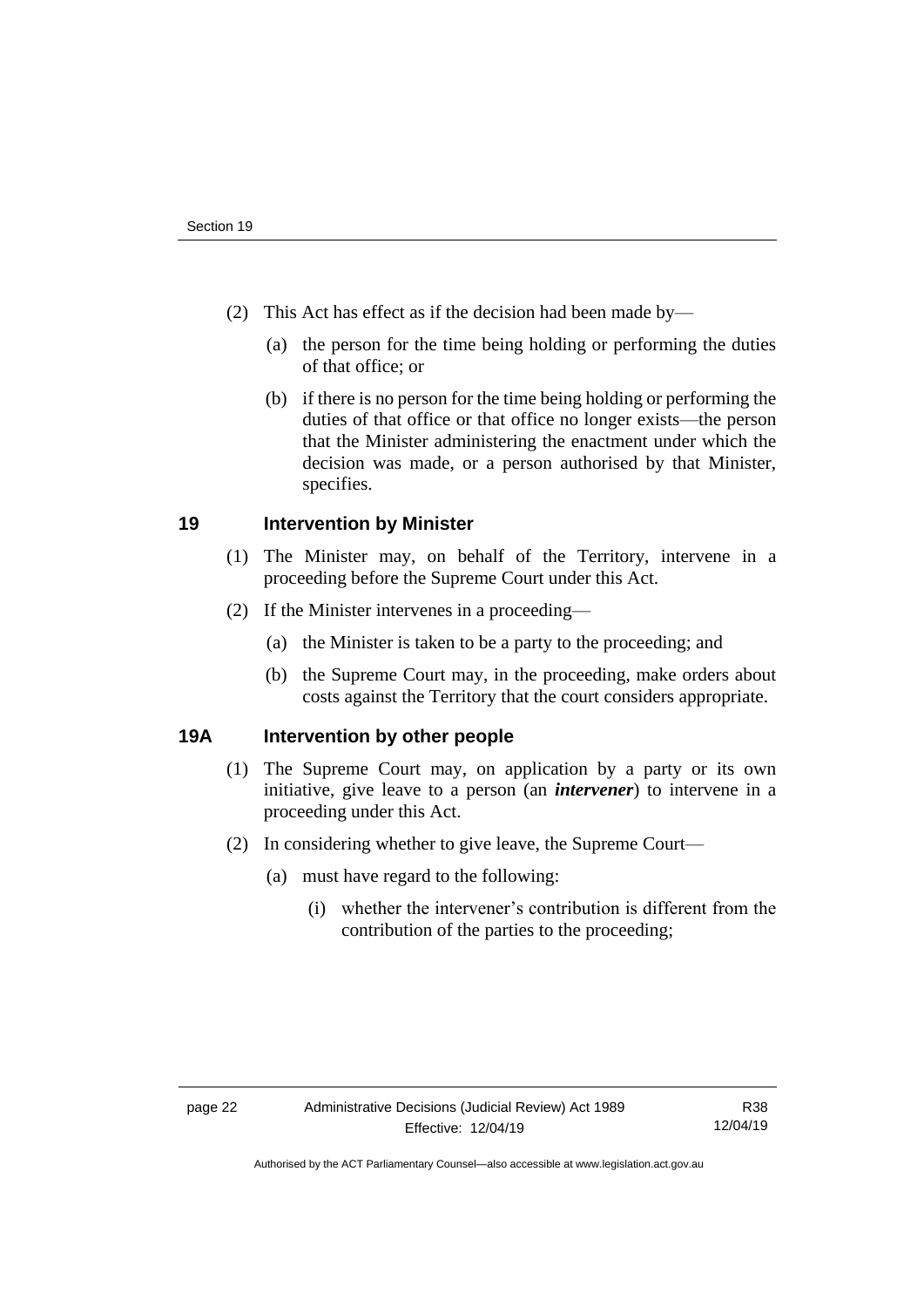- (ii) whether the intervener's contribution is likely to be useful to the court;
- (iii) whether the intervention will unreasonably interfere with the ability of someone who has a private interest in the subject matter of the application to deal with it differently or at all; and
- (b) may have regard to any other matter the court considers relevant.
- (3) The Supreme Court may give leave subject to conditions.
- (4) There is no right of appeal in relation to a decision of the Supreme Court under this section.

### <span id="page-26-0"></span>**20 Act not to apply to certain decisions**

- (1) A regulation may declare decisions to be decisions that are not subject to judicial review by the Supreme Court under this Act.
- (2) If a regulation is so made in relation to a decision—
	- (a) section 5 does not apply in relation to that decision; and
	- (b) section 6 does not apply in relation to conduct that has been, is being, or is proposed to be, engaged in for the purpose of making that decision; and
	- (c) section 7 does not apply in relation to a failure to make that decision.
- (3) A regulation made for subsection (1) applies only in relation to decisions made after the regulation take effect.

# <span id="page-26-1"></span>**21 Regulation-making power**

The Executive may make regulations for this Act.

*Note* A regulation must be notified, and presented to the Legislative Assembly, under the [Legislation Act.](http://www.legislation.act.gov.au/a/2001-14)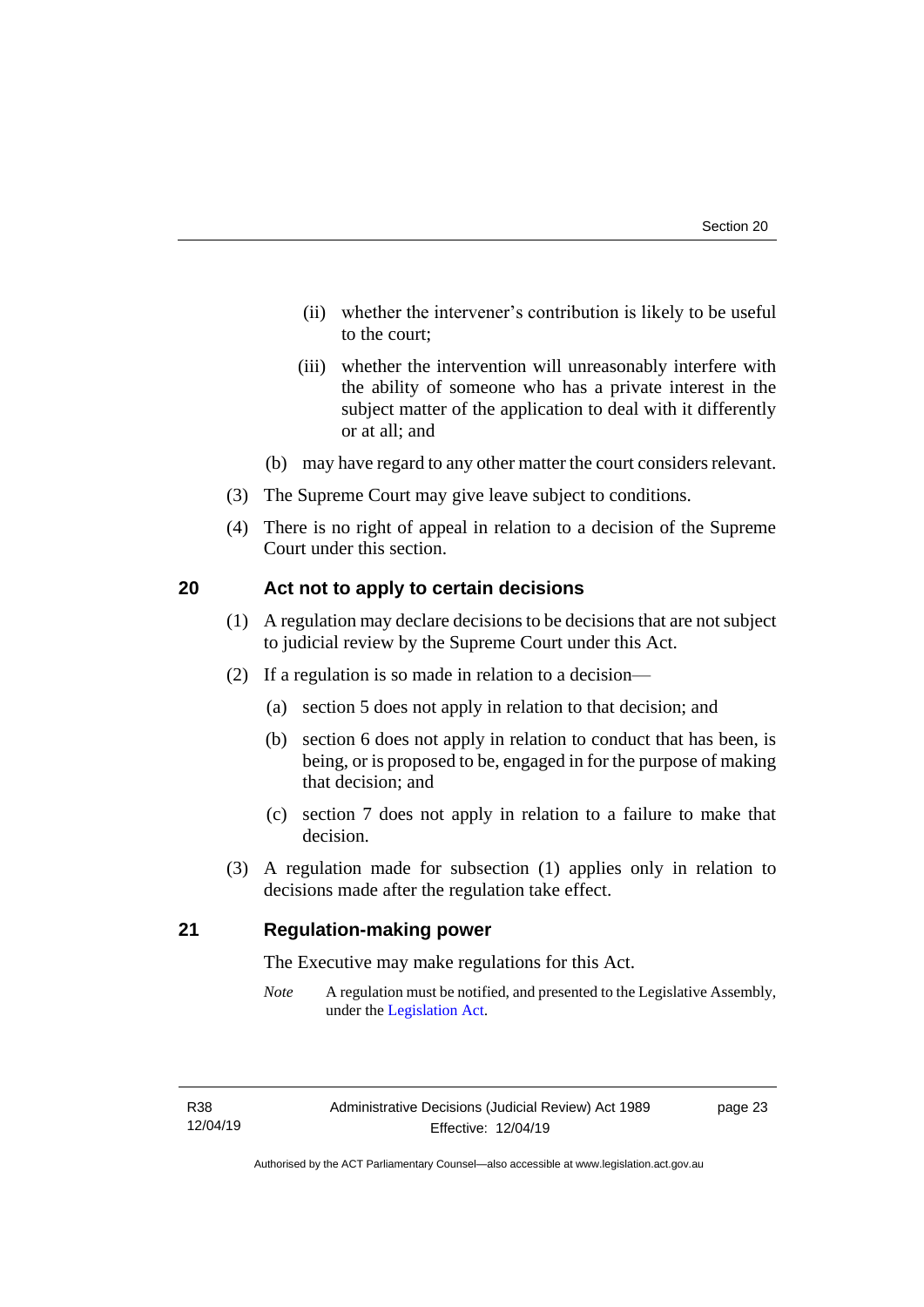# <span id="page-27-0"></span>**Schedule 1 Decisions to which this Act does not apply**

(see dict, def *decision to which this Act applies*)

| column 1<br>item | column <sub>2</sub><br>enactment                               | column 3<br>decision under enactment                                                                                                                                                                                                                                                                                                                                                                                                                                                                                            |
|------------------|----------------------------------------------------------------|---------------------------------------------------------------------------------------------------------------------------------------------------------------------------------------------------------------------------------------------------------------------------------------------------------------------------------------------------------------------------------------------------------------------------------------------------------------------------------------------------------------------------------|
| 1                | <b>Building Act 2004</b>                                       | a decision under section 96 (Approval of fidelity<br>$\bullet$<br>fund schemes)<br>a decision under section 107 (Suspension or<br>cancellation of approval of approved scheme)                                                                                                                                                                                                                                                                                                                                                  |
| $\overline{2}$   | Confiscation of<br><b>Criminal Assets Act</b><br>2003          | any decision                                                                                                                                                                                                                                                                                                                                                                                                                                                                                                                    |
| 3                | <b>Crimes</b> (Restorative<br>Justice) Act 2004                | any decision<br>٠                                                                                                                                                                                                                                                                                                                                                                                                                                                                                                               |
| 4                | <b>Crimes</b> (Sentence<br><b>Administration</b> ) Act<br>2005 | A decision of the director-general under any of the<br>following provisions:<br>section 20 (Directions to escort officers)<br>section 31 (Early release of offender)<br>section 37 (Full-time detention-return<br>from NSW)<br>section 43 (Intensive correction order—<br>alcohol and drug tests)<br>section 50 (Intensive correction orders—<br>community service work—alcohol and<br>drug tests)<br>section 95 (Community service work—<br>alcohol and drug tests)<br>section 96 (Community service work—<br>frisk searches). |

page 24 Administrative Decisions (Judicial Review) Act 1989 Effective: 12/04/19

R38 12/04/19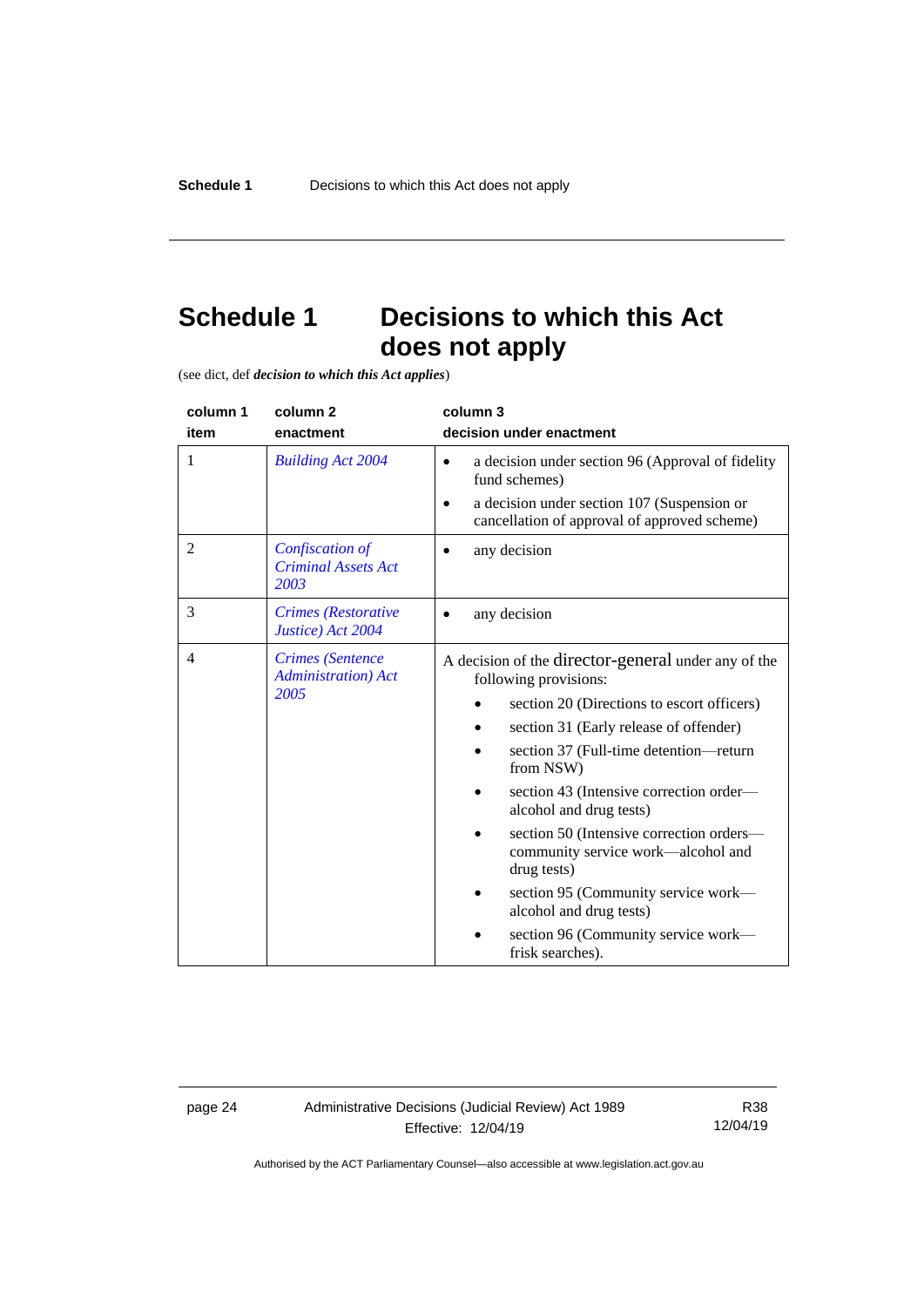| column 1<br>item | column <sub>2</sub><br>enactment                                                                  | column 3<br>decision under enactment                                                                                         |
|------------------|---------------------------------------------------------------------------------------------------|------------------------------------------------------------------------------------------------------------------------------|
| 5                | Duties Act 1999                                                                                   | a decision making or forming part of the process<br>$\bullet$<br>of making, or leading up to the making of, an<br>assessment |
|                  |                                                                                                   | a decision disallowing, completely or partly, an<br>objection to an assessment                                               |
|                  |                                                                                                   | a decision refusing to amend, completely or<br>partly, an assessment                                                         |
| 6                | Electoral Act 1992                                                                                | a decision under part 4 (Electorates)<br>$\bullet$                                                                           |
| 7                | <b>Financial Institutions</b><br>Duty Act 1987 (which<br>has been repealed)                       | a decision making or forming part of the process<br>of making, or leading up to the making, of an<br>assessment              |
|                  |                                                                                                   | a decision disallowing, completely or partly, an<br>$\bullet$<br>objection to an assessment                                  |
|                  |                                                                                                   | a decision refusing to amend, completely or<br>partly, an assessment                                                         |
| 8                | <b>Gene Technology (GM</b><br>Crop Moratorium)                                                    | a decision of the Minister under section 7<br>(Moratorium orders)                                                            |
|                  | <b>Act 2004</b>                                                                                   | a decision of the Minister under section 8<br>(Exemptions)                                                                   |
| 9                | <b>Gungahlin Drive</b><br><b>Extension Authorisation</b><br>Act 2004 (which has<br>been repealed) | any decision                                                                                                                 |
| 10               | <b>Health Practitioner</b><br><b>Regulation National</b><br>Law (ACT)                             | any decision                                                                                                                 |
| 11               | <b>Inquiries Act 1991</b>                                                                         | any decision                                                                                                                 |

R38 12/04/19

# Administrative Decisions (Judicial Review) Act 1989 Effective: 12/04/19

page 25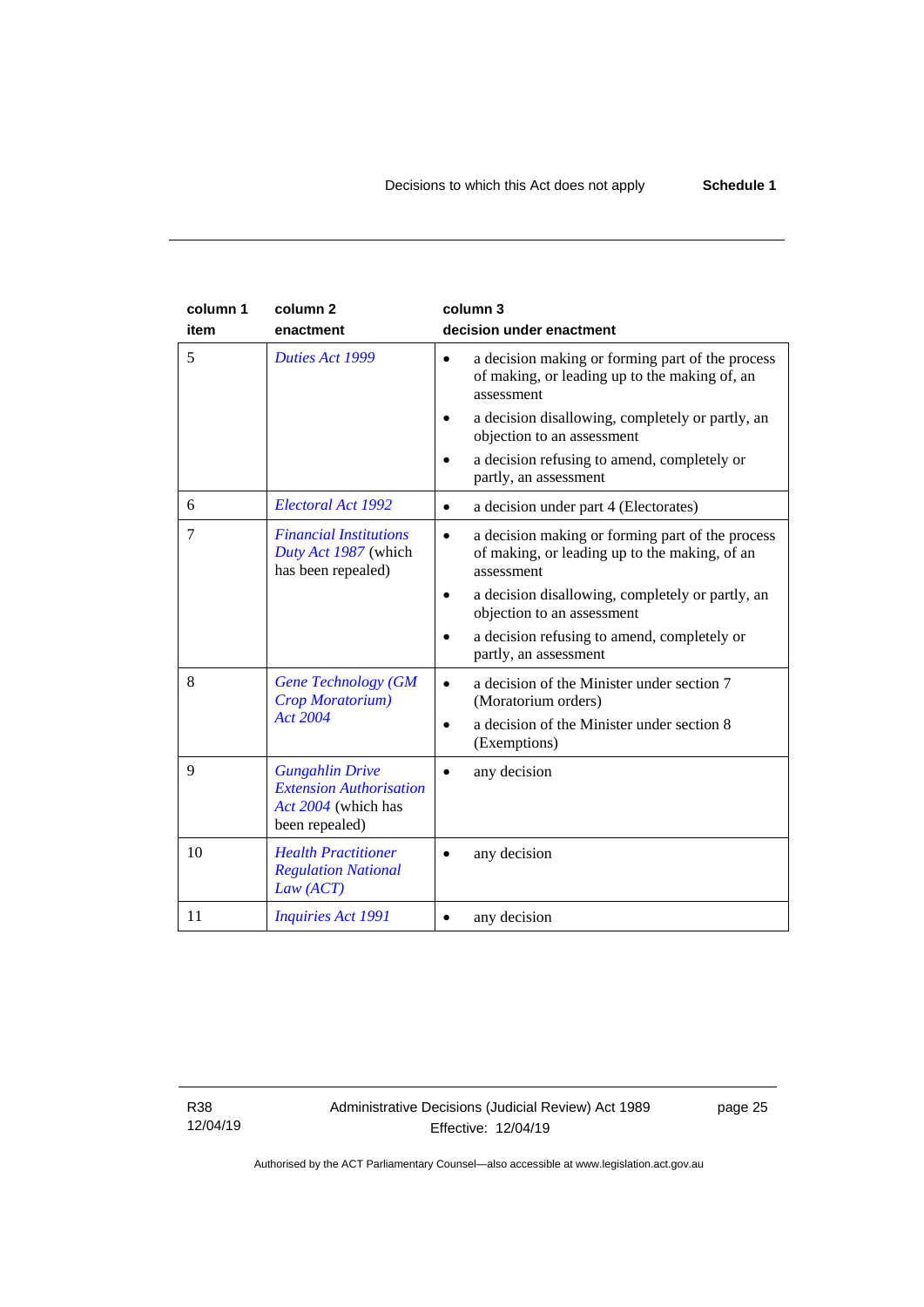| column 1 | column <sub>2</sub>                     | column 3                                                                                                                                                                                                               |
|----------|-----------------------------------------|------------------------------------------------------------------------------------------------------------------------------------------------------------------------------------------------------------------------|
| item     | enactment                               | decision under enactment                                                                                                                                                                                               |
| 12       | <b>Judicial Commissions</b><br>Act 1994 | a decision of the Executive under section $5(1)$ ,<br>section 17 $(3)$ or section 18                                                                                                                                   |
|          |                                         | a decision of a member of the Legislative<br>Assembly to propose a motion in accordance<br>with section $14(3)(a)$ or to give notice of the<br>motion to the Attorney-General in accordance<br>with section $14(3)(b)$ |
|          |                                         | a decision of the Attorney-General under<br>section 15 (1) or section 23 (3)                                                                                                                                           |
|          |                                         | a decision of the judicial council                                                                                                                                                                                     |
|          |                                         | a decision of a judicial commission                                                                                                                                                                                    |
| 13       | <b>Legislation Act 2001</b>             | a decision under chapter 5 (Regulatory impact)<br>$\bullet$<br>statements for subordinate laws and disallowable<br>instruments)                                                                                        |
| 14       | Payroll Tax Act 2011                    | a decision making or forming part of the process<br>$\bullet$<br>of making, or leading up to the making, of an<br>assessment                                                                                           |
|          |                                         | a decision disallowing, completely or partly, an<br>objection to an assessment                                                                                                                                         |
|          |                                         | a decision refusing to amend, completely or<br>partly, an assessment                                                                                                                                                   |

page 26 Administrative Decisions (Judicial Review) Act 1989 Effective: 12/04/19

R38 12/04/19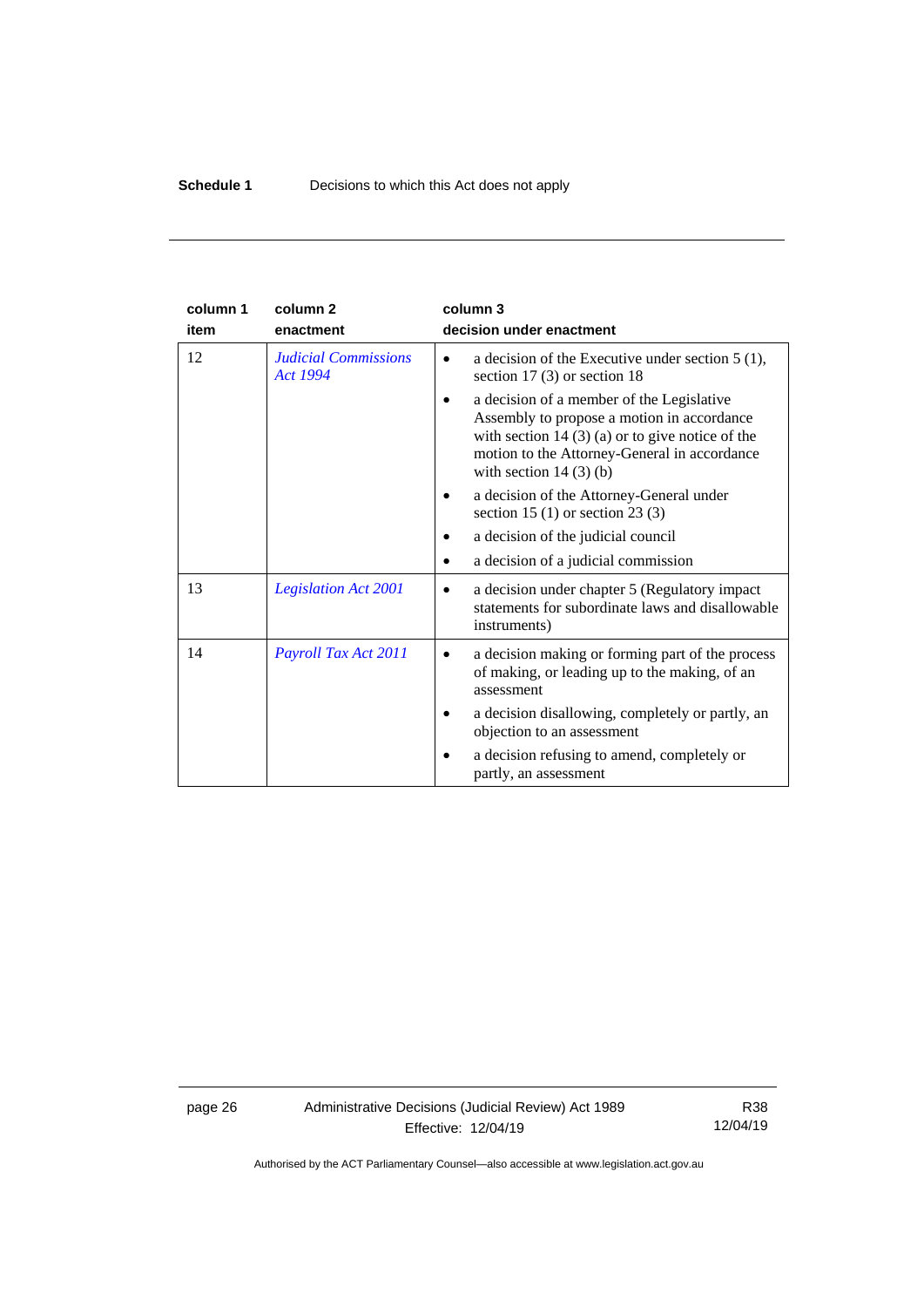| column 1 | column <sub>2</sub>                                                    | column 3                                                                                                                                                                                                           |
|----------|------------------------------------------------------------------------|--------------------------------------------------------------------------------------------------------------------------------------------------------------------------------------------------------------------|
| item     | enactment                                                              | decision under enactment                                                                                                                                                                                           |
| 15       | Planning and<br><b>Development Act 2007</b>                            | a decision in relation to a new development<br>application within the meaning of the<br><b>Development Application (Block 20 Section 23</b><br>Hume) Assessment Facilitation Act 2008<br>(repealed)                |
|          |                                                                        | a decision in relation to an approval of a new<br>development application within the meaning of<br>the Development Application (Block 20<br><b>Section 23 Hume) Assessment Facilitation</b><br>Act 2008 (repealed) |
|          |                                                                        | a decision making, or forming part of the process<br>of making, or leading up to the making of, a<br>special variation                                                                                             |
|          |                                                                        | a decision to make a light rail declaration                                                                                                                                                                        |
|          |                                                                        | a decision under chapter 7, chapter 8 or chapter 9<br>in relation to a development proposal that is<br>related to light rail, other than a development<br>proposal involving a protected matter                    |
|          |                                                                        | a decision under chapter 7, chapter 8 or chapter 9<br>in relation to a development proposal to which<br>section 85L applies                                                                                        |
| 16       | <b>Plant Diseases Act</b><br>2002                                      | a decision of the Minister under part 3 (Measures<br>for the control of diseases and pests)                                                                                                                        |
| 17       | <b>Royal Commissions Act</b><br>1991                                   | any decision                                                                                                                                                                                                       |
| 18       | <b>Stamp Duties and Taxes</b><br>Act 1987 (which has<br>been repealed) | a decision making or forming part of the process<br>$\bullet$<br>of making, or leading up to the making, of an<br>assessment                                                                                       |
|          |                                                                        | a decision disallowing, completely or partly, an<br>objection to an assessment                                                                                                                                     |
|          |                                                                        | a decision refusing to amend, completely or<br>partly, an assessment                                                                                                                                               |

R38 12/04/19

# Administrative Decisions (Judicial Review) Act 1989 Effective: 12/04/19

page 27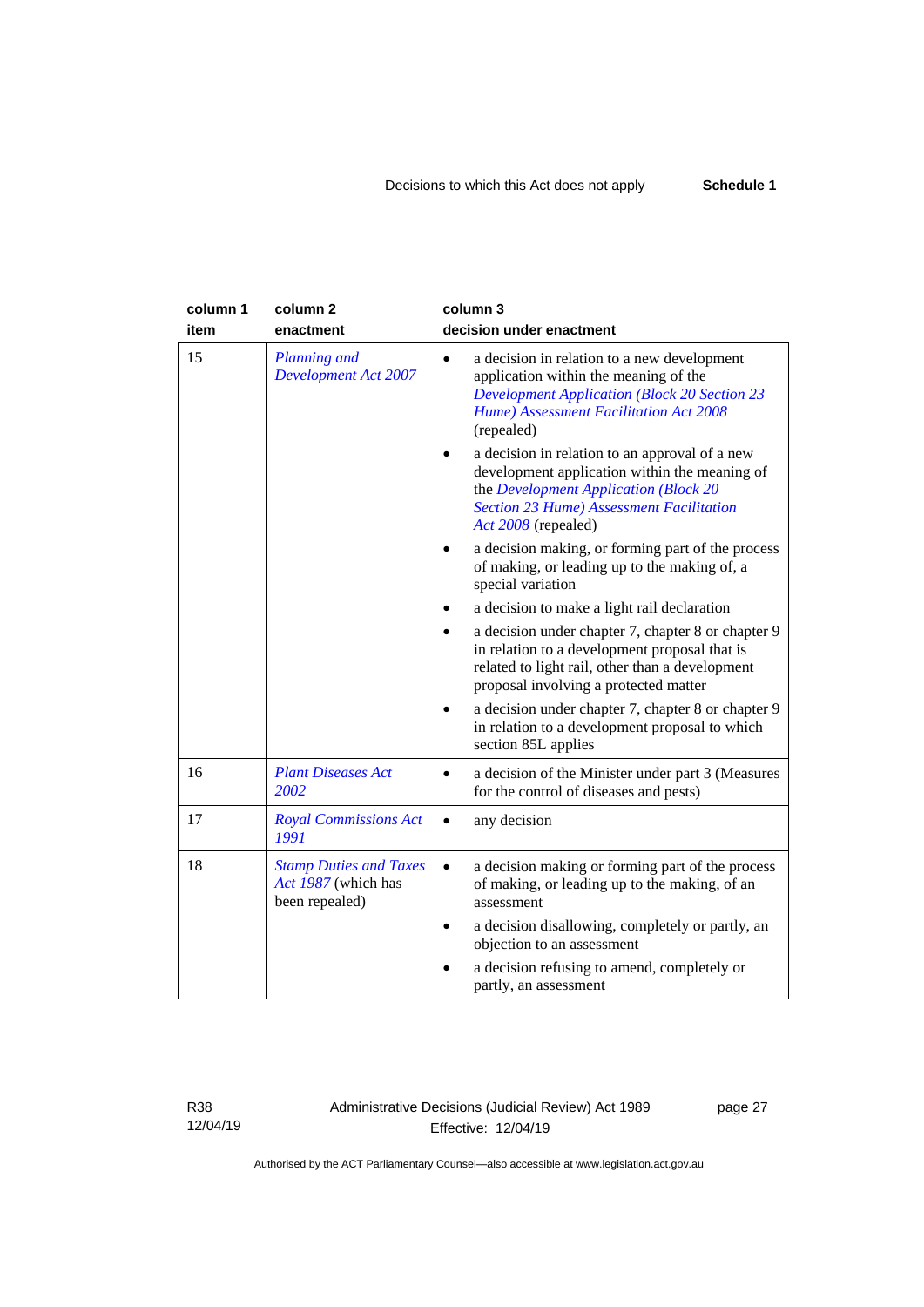# **Schedule 1** Decisions to which this Act does not apply

| column 1 | column 2                                             | column 3                                                                                                                                                                                                                                                                  |
|----------|------------------------------------------------------|---------------------------------------------------------------------------------------------------------------------------------------------------------------------------------------------------------------------------------------------------------------------------|
| item     | enactment                                            | decision under enactment                                                                                                                                                                                                                                                  |
| 19       | <b>Taxation</b><br><b>Administration Act</b><br>1999 | a decision making or forming part of the process<br>of making, or leading up to the making, of an<br>assessment<br>a decision disallowing, completely or partly, an<br>objection to an assessment<br>a decision refusing to amend, completely or<br>partly, an assessment |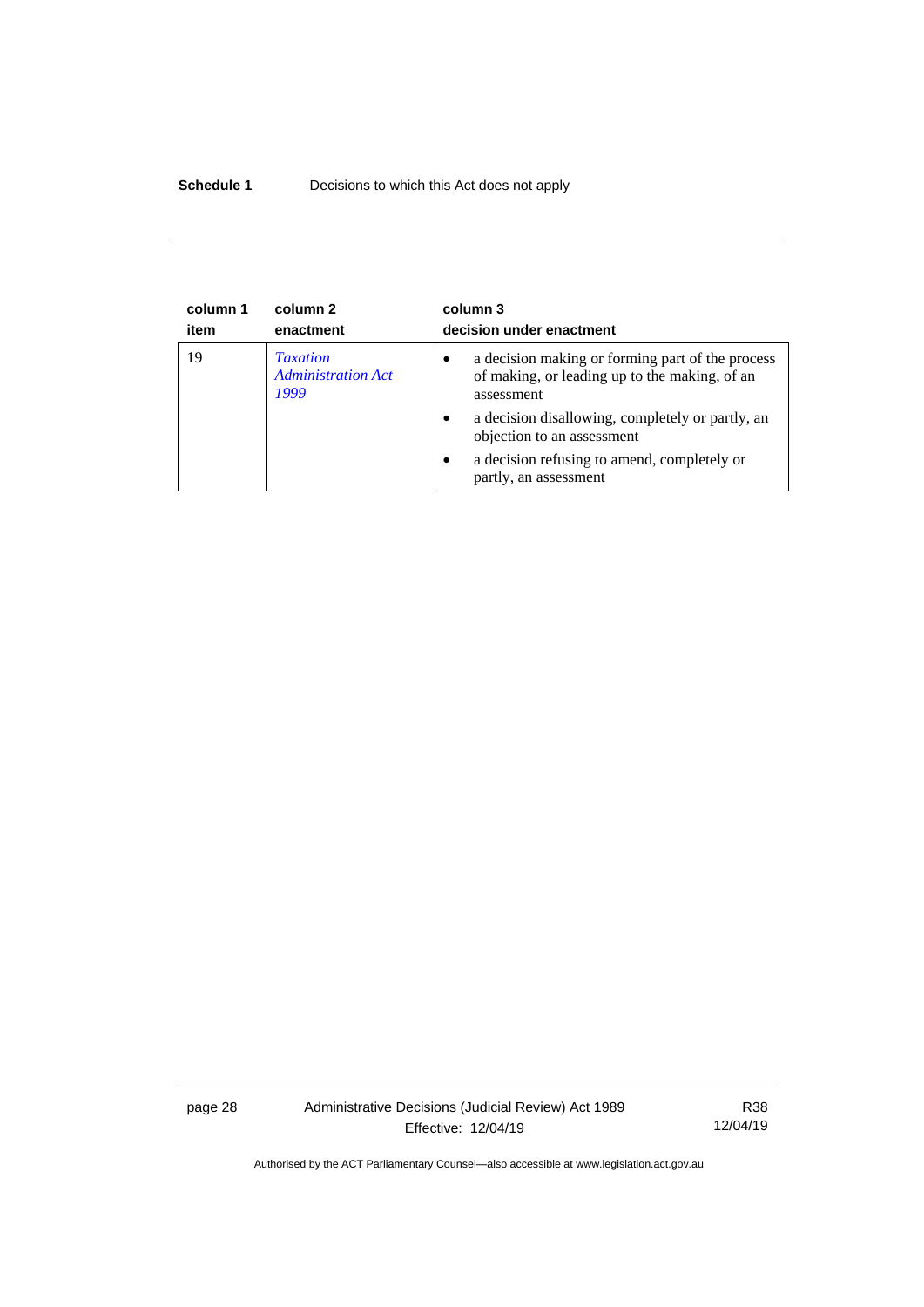# <span id="page-32-0"></span>**Schedule 2 Decisions to which s 13 does not apply**

<span id="page-32-1"></span>(see s 13 (13))

# **2.1 Administration of criminal justice**

A decision relating to the administration of criminal justice and, in particular—

- (a) a decision in relation to the investigation or prosecution of a person for an offence against a law in force in the ACT; and
- (b) a decision in relation to the appointment of an investigator or inspector for the purposes of such an investigation; and
- (c) a decision in relation to the issue of a search warrant under a law in force in the ACT; and
- (d) a decision under a law in force in the ACT requiring the production of a document, the giving of information or the issue of a subpoena or summons to a person as a witness.

# <span id="page-32-2"></span>**2.2 Civil proceedings**

A decision relating to the bringing or conduct of a civil proceeding, including a decision relating to, or that may result, in the bringing of a civil proceeding for the recovery of a financial penalty arising from a contravention of an enactment and, in particular—

- (a) a decision in relation to the investigation of a person for such a contravention; and
- (b) a decision in relation to the appointment of an investigator or inspector for the purposes of such an investigation; and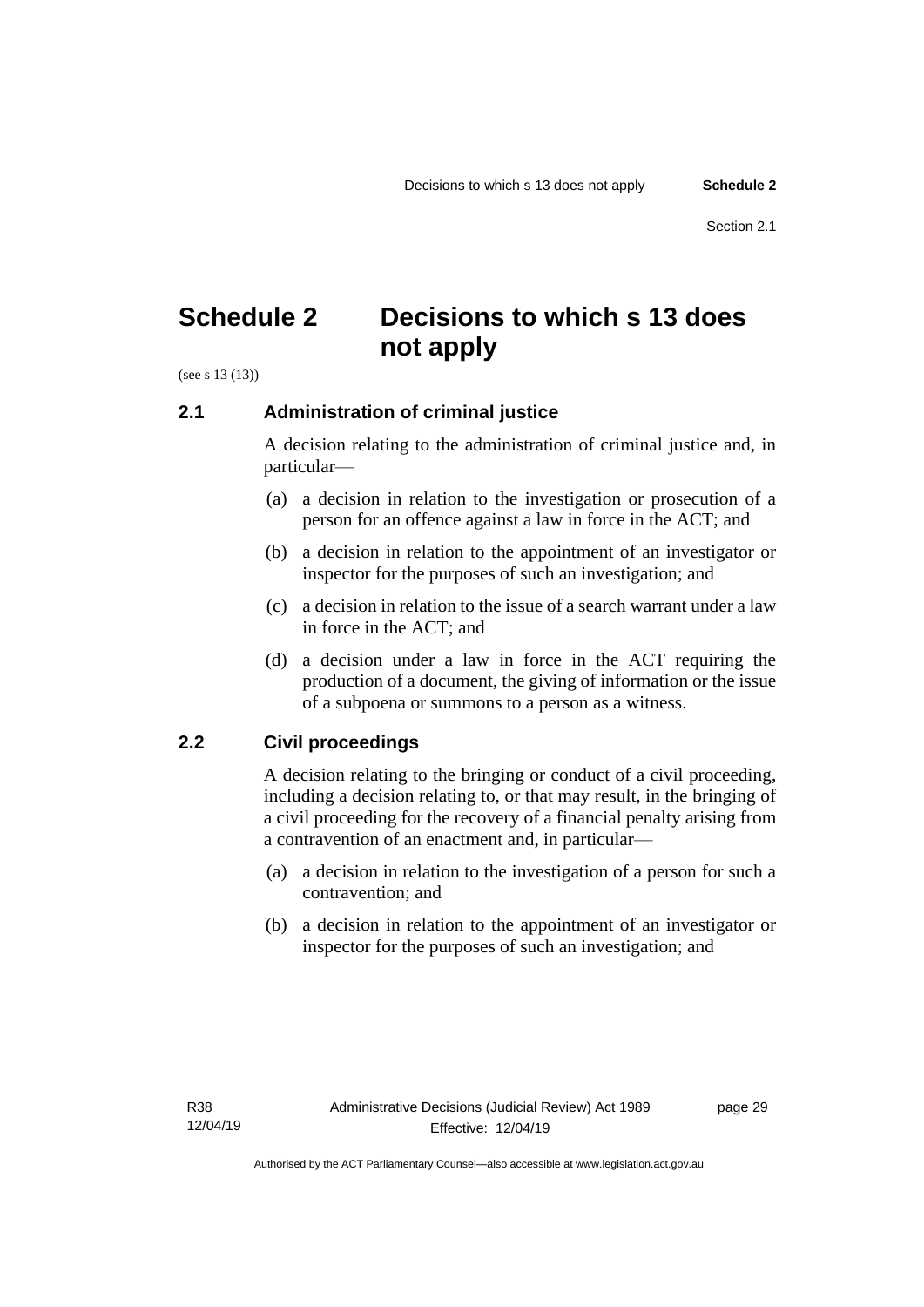#### **Schedule 2** Decisions to which s 13 does not apply

Section 2.3

- (c) a decision in relation to the issue of a search warrant under an enactment; and
- (d) a decision under an enactment requiring the production of a document, the giving of information or the issue of a subpoena or summons to a person as a witness.

## <span id="page-33-0"></span>**2.3 Decisions relating to territory finance**

The following decisions:

- (a) a decision authorised by an Act to issue an amount out of the public money of the Territory;
- (b) a decision of the Treasurer under the *[Financial Management Act](http://www.legislation.act.gov.au/a/1996-22)  [1996](http://www.legislation.act.gov.au/a/1996-22)*—
	- (i) section 7A (Temporary advance for new purpose or new entity); or
	- (ii) section 18 (Treasurer's advance); or
	- (iii) section 18B (Treasurer's advance—reduction of amounts); or
	- (iv) section 18E (Capital works reserve—authorising payments from reserve); or
	- (v) section 18F (Capital works reserve—reducing partially unused payments);
- (c) a decision in relation to the enforcement of a judgment or order for the recovery of an amount by—
	- (i) the Territory; or
	- (ii) a public servant in an official capacity;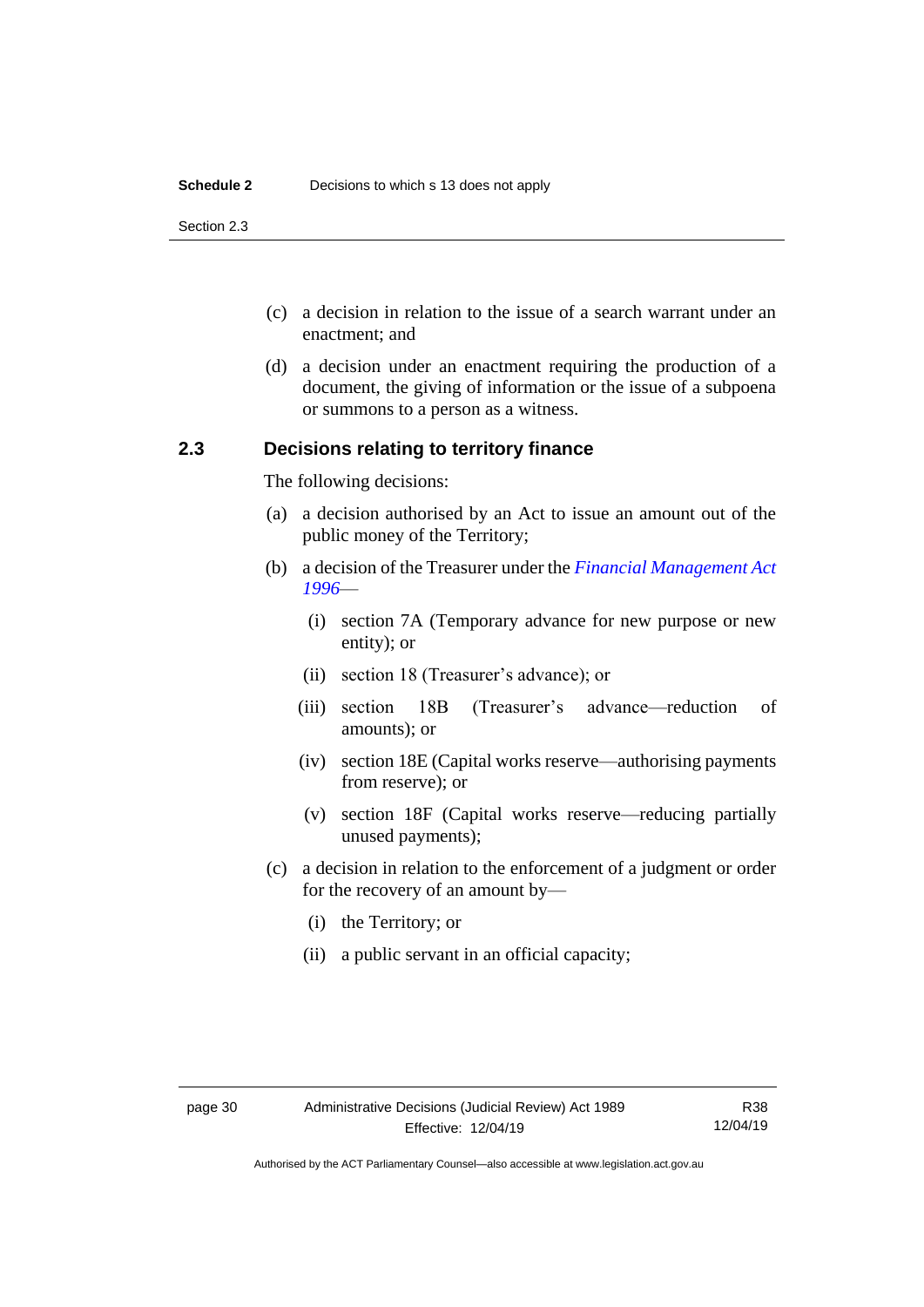# <span id="page-34-0"></span>**2.4 Decisions relating to administration of the public service**

A decision relating to—

- (a) personnel management (including recruitment, training, promotion and organisation) in relation to the public service, other than a decision relating to, and having regard to the particular characteristics of, or other circumstances relating to, a particular person; or
- (b) the promotion, transfer, temporary performance of duties, of or by an individual officer of the public service; or
- (c) the making of an appointment to the public service; or
- (d) the engagement of a person as an employee under the *[Public](http://www.legislation.act.gov.au/a/1994-37)  [Sector Management Act 1994](http://www.legislation.act.gov.au/a/1994-37)*; or
- (e) the prevention or settlement of an industrial dispute, or otherwise relating to industrial matters, in relation to the public service; or
- (f) the appointment, or ending of the appointment, of a director-general under the *[Public Sector Management Act](http://www.legislation.act.gov.au/a/1994-37) 1994*.

# <span id="page-34-1"></span>**2.5 Certain other appointment decisions**

A decision relating to—

- (a) the making of an appointment under an enactment or to an office established under an enactment; or
- (b) the appointment, or the ending of the appointment, of the public sector standards commissioner or the head of service; or
- (c) the employment, or the ending of employment, of staff under the *[Legislative Assembly \(Members' Staff\) Act 1989](http://www.legislation.act.gov.au/a/1989-19)*.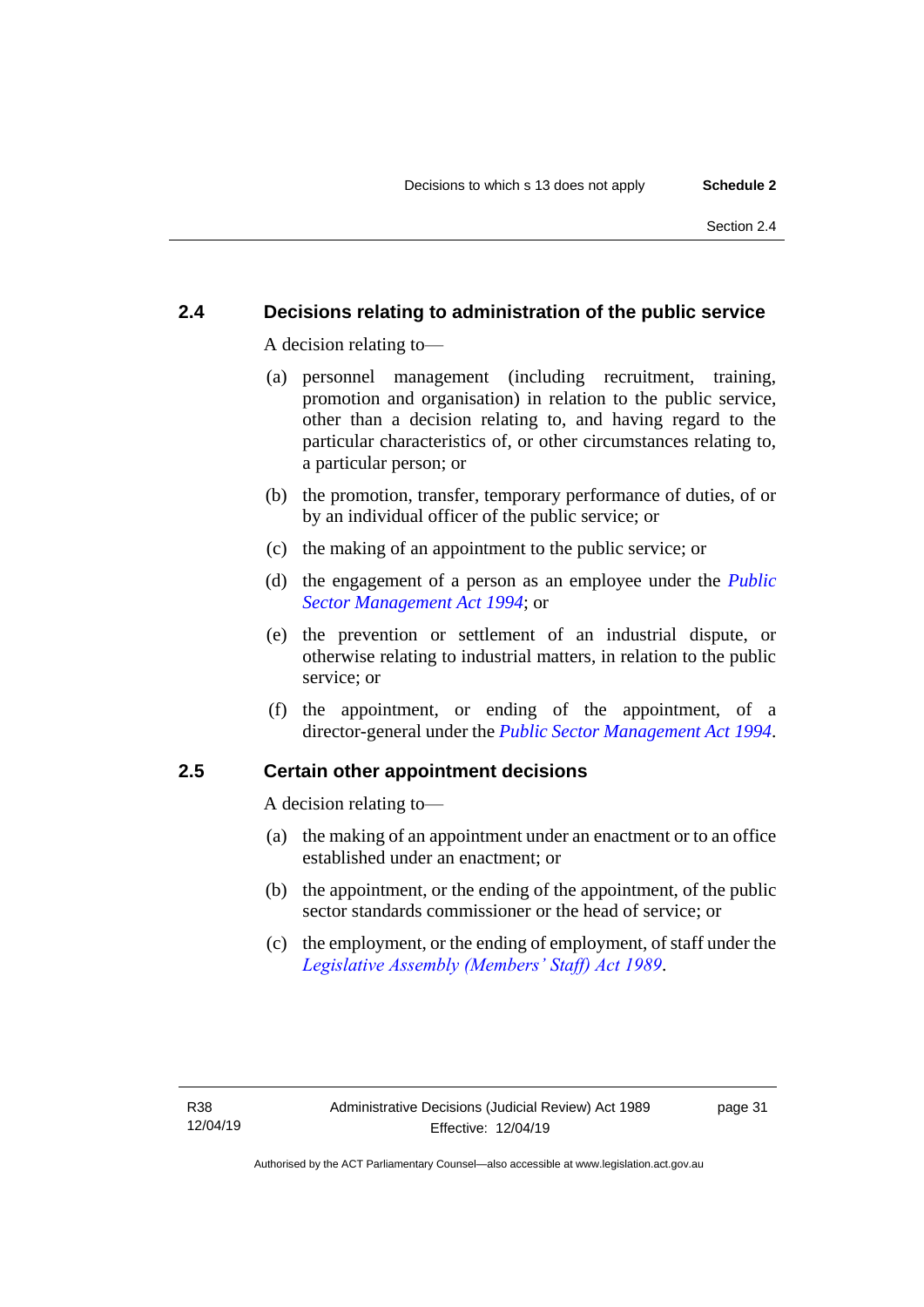Section 2.6

# <span id="page-35-0"></span>**2.6 Certain decisions under the Crimes (Sentence Administration) Act**

- (1) A decision by the director-general under any of the following provisions of the *[Crimes \(Sentence Administration\) Act 2005](http://www.legislation.act.gov.au/a/2005-59)*:
	- section 25 (Full-time detention—director-general directions)
	- section 28 (Work and activities by full-time detainee)
	- section 46 (Intensive correction orders—community service work—director-general directions)
	- section 87 (Good behaviour—director-general directions)
	- section 91 (Community service work—director-general directions)
	- section 92 (Community service work—failure to report etc)
	- section 100 (Rehabilitation programs—director-general directions)
	- section 138 (Parole—director-general directions)
	- section 302 (Release on licence—director-general directions)
	- section 321 (Director-general directions—general).

# <span id="page-35-1"></span>**2.7 Decisions of the ACAT**

A decision of the ACAT.

Authorised by the ACT Parliamentary Counsel—also accessible at www.legislation.act.gov.au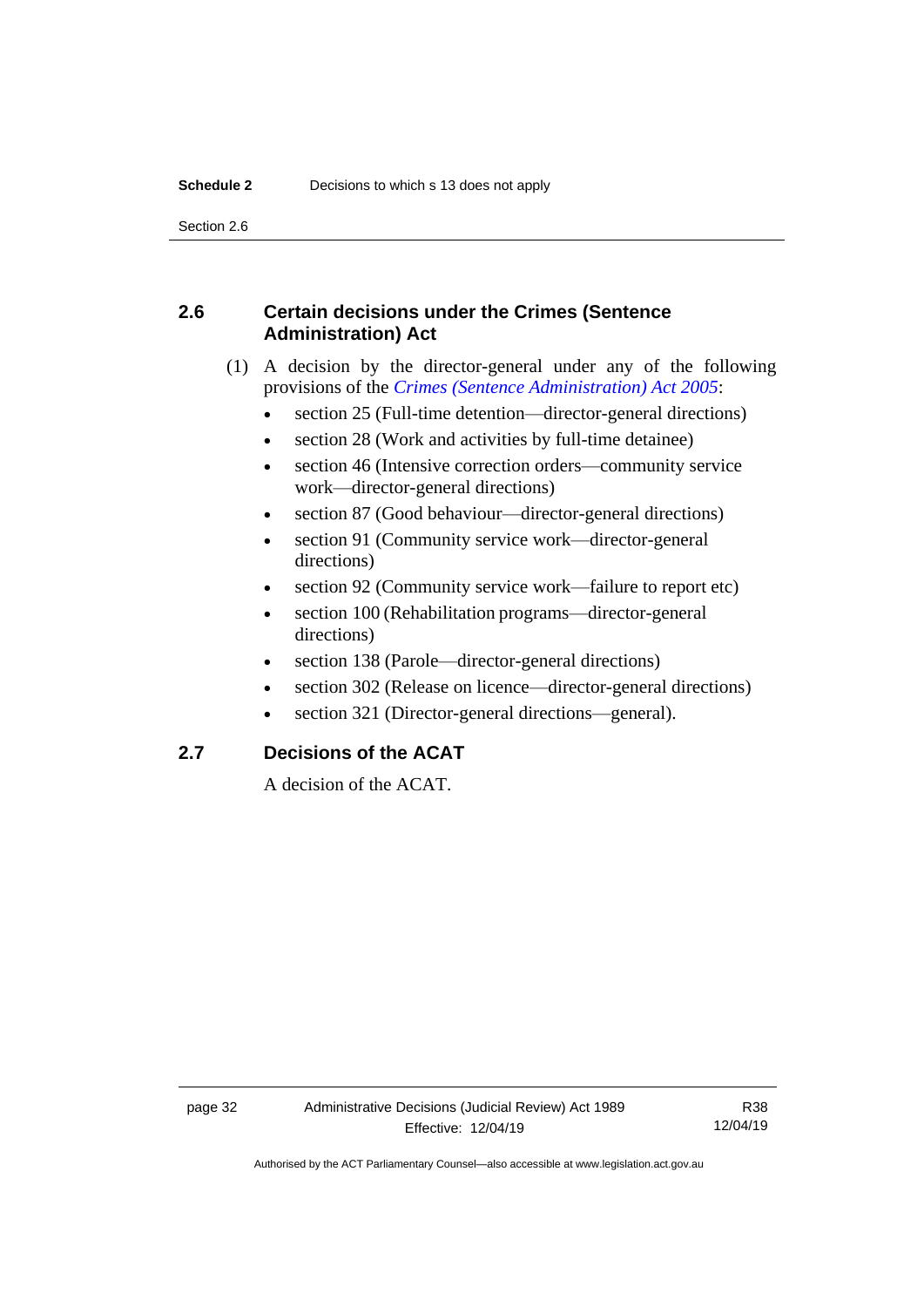# <span id="page-36-0"></span>**Dictionary**

(see s 2)

*Note 1* The [Legislation Act](http://www.legislation.act.gov.au/a/2001-14) contains definitions and other provisions relevant to this Act.

*Note 2* For example, the [Legislation Act,](http://www.legislation.act.gov.au/a/2001-14) dict, pt 1 defines the following terms:

- ACAT
- corporation
- fail
- head of service
- *individual*
- judge
- Minister (see s 162)
- public sector standards commissioner
- public servant
- regulation
- Supreme Court
- the Territory.

*conduct engaged in* for the purpose of making a decision—see section 3C.

*decision*, of the ACAT—see the *[ACT Civil and Administrative](http://www.legislation.act.gov.au/a/2008-35)  [Tribunal Act 2008](http://www.legislation.act.gov.au/a/2008-35)*, dictionary.

*decision to which this Act applies* means a decision of an administrative character made, proposed to be made or required to be made (whether in the exercise of a discretion or not) under an enactment, other than a decision mentioned in schedule 1.

*duty* includes a duty imposed on a person in his or her capacity as a public employee.

R38 12/04/19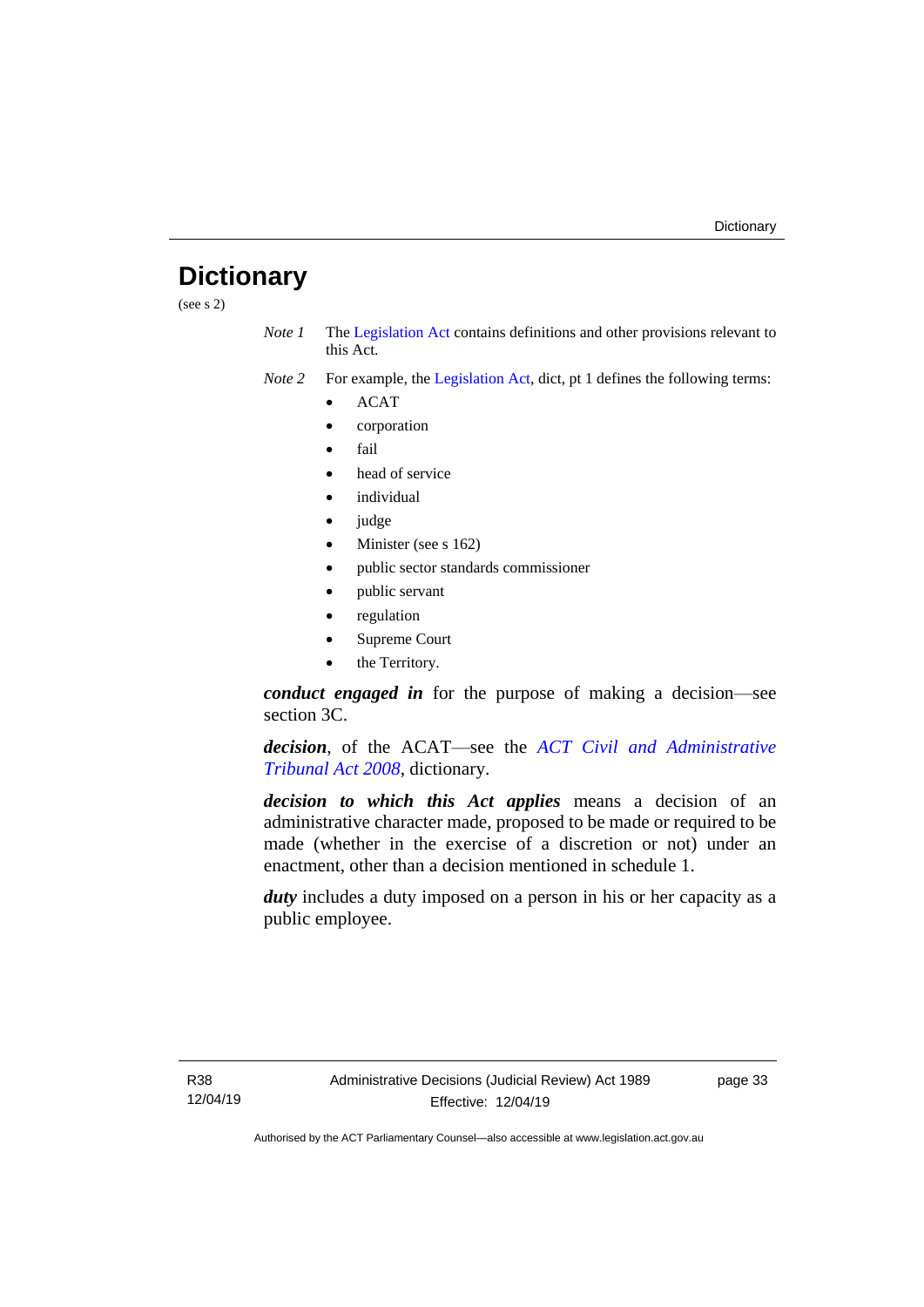*eligible person*, for an application under this Act, means—

- (a) an individual; or
- (b) a corporation, if the subject matter of the application relates to a matter that happens after the corporation was incorporated or came into existence; or
- (c) an unincorporated organisation or association if the subject matter of the application relates to a matter that—
	- (i) forms part of the objects or purposes of the organisation or association; and
	- (ii) happens after the organisation or association came into existence.

*enactment* means—

- (a) an Act or subordinate law; or
- (b) the *[Canberra Water Supply \(Googong Dam\) Act 1974](http://www.comlaw.gov.au/Details/C2008C00317)* (Cwlth).
- *Note* A reference to an Act or subordinate law includes a reference to a provision of an Act or subordinate law (se[e Legislation Act,](http://www.legislation.act.gov.au/a/2001-14) s 7 and s 8).

*failure to make* a decision—see section 3A.

*making* a decision—see section 3A.

*order of review*, in relation to a decision, in relation to conduct engaged in for the purpose of making a decision or in relation to a failure to make a decision, means an order on an application made under section 5, section 6 or section 7 in relation to the decision, conduct or failure.

*statement of reasons*, for a decision, means a statement—

- (a) of the findings on material questions of fact; and
- (b) referring to the evidence or other material on which the findings were based; and
- (c) giving the reasons for the decision.

| page 34 | Administrative Decisions (Judicial Review) Act 1989 |          |  |
|---------|-----------------------------------------------------|----------|--|
|         | Effective: 12/04/19                                 | 12/04/19 |  |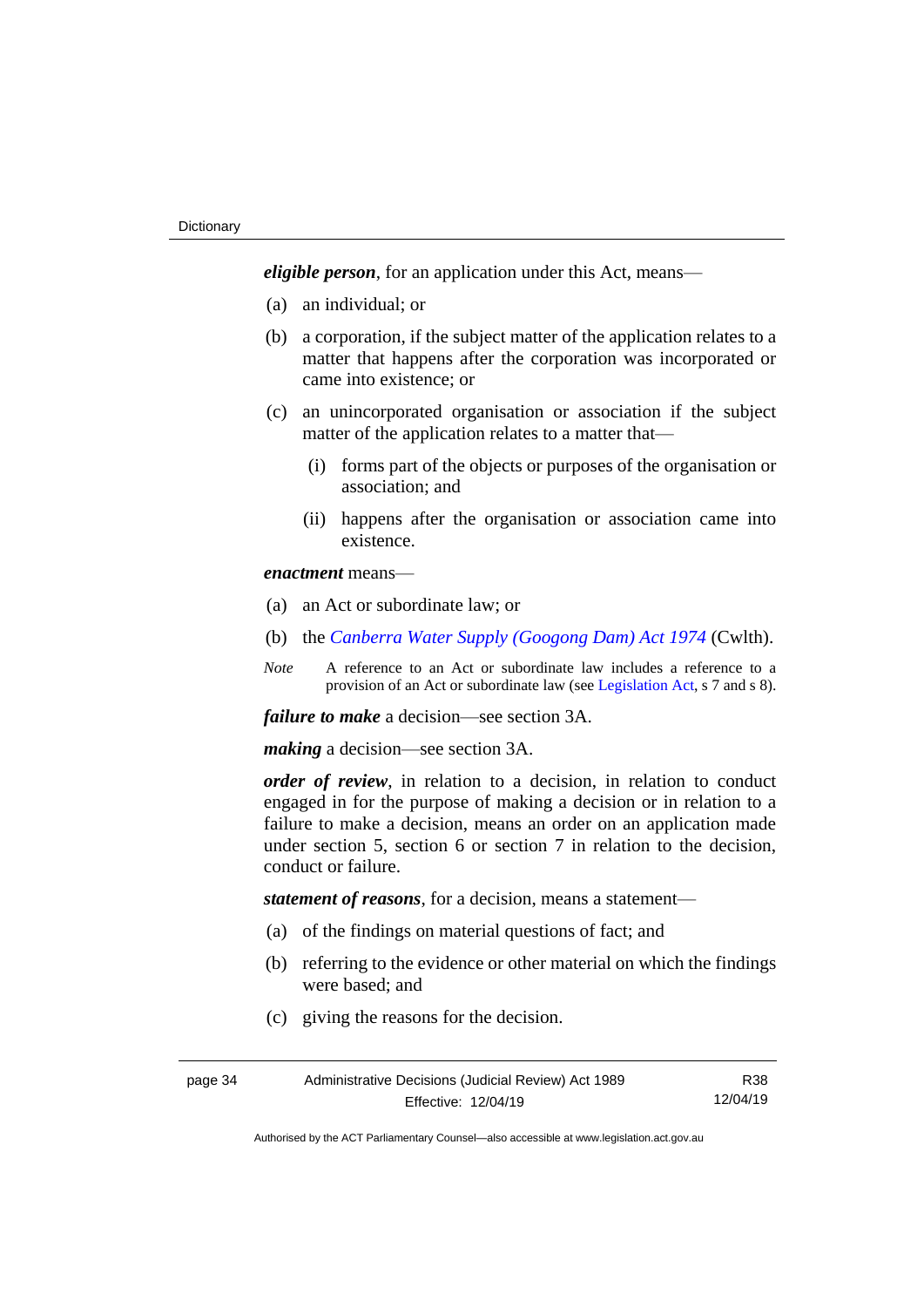# <span id="page-38-1"></span><span id="page-38-0"></span>**Endnotes**

# **1 About the endnotes**

Amending and modifying laws are annotated in the legislation history and the amendment history. Current modifications are not included in the republished law but are set out in the endnotes.

Not all editorial amendments made under the *[Legislation Act 2001](http://www.legislation.act.gov.au/a/2001-14)*, part 11.3 are annotated in the amendment history. Full details of any amendments can be obtained from the Parliamentary Counsel's Office.

Uncommenced amending laws are not included in the republished law. The details of these laws are underlined in the legislation history. Uncommenced expiries are underlined in the legislation history and amendment history.

If all the provisions of the law have been renumbered, a table of renumbered provisions gives details of previous and current numbering.

The endnotes also include a table of earlier republications.

| $A = Act$                                    | NI = Notifiable instrument                |
|----------------------------------------------|-------------------------------------------|
| $AF =$ Approved form                         | $o = order$                               |
| $am = amended$                               | $om = omitted/report$                     |
| $amdt = amendment$                           | $ord = ordinance$                         |
| $AR = Assembly resolution$                   | $orig = original$                         |
| $ch = chapter$                               | $par = paragraph/subparagraph$            |
| $CN =$ Commencement notice                   | $pres = present$                          |
| $def = definition$                           | $prev = previous$                         |
| $DI = Disallowable instrument$               | $(\text{prev}) = \text{previously}$       |
| $dict = dictionary$                          | $pt = part$                               |
| disallowed = disallowed by the Legislative   | $r = rule/subrule$                        |
| Assembly                                     | $reloc = relocated$                       |
| $div = division$                             | $remum = renumbered$                      |
| $exp = expires/expired$                      | $R[X]$ = Republication No                 |
| $Gaz = gazette$                              | $RI = reissue$                            |
| $hdg =$ heading                              | $s = section/subsection$                  |
| $IA = Interpretation Act 1967$               | $sch = schedule$                          |
| $ins = inserted/added$                       | $sdiv = subdivision$                      |
| $LA =$ Legislation Act 2001                  | $SL = Subordinate$ law                    |
| $LR =$ legislation register                  | $sub =$ substituted                       |
| $LRA =$ Legislation (Republication) Act 1996 | underlining = whole or part not commenced |
| $mod = modified/modification$                | or to be expired                          |
|                                              |                                           |

## <span id="page-38-2"></span>**2 Abbreviation key**

R38 12/04/19 Administrative Decisions (Judicial Review) Act 1989 Effective: 12/04/19

page 35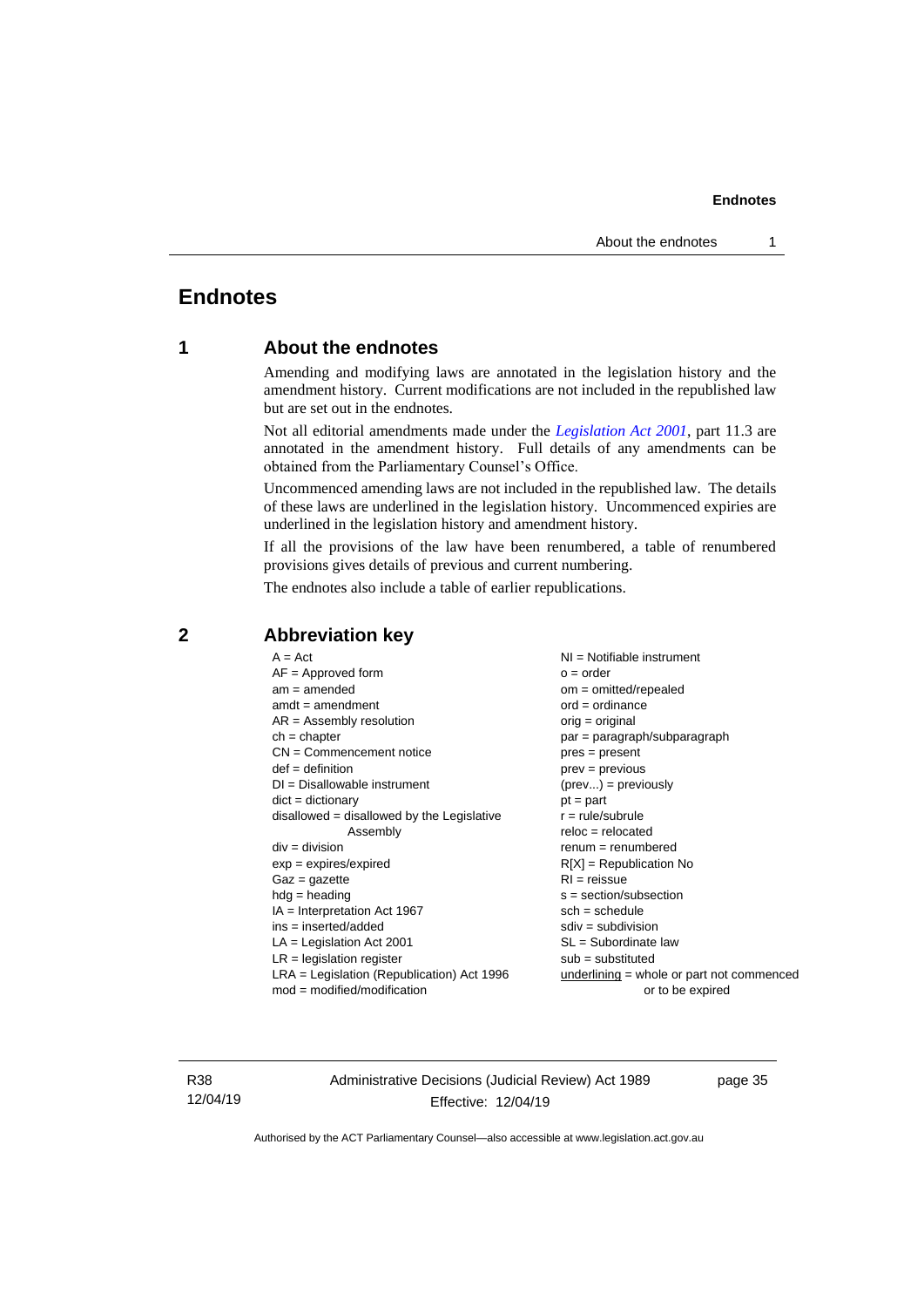3 Legislation history

# <span id="page-39-0"></span>**3 Legislation history**

This Act was originally a Commonwealth ordinance—the *[Administrative Decisions](http://www.legislation.act.gov.au/a/alt_a1989-33co)  [\(Judicial Review\) Ordinance 1989](http://www.legislation.act.gov.au/a/alt_a1989-33co)* No 33 (Cwlth).

The *[Australian Capital Territory \(Self-Government\) Act 1988](http://www.comlaw.gov.au/Current/C2004A03699)* (Cwlth), s 34 (4) converted most former Commonwealth ordinances in force in the ACT into ACT enactments. This allowed the ACT Legislative Assembly to amend and repeal the laws. This Act was converted into an ACT enactment on 11 May 1989 (selfgovernment day).

As with most ordinances in force in the ACT, the name was changed from *Ordinance* to *Act* by the *[Self-Government \(Citation of Laws\) Act 1989](http://www.legislation.act.gov.au/a/alt_ord1989-21/default.asp)* A1989-21, s 5 on 11 May 1989 (self-government day).

#### **Legislation before becoming Territory enactment**

#### **Administrative Decisions (Judicial Review) Act 1989 A1989-33**

notified 10 May 1989 commenced 11 May 1989 (s 2)

as amended by

### **Legislation after becoming Territory enactment**

**[Royal Commissions and Inquiries \(Consequential Provisions\) Act](http://www.legislation.act.gov.au/a/1991-3)  [1991](http://www.legislation.act.gov.au/a/1991-3) A1991-3 sch** notified 1 March 1991 (Gaz 1991 No S7)

s 1, s 2 commenced 1 March 1991 (s 2 (1)) sch commenced 1 May 1991 (s 2 (2) and Gaz 1991 No 16)

#### **[Administrative Decisions \(Judicial Review\) \(Amendment\) Act 1991](http://www.legislation.act.gov.au/a/1991-102) A1991-102**

notified 15 January 1992 (Gaz 1991 No S3) s 1, s 2 commenced 15 January 1992 (s 2 (1)) remainder (ss 3-5) commenced 15 July 1992 (s 2 (3))

### **[Electoral Act 1992](http://www.legislation.act.gov.au/a/1992-71) A1992-71 s 53**

notified 8 December 1992 (Gaz 1992 No S218) s 1, s 2 commenced 8 December 1992 (s 2 (1)) s 53 commenced 21 December 1992 (s 2 (2) and Gaz 1992 No S243)

page 36 Administrative Decisions (Judicial Review) Act 1989 Effective: 12/04/19

R38 12/04/19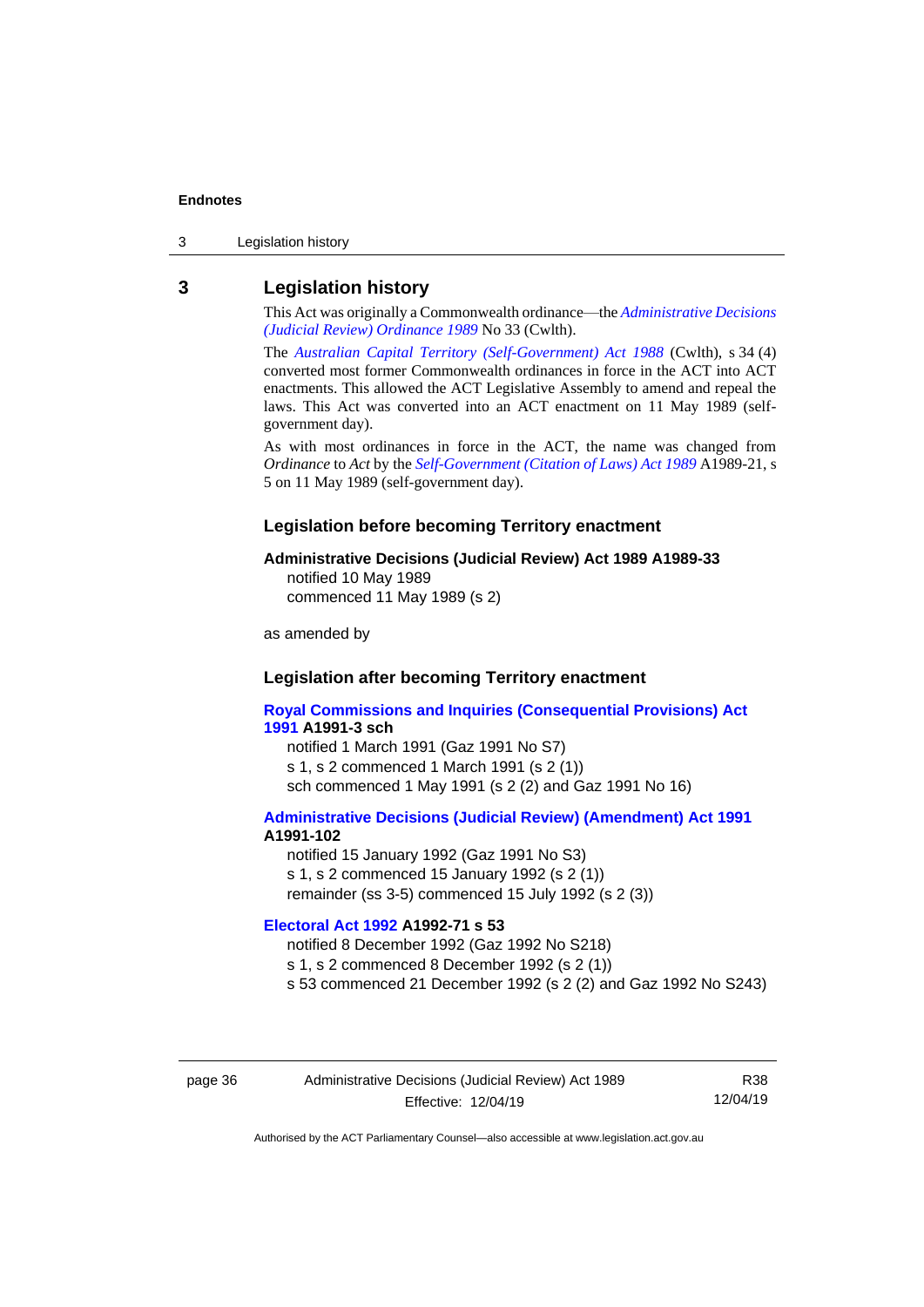#### **[Administrative Decisions \(Judicial Review\) \(Amendment\) Act 1993](http://www.legislation.act.gov.au/a/1993-65) A1993-65**

notified 6 September 1993 (Gaz 1993 No S172) commenced 6 September 1993 (s 2)

#### **[Supreme Court \(Amendment\) Act \(No 2\) 1993](http://www.legislation.act.gov.au/a/1993-91) A1993-91 sch 3**

notified 17 December 1993 (Gaz 1993 No S258) sch 3 commenced 17 December 1993 (s 2)

### **[Judicial Commissions \(Consequential Amendments\) Act 1994](http://www.legislation.act.gov.au/a/1994-10) A1994-10 s 4**

notified 14 March 1994 (Gaz 1994 No S44) s 4 commenced 14 March 1994 (s 2)

#### **Public [Sector Management \(Consequential and Transitional](http://www.legislation.act.gov.au/a/1994-38)  [Provisions\) Act 1994](http://www.legislation.act.gov.au/a/1994-38) A1994-38 sch 1 pt 3**

notified 30 June 1994 (Gaz 1994 No S121) s 1, s 2 commenced 30 June 1994 (s 2 (1)) sch 1 pt 3 commenced 1 July 1994 (s 2 (2) and Gaz 1994 No S142)

#### **[Financial Management and Audit \(Consequential and Transitional](http://www.legislation.act.gov.au/a/1996-26)  [Provisions\) Act 1996](http://www.legislation.act.gov.au/a/1996-26) A1996-26 sch pt 1**

notified 1 July 1996 (Gaz 1996 No S130) sch pt 1 commenced 1 July 1996 (s 2)

#### **[Land \(Planning and Environment\) \(Amendment\) Act \(No 3\) 1996](http://www.legislation.act.gov.au/a/1996-85) A1996-85 s 88**

notified 24 December 1996 (Gaz 1996 No S345) s 1, s 2 commenced 24 December 1996 (s 2 (1)) s 88 commenced 24 June 1997 (s 2 (3))

**[Tobacco Licensing \(Amendment\) Act 1998](http://www.legislation.act.gov.au/a/1998-18) A1998-18 sch 1**

notified 10 July 1998 (Gaz 1998 No S190) commenced 10 July 1998 (s 2)

#### **[Taxation Administration \(Consequential and Transitional Provisions\)](http://www.legislation.act.gov.au/a/1999-5)  [Act 1999](http://www.legislation.act.gov.au/a/1999-5) A1999-5 sch 2**

notified 1 March 1999 (Gaz 1999 No S8) s 1, s 2 commenced 1 March 1999 (s 2 (1)) sch 2 commenced 1 March 1999 (s 2 (2))

R38 12/04/19 page 37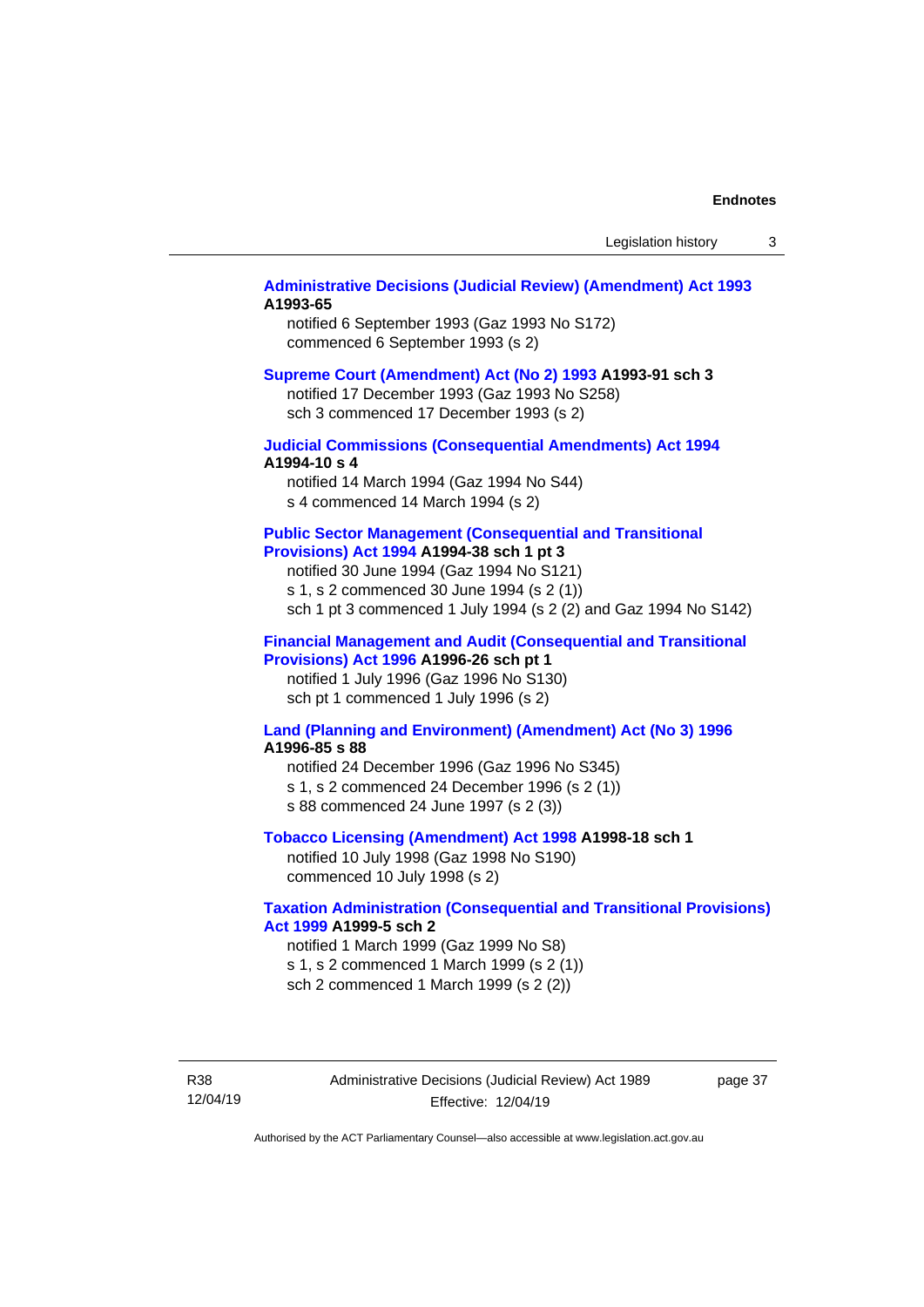|  | -3 | Legislation history |  |
|--|----|---------------------|--|
|--|----|---------------------|--|

**[Duties \(Consequential and Transitional Provisions\) Act 1999](http://www.legislation.act.gov.au/a/1999-8) A1999-8 s 33**

notified 1 March 1999 (Gaz 1999 No S8) ss 1-3 commenced 1 March 1999 (s 2 (1)) s 33 commenced 1 March 1999 (s 2 (2) and see [Duties Act 1999](http://www.legislation.act.gov.au/a/1999-7) A1999-7, s 2 (2) and Gaz 1999 No S8)

#### **[Law Reform \(Miscellaneous Provisions\) Act 1999](http://www.legislation.act.gov.au/a/1999-66) A1999-66 sch 3**

notified 10 November 1999 (Gaz 1999 No 45) commenced 10 November 1999 (s 2)

#### **[Tobacco Amendment Act 2000](http://www.legislation.act.gov.au/a/2000-16) A2000-16 sch 3 pt 1**

notified 20 April 2000 (Gaz 2000 No 16) s 1, s 2 commenced 20 April 2000 (s 2 (1)) sch 3 pt 1 commenced 1 July 2000 (s 2 (3))

#### **[Subordinate Laws Amendment Act 2000](http://www.legislation.act.gov.au/a/2000-71) A2000-71 sch 2**

notified 21 December 2000 (Gaz 2000 No S69) s 1, s 2 commenced 21 December 2000 (IA s 10B) sch 2 commenced 21 June 2001 (IA s 10E)

### **[Legislation \(Consequential Amendments\) Act 2001](http://www.legislation.act.gov.au/a/2001-44) A2001-44 pt 6**

notified 26 July 2001 (Gaz 2001 No 30)

s 1, s 2 commenced 26 July 2001 (IA s 10B)

pt 6 commenced 12 September 2001 (s 2 and see Gaz 2001 No S65)

#### **[Building Amendment Act 2002](http://www.legislation.act.gov.au/a/2002-15) A2002-15 s 14**

notified LR 17 May 2002 s 1, s 2 commenced 17 May 2002 (LA s 75) s 14 commenced 18 May 2002 (s 2)

#### **[Plant Diseases Act 2002](http://www.legislation.act.gov.au/a/2002-42) A2002-42 s 44**

notified LR 2 December 2002

s 1, s 2 commenced 2 December 2002 (LA s 75 (1)) s 44 commenced 2 June 2003 (s 2 and LA s 79)

#### **[Confiscation of Criminal Assets Act 2003](http://www.legislation.act.gov.au/a/2003-8) A2003-8 sch 1 pt 1.1**

notified LR 27 March 2003 s 1, s 2 commenced 27 March 2003 (LA s 75 (1)) sch 1 pt 1.1 commenced 15 August 2003 (s 2 and [CN2003-7\)](http://www.legislation.act.gov.au/cn/2003-7/default.asp)

page 38 Administrative Decisions (Judicial Review) Act 1989 Effective: 12/04/19

R38 12/04/19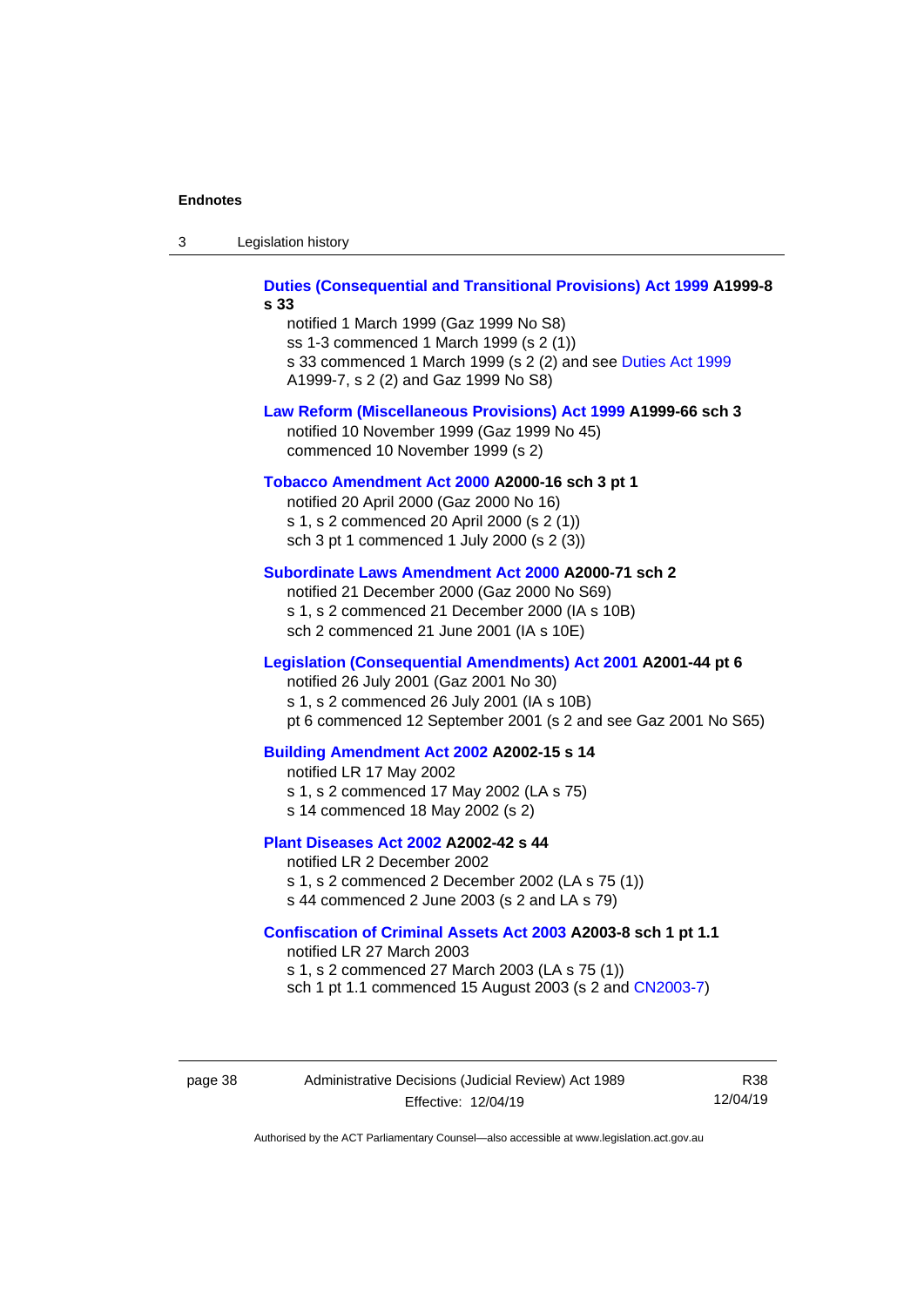# **[Construction Occupations Legislation Amendment Act 2004](http://www.legislation.act.gov.au/a/2004-13) [A2004-13](http://www.legislation.act.gov.au/a/2004-13) sch 2 pt 2.1**

notified LR 26 March 2004

s 1, s 2 commenced 26 March 2004 (LA s 75 (1)) sch 2 pt 2.1 commenced 1 September 2004 (s 2 and see Construction [Occupations \(Licensing\) Act 2004](http://www.legislation.act.gov.au/a/2004-12) A2004-12, s 2 and [CN2004-8\)](http://www.legislation.act.gov.au/cn/2004-8/default.asp)

#### **[Gungahlin Drive Extension Authorisation Act 2004](http://www.legislation.act.gov.au/a/2004-27) A2004-27 s 15**

notified LR 26 May 2004

- s 1, s 2 commenced 26 May 2004 (LA s 75 (1))
- s 15 commenced 27 May 2004 (s 2)

#### **[Gene Technology \(GM Crop Moratorium\) Act 2004](http://www.legislation.act.gov.au/a/2004-40) A2004-40 s 40**

notified LR 9 July 2004 s 1, s 2 commenced 9 July 2004 (LA s 75 (1))

s 40 commenced 10 July 2004 (s 2)

#### **[Heritage Act 2004](http://www.legislation.act.gov.au/a/2004-57) A2004-57 sch 1 pt 1.2**

notified LR 9 September 2004 s 1, s 2 commenced 9 September 2004 (LA s 75 (1)) sch 1 pt 1.2 commenced 9 March 2005 (s 2 and LA s 79)

#### **[Court Procedures \(Consequential Amendments\) Act 2004](http://www.legislation.act.gov.au/a/2004-60) A2004-60 sch 1 pt 1.3**

notified LR 2 September 2004 s 1, s 2 commenced 2 September 2004 (LA s 75 (1)) sch 1 pt 1.3 commenced 10 January 2005 (s 2 and see Court [Procedures Act](http://www.legislation.act.gov.au/a/2004-59) 2004 A2004-59, s 2 an[d CN2004-29\)](http://www.legislation.act.gov.au/cn/2004-29/default.asp)

#### **[Crimes \(Restorative Justice\) Act 2004](http://www.legislation.act.gov.au/a/2004-65) A2004-65 s 76**

notified LR 6 September 2004

- s 1, s 2 commenced 6 September 2004 (LA s 75 (1))
- s 76 commenced 31 January 2005 (s 2 and [CN2004-28\)](http://www.legislation.act.gov.au/cn/2004-28/default.asp)

#### **[Statute Law Amendment Act 2005 \(No 2\)](http://www.legislation.act.gov.au/a/2005-62) A2005-62 sch 3 pt 3.1**

notified LR 21 December 2005 s 1, s 2 commenced 21 December 2005 (LA s 75 (1)) sch 3 pt 3.1 commenced 11 January 2006 (s 2 (1))

R38 12/04/19 page 39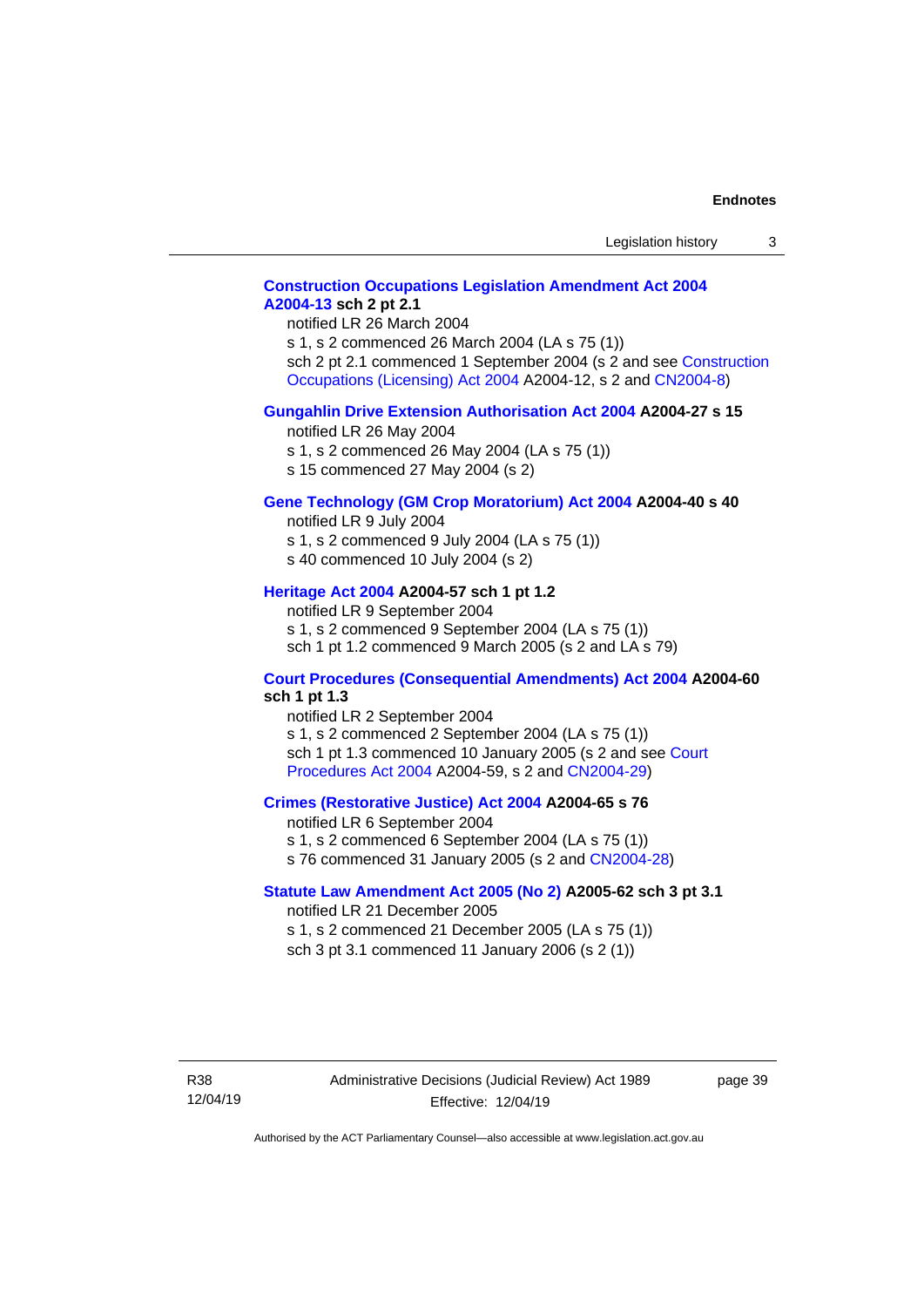3 Legislation history

#### **[Sentencing Legislation Amendment Act 2006](http://www.legislation.act.gov.au/a/2006-23) A2006-23 sch 1 pt 1.1** notified LR 18 May 2006

s 1, s 2 commenced 18 May 2006 (LA s 75 (1)) sch 1 pt 1.1 commenced 2 June 2006 (s 2 (1) and see Crimes [\(Sentence Administration\) Act 2005](http://www.legislation.act.gov.au/a/2005-59) A2005-59 s 2, [Crimes](http://www.legislation.act.gov.au/a/2005-58)  [\(Sentencing\) Act 2005](http://www.legislation.act.gov.au/a/2005-58) A2005-58, s 2 and LA s 79)

#### **[Justice and Community Safety Legislation Amendment Act 2006](http://www.legislation.act.gov.au/a/2006-40) A2006-40 sch 2 pt 2.3**

notified LR 28 September 2006 s 1, s 2 commenced 28 September 2006 (LA s 75 (1)) sch 2 pt 2.3 commenced 29 September 2006 (s 2 (1))

# **[Water Resources Act 2007](http://www.legislation.act.gov.au/a/2007-19) A2007-19 s 208**

notified LR 20 June 2007

s 1, s 2 commenced 20 June 2007 (LA s 75 (1))

s 208 commenced 1 August 2007 (s 2 and [CN2007-8\)](http://www.legislation.act.gov.au/cn/2007-8/default.asp)

#### **[Planning and Development \(Consequential Amendments\) Act](http://www.legislation.act.gov.au/a/2007-25) 2007 A2007-25 sch 1 pt 1.2**

notified LR 13 September 2007

s 1, s 2 commenced 13 September 2007 (LA s 75 (1)) sch 1 pt 1.2 commenced 31 March 2008 (s 2 and see Planning and [Development Act 2007](http://www.legislation.act.gov.au/a/2007-24) A2007-24, s 2 and [CN2008-1\)](http://www.legislation.act.gov.au/cn/2008-1/default.asp)

#### **[ACT Civil and Administrative Tribunal Legislation Amendment](http://www.legislation.act.gov.au/a/2008-36)  Act [2008](http://www.legislation.act.gov.au/a/2008-36) A2008-36 sch 1 pt 1.2**

notified LR 4 September 2008

s 1, s 2 commenced 4 September 2008 (LA s 75 (1))

sch 1 pt 1.2 commenced 2 February 2009 (s 2 and see ACT Civil and [Administrative Tribunal Act 2008](http://www.legislation.act.gov.au/a/2008-35) A2008-35, s 2 and [CN2009-2\)](http://www.legislation.act.gov.au/cn/2009-2/default.asp)

### **[Development Application \(Block 20 Section 23 Hume\) Assessment](http://www.legislation.act.gov.au/a/2008-52)  [Facilitation Act 2008](http://www.legislation.act.gov.au/a/2008-52) A2008-52 s 12**

notified LR 16 December 2008

- s 1, s 2 commenced 16 December 2008 (LA s 75 (1))
- s 12 commenced 17 December 2008 (s 2)

### page 40 Administrative Decisions (Judicial Review) Act 1989 Effective: 12/04/19

R38 12/04/19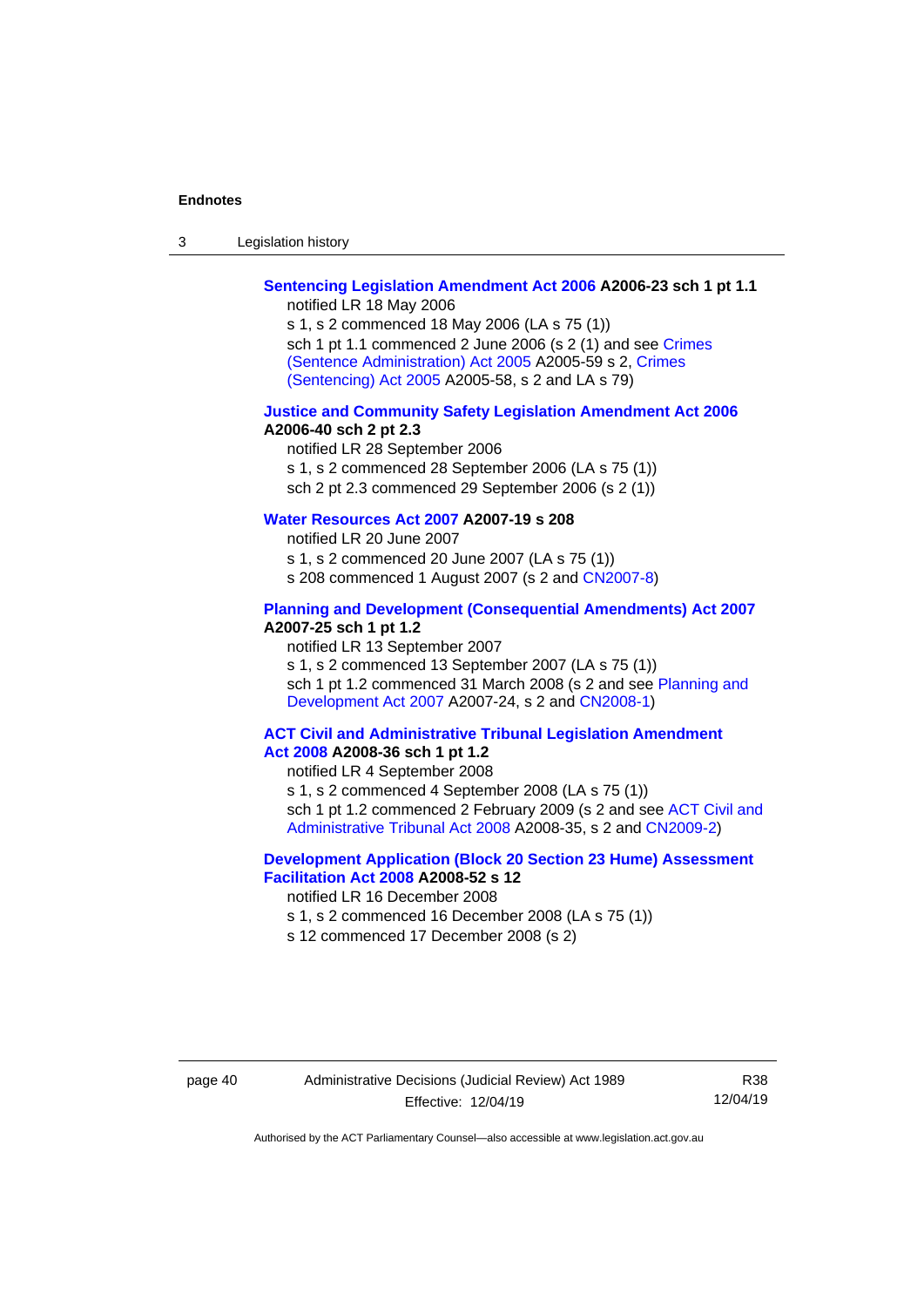Legislation history 3

### **[Health Practitioner Regulation National Law \(ACT\) Act 2010](http://www.legislation.act.gov.au/a/2010-10) A2010-10 sch 2 pt 2.1**

notified LR 31 March 2010 s 1, s 2 commenced 31 March 2010 (LA s 75 (1)) sch 2 pt 2.1 commenced 1 July 2010 (s 2 (1) (a))

#### **[Payroll Tax Act 2011](http://www.legislation.act.gov.au/a/2011-18) A2011-18 sch 4 pt 4.1**

notified LR 30 June 2011 s 1, s 2 commenced 30 June 2011 (LA s 75 (1)) sch 4 pt 4.1 commenced 1 July 2011 (s 2)

#### **[Administrative \(One ACT Public Service Miscellaneous Amendments\)](http://www.legislation.act.gov.au/a/2011-22)  Act [2011](http://www.legislation.act.gov.au/a/2011-22) A2011-22 sch 1 pt 1.4**

notified LR 30 June 2011 s 1, s 2 commenced 30 June 2011 (LA s 75 (1)) sch 1 pt 1.4 commenced 1 July 2011 (s 2 (1))

#### **[Justice and Community Safety Legislation Amendment Act 2012](http://www.legislation.act.gov.au/a/2012-13)**

#### **A2012-13 sch 1 pt 1.2**

notified LR 11 April 2012 s 1, s 2 commenced 11 April 2012 (LA s 75 (1)) sch 1 pt 1.2 commenced 12 April 2012 (s 2 (1))

#### **[Statute Law Amendment Act 2013](http://www.legislation.act.gov.au/a/2013-19) A2013-19 sch 3 pt 3.1**

notified LR 24 May 2013 s 1, s 2 commenced 24 May 2013 (LA s 75 (1)) sch 3 pt 3.1 commenced 14 June 2013 (s 2)

#### **[Administrative Decisions \(Judicial Review\) Amendment Act 2013](http://www.legislation.act.gov.au/a/2013-37) A2013-37**

notified LR 25 September 2013 s 1, s 2 commenced 25 September 2013 (LA s 75 (1)) remainder commenced 26 September 2013 (s 2)

### **[Planning and Development \(Symonston Mental Health Facility\)](http://www.legislation.act.gov.au/a/2014-26)  [Amendment Act 2014](http://www.legislation.act.gov.au/a/2014-26) A2014-26 sch 1 pt 1.1**

notified LR 12 June 2014 s 1, s 2 commenced 12 June 2014 (LA s 75 (1)) sch 1 pt 1.1 commenced 13 June 2014 (s 2)

R38 12/04/19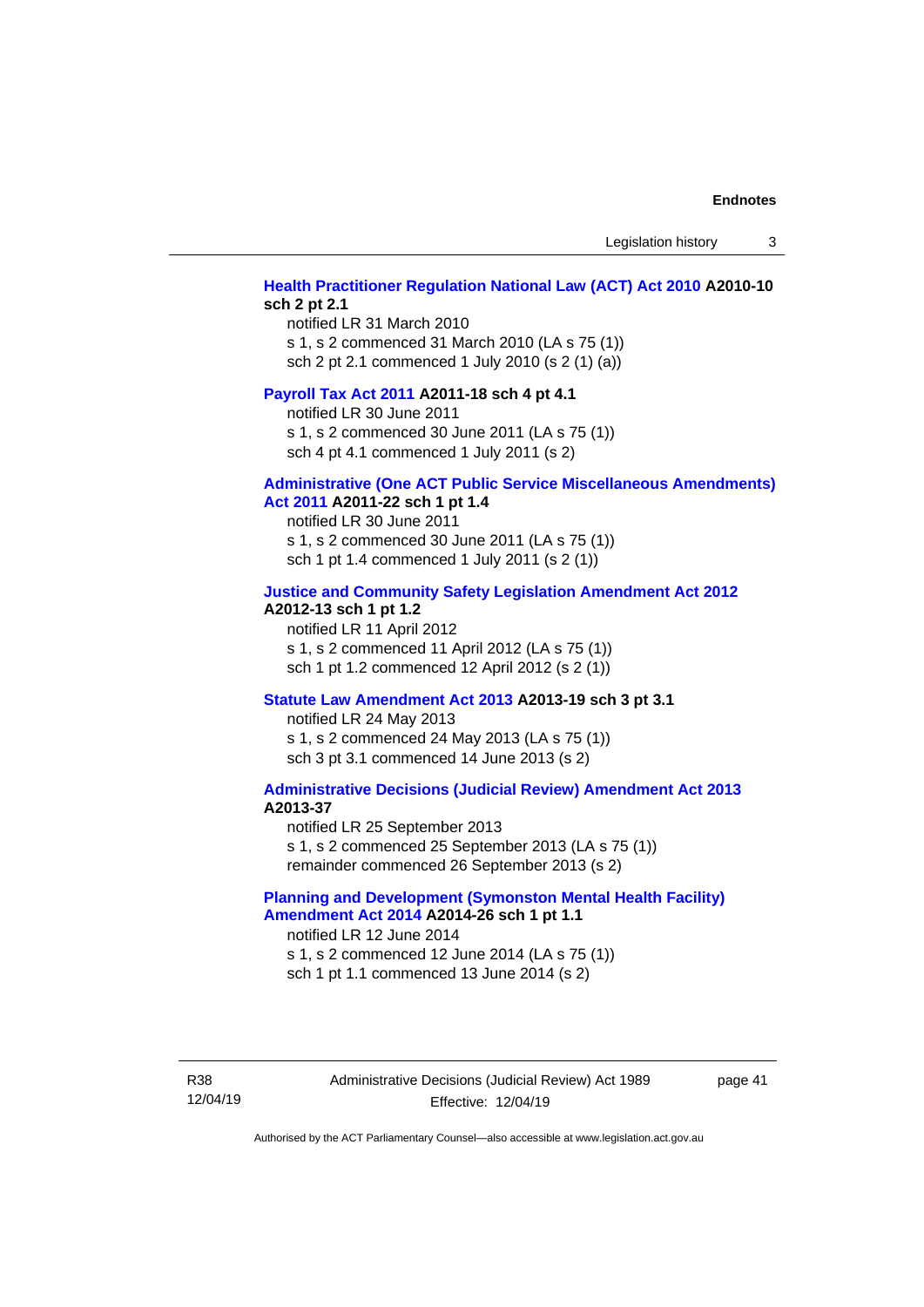| -3 | Legislation history |  |
|----|---------------------|--|
|----|---------------------|--|

### **[Judicial Commissions Amendment Act 2015](http://www.legislation.act.gov.au/a/2015-1) A2015-1 sch 1 pt 1.1 (as am by [A2015-52](http://www.legislation.act.gov.au/a/2015-52) s 28)**

notified LR 25 February 2015

s 1, s 2 commenced 25 February 2015 (LA s 75 (1))

sch 1 pt 1.1 commenced 1 February 2017 (s 2 (as am b[y A2015-52](http://www.legislation.act.gov.au/a/2015-52) s 28))

#### **[Planning and Development \(Capital Metro\) Legislation Amendment](http://www.legislation.act.gov.au/a/2015-2)  Act [2015](http://www.legislation.act.gov.au/a/2015-2) A2015-2 pt 2**

notified LR 25 February 2015

s 1, s 2 commenced 25 February 2015 (LA s 75 (1))

s 5 commenced 2 April 2015 (s 2 (1) and see [Planning and](http://www.legislation.act.gov.au/a/2014-41/default.asp) 

[Development \(Bilateral Agreement\) Amendment Act](http://www.legislation.act.gov.au/a/2014-41/default.asp) 2014 A2014-41, s 2 and LA s 79)

pt 2 remainder commenced 2 April 2015 (s 2 (2) and [CN2015-2\)](http://www.legislation.act.gov.au/cn/2015-2/default.asp)

#### **[Financial Management Amendment Act 2015](http://www.legislation.act.gov.au/a/2015-34/default.asp) A2015-34 sch 1 pt 1.1**

notified LR 30 September 2015 s 1, s 2 commenced 30 September 2015 (LA s 75 (1)) sch 1 pt 1.1 amdt 1.2 commenced 1 July 2016 (s 2 (1)) sch 1 pt 1.1 remainder commenced 1 October 2015 (s 2 (2))

#### **[Courts Legislation Amendment Act 2015 \(No 2\)](http://www.legislation.act.gov.au/a/2015-52/default.asp) A2015-52 pt 10**

notified LR 26 November 2015 s 1, s 2 commenced 26 November 2015 (LA s 75 (1)) pt 10 (s 28) commenced 10 December 2015 (s 2 (2))

*Note* Pt 10 (s 28) only amends the Judicial Commissions [Amendment Act](http://www.legislation.act.gov.au/a/2015-1) 2015 A2015-1

### **[Crimes \(Sentencing and Restorative Justice\) Amendment Act 2016](http://www.legislation.act.gov.au/a/2016-4/default.asp) A2016-4 sch 1 pt 1.1**

notified LR 24 February 2016

s 1, s 2 commenced 24 February 2016 (LA s 75 (1))

sch 1 pt 1.1 commenced 2 March 2016 (s 2 (1))

#### **[Public Sector Management Amendment Act 2016](http://www.legislation.act.gov.au/a/2016-52/default.asp) A2016-52 sch 1 pt 1.4**

notified LR 25 August 2016

s 1, s 2 commenced 25 August 2016 (LA s 75 (1))

sch 1 pt 1.4 commenced 1 September 2016 (s 2)

page 42 Administrative Decisions (Judicial Review) Act 1989 Effective: 12/04/19

R38 12/04/19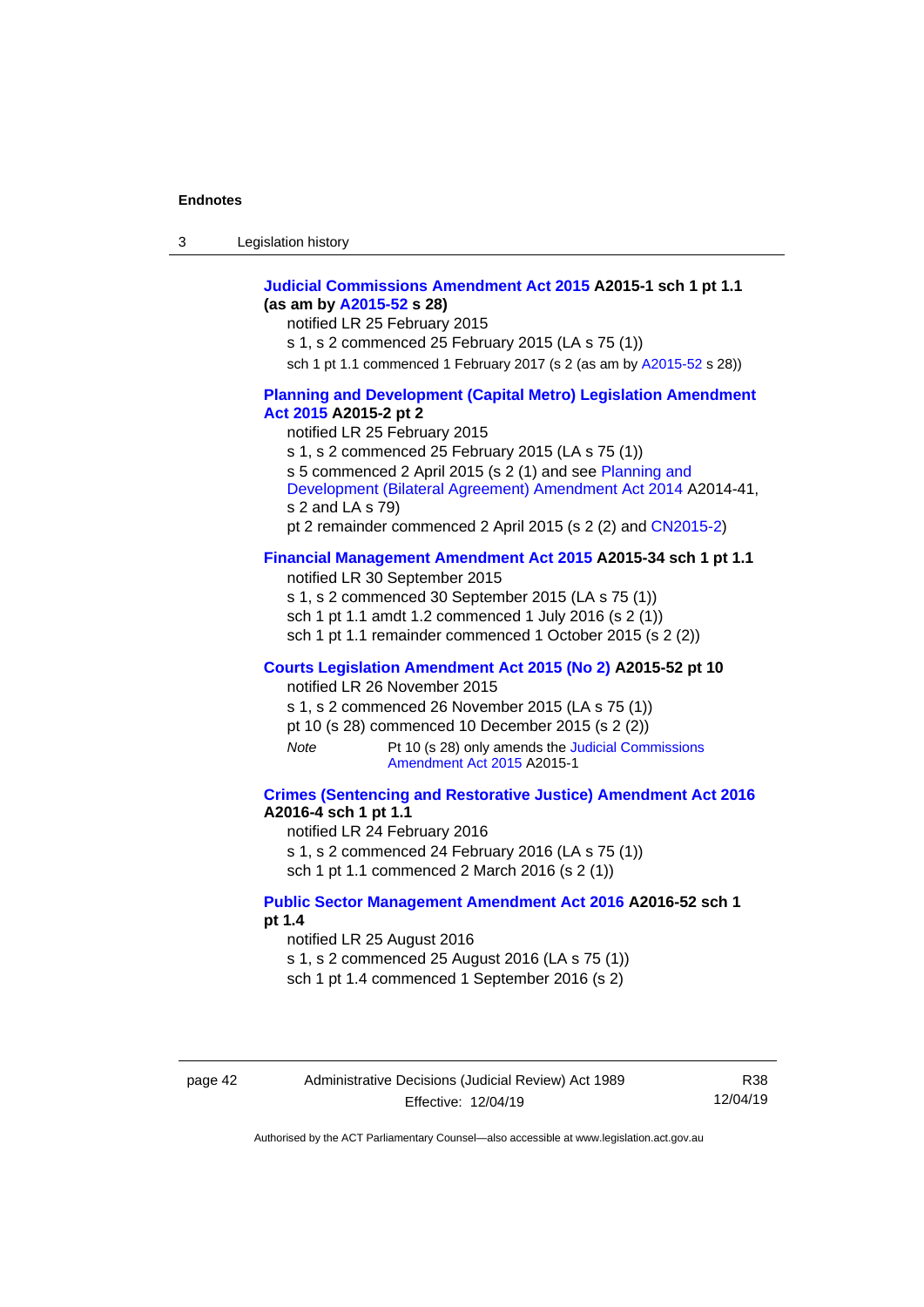Legislation history 3

# **[Financial Management Amendment Act 2019](http://www.legislation.act.gov.au/a/2019-8/default.asp) A2019-8 s 9**

notified LR 11 April 2019 s 1, s 2 commenced 11 April 2019 (LA s 75 (1))

s 9 commenced 12 April 2019 (s 2)

R38 12/04/19 Administrative Decisions (Judicial Review) Act 1989 Effective: 12/04/19

page 43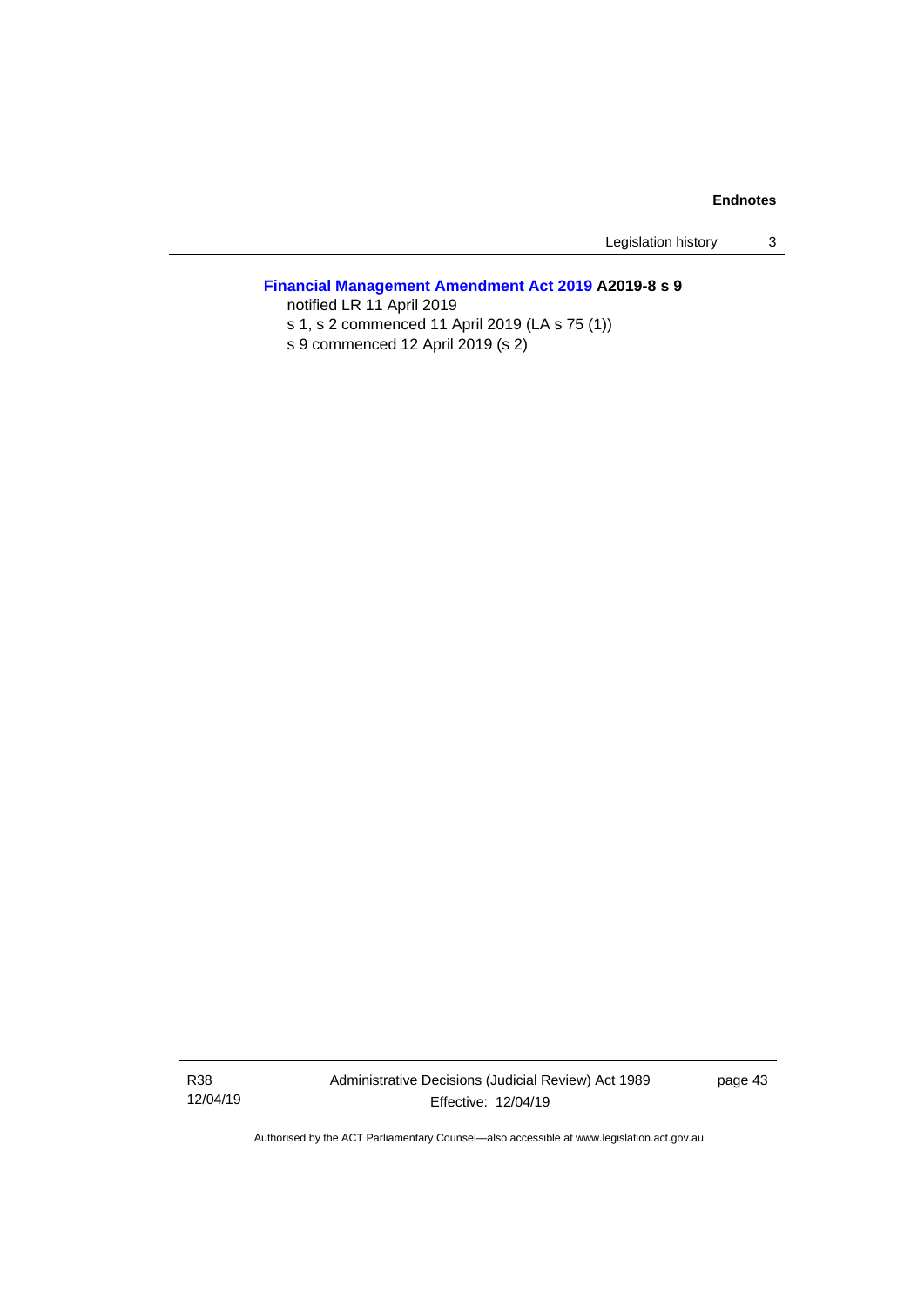|  | Amendment history |  |
|--|-------------------|--|
|--|-------------------|--|

# <span id="page-47-0"></span>**4 Amendment history**

|         | <b>Dictionary</b>                           |                                                                                                                                                                                                                                                                                                                                                                                            |                 |
|---------|---------------------------------------------|--------------------------------------------------------------------------------------------------------------------------------------------------------------------------------------------------------------------------------------------------------------------------------------------------------------------------------------------------------------------------------------------|-----------------|
|         | s 2                                         | om A2001-44 amdt 1.42<br>ins A2005-62 amdt 3.5<br>am A2013-37 s 4                                                                                                                                                                                                                                                                                                                          |                 |
|         | <b>Notes</b><br>s <sub>3</sub><br>s 3A      | am A1991-102 s 4; A1993-65 s 4; A1996-85 s 88; A2001-44<br>amdts 1.43-1.45<br>defs reloc to dict A2005-62 amdt 3.4<br>sub A2005-62 amdt 3.5<br>def <i>failure</i> om A2005-62 amdt 3.2<br>def <i>judge</i> om A2005-62 amdt 3.2<br>def rules of court am A1993-91 sch 3<br>om A2004-60 amdt 1.7<br>Meaning of <i>making</i> and <i>failure to make</i> a decision<br>ins A2005-62 amdt 3.6 |                 |
|         | Meaning of person aggrieved<br>s 3B         | ins A2005-62 amdt 3.6<br>om A2013-37 s 5                                                                                                                                                                                                                                                                                                                                                   |                 |
|         | s 3C                                        | Meaning of <i>conduct engaged in</i> for purpose of making decision<br>ins A2005-62 amdt 3.6                                                                                                                                                                                                                                                                                               |                 |
|         | s <sub>4</sub>                              | Act to operate despite anything in existing laws<br>am A2005-62 amdt 3.7                                                                                                                                                                                                                                                                                                                   |                 |
|         | $s$ 4A                                      | Who may make an application under this Act<br>ins A2013-37 s 6                                                                                                                                                                                                                                                                                                                             |                 |
|         | s 5                                         | Applications for review of decisions<br>am A2005-62 amdts 3.8-3.15; A2012-13 amdt 1.12; A2013-37<br>s <sub>7</sub>                                                                                                                                                                                                                                                                         |                 |
|         | s 6                                         | Applications for review of conduct related to making of decisions<br>am A2005-62 amdts 3.16-3.23; A2013-37 s 8                                                                                                                                                                                                                                                                             |                 |
|         | s 7 hdg<br>s <sub>7</sub>                   | Applications for failures to make decisions<br>sub A2005-62 amdt 3.24<br>am A2005-62 amdts 3.25-3.30; A2013-37 s 9, s 10                                                                                                                                                                                                                                                                   |                 |
|         | <b>Effect of Act on other rights</b><br>s 8 | orig s 8 om A2005-62 amdt 3.31<br>(prev s 9) am A1991-102 s 5; A1993-65 s 5; A1999-66 sch 3;<br>A2004-57 amdt 1.3; A2005-62 amdts 3.32-3.34<br>renum A2005-62 amdt 3.35<br>am A2006-40 amdt 2.47; A2007-25 amdt 1.11, amdt 1.12<br>(4)-(6) exp 30 September 2008 (s 8 (6) (LA s 88 declaration<br>applies))                                                                                |                 |
| page 44 |                                             | Administrative Decisions (Judicial Review) Act 1989<br>Effective: 12/04/19                                                                                                                                                                                                                                                                                                                 | R38<br>12/04/19 |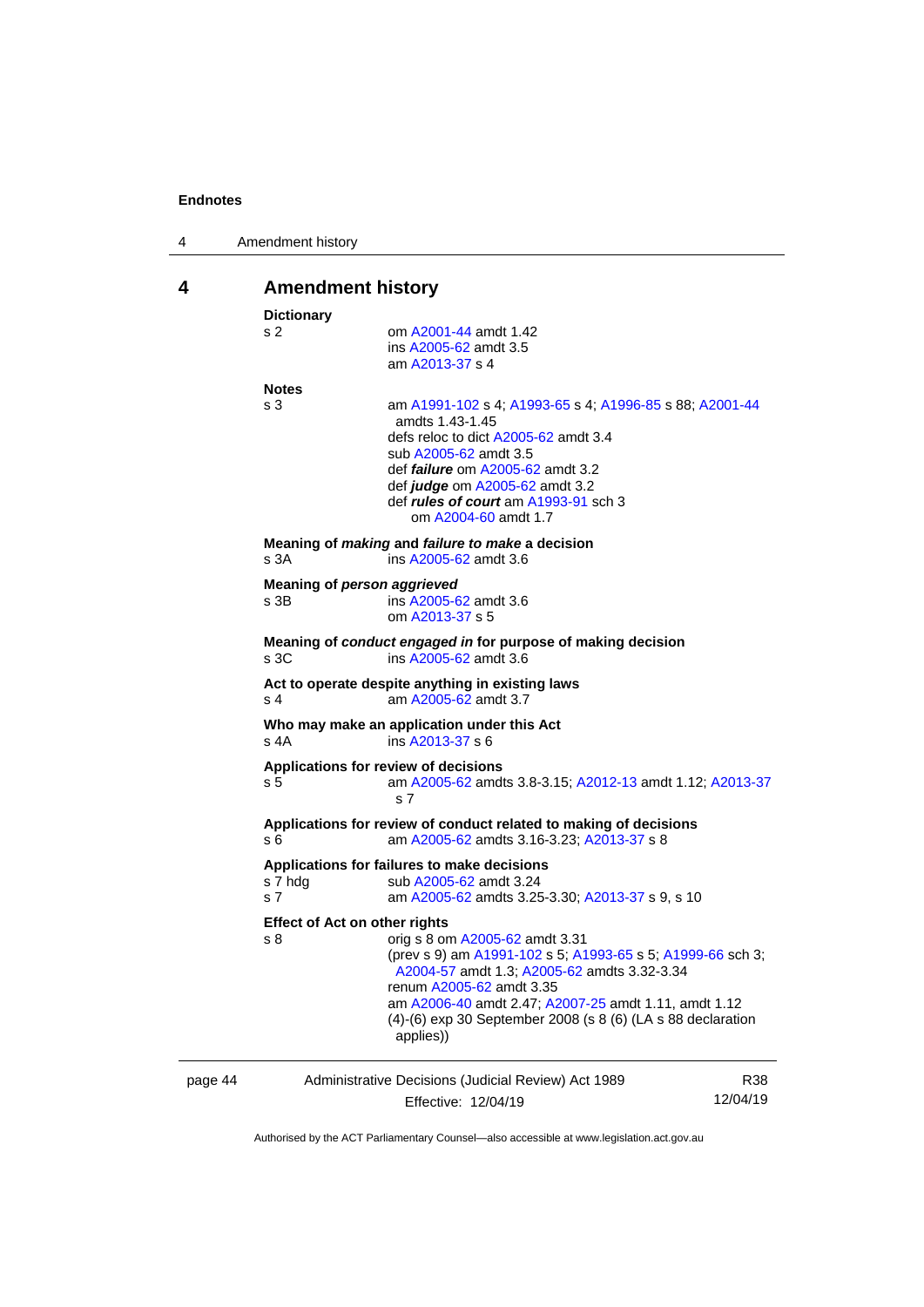**Applications for order of review must set out grounds** s 9 hdg (prev s 10 hdg) sub [A2005-62](http://www.legislation.act.gov.au/a/2005-62) amdt 3.36 s 9 orig s 9 renum as s 8 (prev s 10 hdg) am [A2004-60](http://www.legislation.act.gov.au/a/2004-60) amdt 1.8; ss and pars renum R13 LA (se[e A2004-60](http://www.legislation.act.gov.au/a/2004-60) amdt 1.9); [A2005-62](http://www.legislation.act.gov.au/a/2005-62) amdt 3.37, amdt 3.38 renum [A2005-62](http://www.legislation.act.gov.au/a/2005-62) amdt 3.39 **Period in which application for order of review must be made** s 10 orig s 10 renum as s 9 ins [A2005-62](http://www.legislation.act.gov.au/a/2005-62) amdt 3.40[; A2013-19](http://www.legislation.act.gov.au/a/2013-19) amdt 3.1 **Application for order of review not limited to grounds in application** s 11 sub [A2005-62](http://www.legislation.act.gov.au/a/2005-62) amdt 3.40 **Application to be made a party to a proceeding** s 12 am [A2013-37](http://www.legislation.act.gov.au/a/2013-37) s 11 **Reasons for decision may be obtained** s 13 am [A2005-62](http://www.legislation.act.gov.au/a/2005-62) amdt 3.41, amdt 3.42, amdt 3.44, amdt 3.45, amdt 3.47; ss renum [A2005-62](http://www.legislation.act.gov.au/a/2005-62) amdt 3.43, amdt 3.46; [A2008-36](http://www.legislation.act.gov.au/a/2008-36) amdt 1.13 **Certain information not required to be disclosed** s 14 am [A2005-62](http://www.legislation.act.gov.au/a/2005-62) amdts 3.48-3.51 **Ministerial certificate about disclosure of information** s 15 hdg sub [A2005-62](http://www.legislation.act.gov.au/a/2005-62) amdt 3.52 s 15 am [A2005-62](http://www.legislation.act.gov.au/a/2005-62) amdts 3.53-3.55; ss renum [A2005-62](http://www.legislation.act.gov.au/a/2005-62) amdt 3.56 **Stay of proceedings** s 16 am [A1999-66](http://www.legislation.act.gov.au/a/1999-66) sch 3; [A2005-62](http://www.legislation.act.gov.au/a/2005-62) amdt 3.57, amdt 3.58 **Powers of Supreme Court in relation to applications for order of review** s 17 hdg sub [A2005-62](http://www.legislation.act.gov.au/a/2005-62) amdt 3.59 s 17 am [A2005-62](http://www.legislation.act.gov.au/a/2005-62) amdt 3.60-3.62 **Change in person holding, or performing the duties of, an office** s 18 **am [A2005-62](http://www.legislation.act.gov.au/a/2005-62)** amdt 3.63; ss renum R17 LA **Intervention by Minister** s 19 sub [A2005-62](http://www.legislation.act.gov.au/a/2005-62) amdt 3.64 **Intervention by other people** s 19A ins [A2013-37](http://www.legislation.act.gov.au/a/2013-37) s 12 **Act not to apply to certain decisions** s 20 am [A2005-62](http://www.legislation.act.gov.au/a/2005-62) amdt 3.65; ss renum [A2005-62](http://www.legislation.act.gov.au/a/2005-62) amdt 3.66 **Regulation-making power** s 21 sub [A2001-44](http://www.legislation.act.gov.au/a/2001-44) amdt 1.46

R38 12/04/19 Administrative Decisions (Judicial Review) Act 1989 Effective: 12/04/19

page 45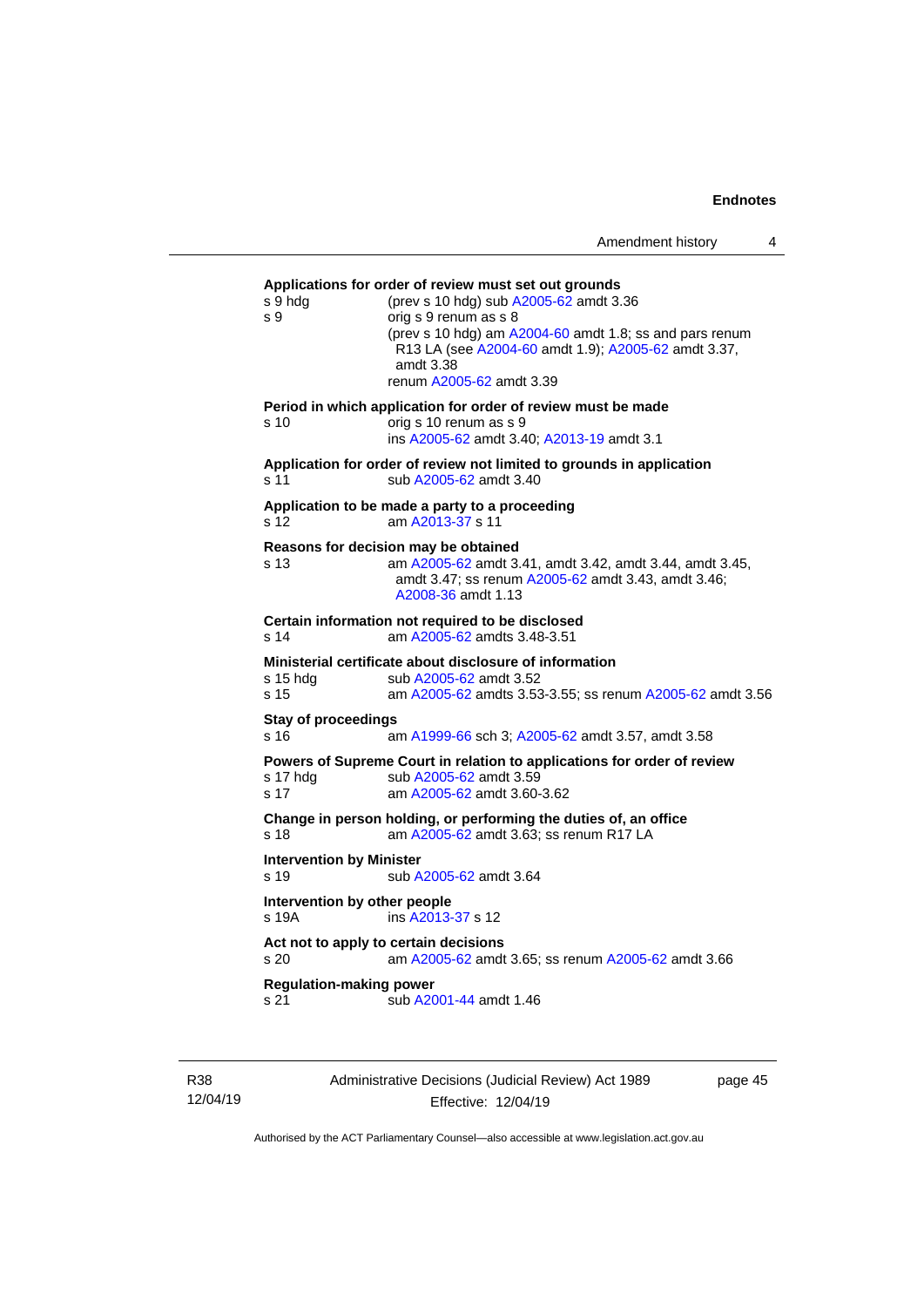4 Amendment history

**Transitional—sch 1, clause 5** s 22 ins [A2004-13](http://www.legislation.act.gov.au/a/2004-13) amdt 2.1 exp 1 July 2005 (s 22 (2)) **Decisions to which this Act does not apply** sch 1 am [A1991-3](http://www.legislation.act.gov.au/a/1991-3) sch[; A1992-71](http://www.legislation.act.gov.au/a/1992-71) s 53; [A1994-10](http://www.legislation.act.gov.au/a/1994-10) s 4[; A1998-18](http://www.legislation.act.gov.au/a/1998-18) sch 1[; A1999-5](http://www.legislation.act.gov.au/a/1999-5) sch 2[; A1999-8](http://www.legislation.act.gov.au/a/1999-8) s 33; [A2000-16](http://www.legislation.act.gov.au/a/2000-16) sch 3 pt 1; [A2001-44](http://www.legislation.act.gov.au/a/2001-44) amdt 1.47[; A2002-15](http://www.legislation.act.gov.au/a/2002-15) s 14; [A2002-42,](http://www.legislation.act.gov.au/a/2002-42) s 44; [A2003-8](http://www.legislation.act.gov.au/a/2003-8) amdt 1.1[; A2004-13](http://www.legislation.act.gov.au/a/2004-13) amdt 2.2; [A2004-27](http://www.legislation.act.gov.au/a/2004-27) s 15; [A2004-40](http://www.legislation.act.gov.au/a/2004-40) s 40[; A2004-65](http://www.legislation.act.gov.au/a/2004-65) s 76 sub [A2005-62](http://www.legislation.act.gov.au/a/2005-62) amdt 3.67 am [A2006-23](http://www.legislation.act.gov.au/a/2006-23) amdt 1.1; items renu[m A2006-23](http://www.legislation.act.gov.au/a/2006-23) amdt 1.2; [A2007-19](http://www.legislation.act.gov.au/a/2007-19) s 208[; A2008-52](http://www.legislation.act.gov.au/a/2008-52) s 12; items renum R23 LA; [A2010-10](http://www.legislation.act.gov.au/a/2010-10) amdt 2.1; items renum R25 LA[; A2011-18](http://www.legislation.act.gov.au/a/2011-18) amdt 4.1; [A2011-22](http://www.legislation.act.gov.au/a/2011-22) amdt 1.18[; A2014-26](http://www.legislation.act.gov.au/a/2014-26) amdt 1.1; [A2015-2](http://www.legislation.act.gov.au/a/2015-2) s 4, s 5; [A2016-4](http://www.legislation.act.gov.au/a/2016-4/default.asp) amdt 1.1[; A2015-1](http://www.legislation.act.gov.au/a/2015-1) amdt 1.1 **Decisions to which s 13 does not apply** sch 2 am [A1994-38](http://www.legislation.act.gov.au/a/1994-38) sch 1 pt 3[; A1996-26](http://www.legislation.act.gov.au/a/1996-26) sch sub [A2005-62](http://www.legislation.act.gov.au/a/2005-62) amdt 3.68 am [A2006-23](http://www.legislation.act.gov.au/a/2006-23) amdt 1.3[; A2008-36](http://www.legislation.act.gov.au/a/2008-36) amdt 1.14; [A2011-22](http://www.legislation.act.gov.au/a/2011-22) amdt 1.19, amdt 1.20; [A2015-34](http://www.legislation.act.gov.au/a/2015-34) amdt 1.1; [A2016-4](http://www.legislation.act.gov.au/a/2016-4/default.asp) amdt 1.2, amdt 1.3; [A2015-34](http://www.legislation.act.gov.au/a/2015-34) amdt 1.2; pars renum R35 LA; [A2016-52](http://www.legislation.act.gov.au/a/2016-52/default.asp) amdt 1.10[; A2019-8](http://www.legislation.act.gov.au/a/2019-8/default.asp) s 9 **Dictionary** dict ins [A2005-62](http://www.legislation.act.gov.au/a/2005-62) amdt 3.69 am [A2008-36](http://www.legislation.act.gov.au/a/2008-36) amdt 1.15[; A2013-37](http://www.legislation.act.gov.au/a/2013-37) s 13; [A2016-52](http://www.legislation.act.gov.au/a/2016-52/default.asp) amdt 1.11 def *conduct engaged in* in[s A2005-62](http://www.legislation.act.gov.au/a/2005-62) amdt 3.69 def *decision* ins [A2008-36](http://www.legislation.act.gov.au/a/2008-36) amdt 1.16 def *decision to which this Act applies* reloc from s 3 [A2005-62](http://www.legislation.act.gov.au/a/2005-62) amdt 3.4 def *duty* a[m A1994-38](http://www.legislation.act.gov.au/a/1994-38) sch 1 pt 3 reloc from s 3 [A2005-62](http://www.legislation.act.gov.au/a/2005-62) amdt 3.4 def *eligible person* ins [A2013-37](http://www.legislation.act.gov.au/a/2013-37) s 14 def *enactment* a[m A1999-66](http://www.legislation.act.gov.au/a/1999-66) sch 3 sub [A2005-62](http://www.legislation.act.gov.au/a/2005-62) amdt 3.1 reloc from s 3 [A2005-62](http://www.legislation.act.gov.au/a/2005-62) amdt 3.4 def *failure to make* ins [A2005-62](http://www.legislation.act.gov.au/a/2005-62) amdt 3.69 def *making* ins [A2005-62](http://www.legislation.act.gov.au/a/2005-62) amdt 3.69 def *order of review* am [A2005-62](http://www.legislation.act.gov.au/a/2005-62) amdt 3.3 reloc from s 3 [A2005-62](http://www.legislation.act.gov.au/a/2005-62) amdt 3.4 def *person aggrieved* in[s A2005-62](http://www.legislation.act.gov.au/a/2005-62) amdt 3.69 om [A2013-37](http://www.legislation.act.gov.au/a/2013-37) s 15 def *statement of reasons* ins [A2005-62](http://www.legislation.act.gov.au/a/2005-62) amdt 3.69

page 46 Administrative Decisions (Judicial Review) Act 1989 Effective: 12/04/19

R38 12/04/19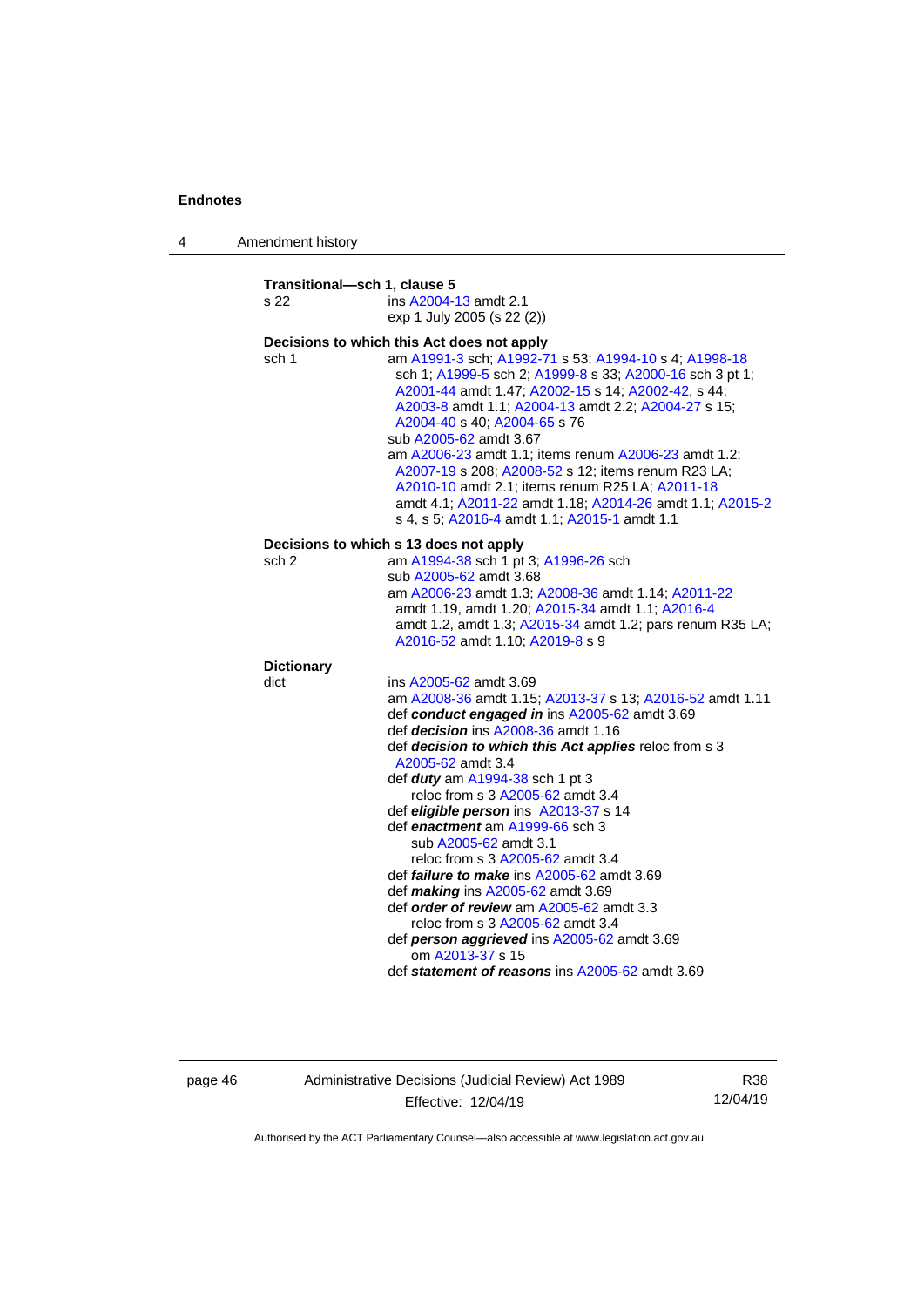# <span id="page-50-0"></span>**5 Earlier republications**

Some earlier republications were not numbered. The number in column 1 refers to the publication order.

Since 12 September 2001 every authorised republication has been published in electronic pdf format on the ACT legislation register. A selection of authorised republications have also been published in printed format. These republications are marked with an asterisk (\*) in column 1. Electronic and printed versions of an authorised republication are identical.

| <b>Republication No</b> | <b>Amendments to</b> | <b>Republication date</b> |
|-------------------------|----------------------|---------------------------|
| 1                       | A1991-102            | 15 July 1992              |
| $\overline{2}$          | A1993-91             | 31 January 1994           |
| 3                       | A1994-38             | 31 January 1995           |
| 4                       | A1996-26             | 30 November 1996          |
| 5                       | A1999-8              | 1 March 1999              |
| 6                       | A2001-44             | 18 October 2001           |
| $\overline{7}$          | A2002-15             | 20 May 2002               |
| 8                       | A2003-8              | 2 June 2003               |
| 9                       | A2003-8              | 15 August 2003            |
| 10                      | A2004-27             | 27 May 2004               |
| 11                      | A2004-40             | 10 July 2004              |
| 12                      | A2004-40             | 1 September 2004          |
| 13                      | A2004-65             | 10 January 2005           |
| 14                      | A2004-65             | 31 January 2005           |
| 15                      | A2004-65             | 9 March 2005              |
| 16                      | A2004-65             | 2 July 2005               |
| $17*$                   | A2005-62             | 11 January 2006           |
| 18                      | A2006-23             | 2 June 2006               |
| 19                      | A2006-40             | 29 September 2006         |
| 20                      | A2007-19             | 1 August 2007             |
| 21                      | A2007-25             | 31 March 2008             |
| 22                      | A2008-36             | 1 October 2008            |
|                         |                      |                           |

R38 12/04/19 Administrative Decisions (Judicial Review) Act 1989 Effective: 12/04/19

page 47